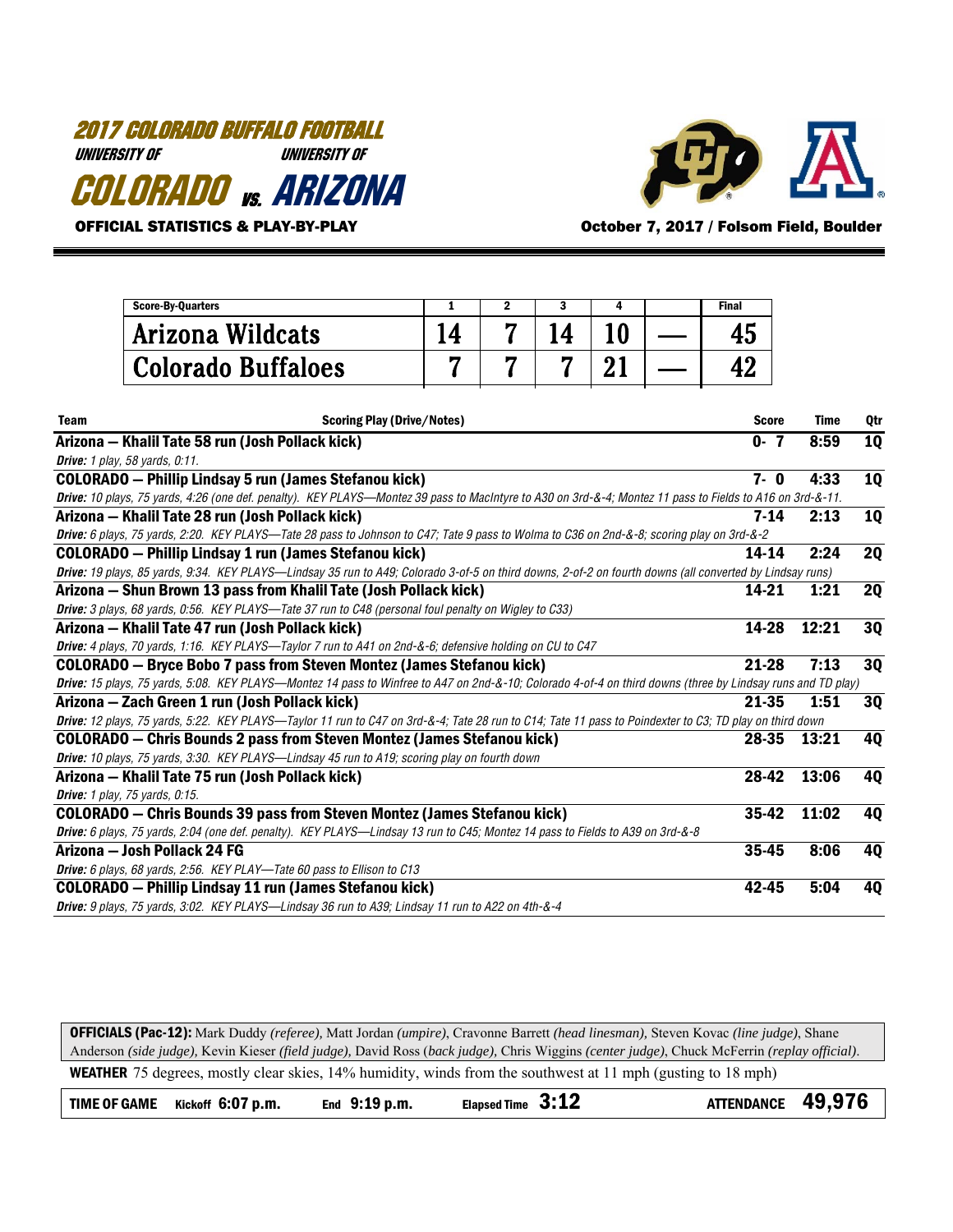# **Team Statistics (Final) Arizona vs Colorado (Oct 07, 2017 at Boulder, Colo.)**

|                                                               | <b>ARIZ</b>    | <b>COLO</b>   |
|---------------------------------------------------------------|----------------|---------------|
| <b>FIRST DOWNS</b>                                            | 25             | 29            |
| Rushing                                                       | 14             | 18            |
| Passing                                                       | 7              | 11            |
| Penalty                                                       | $\overline{4}$ | O             |
| <b>NET YARDS RUSHING</b>                                      | 413            | 300           |
| <b>Rushing Attempts</b>                                       | 42             | 58            |
| Average Per Rush                                              | 9.8            | 5.2           |
| Rushing Touchdowns                                            | 5              | 3             |
| Yards Gained Rushing                                          | 416            | 332           |
| Yards Lost Rushing                                            | 3              | 32            |
| <b>NET YARDS PASSING</b>                                      | 154            | 251           |
| Completions-Attempts-Int                                      | $12 - 14 - 0$  | $19 - 32 - 0$ |
| Average Per Attempt                                           | 11.0           | 7.8           |
| Average Per Completion                                        | 12.8           | 13.2          |
| Passing Touchdowns                                            | 1              | 3             |
| <b>TOTAL OFFENSE YARDS</b>                                    | 567            | 551           |
| Total offense plays                                           | 56             | 90            |
| Average Gain Per Play                                         | 10.1           | 6.1           |
| Fumbles: Number-Lost                                          | $1 - 1$        | $0 - 0$       |
| Penalties: Number-Yards                                       | $2 - 10$       | 12-110        |
| <b>PUNTS-YARDS</b>                                            | $1 - 35$       | $3 - 125$     |
| Average Yards Per Punt                                        | 35.0           | 41.7          |
| Net Yards Per Punt                                            | 35.0           | 39.7          |
| Inside 20                                                     | 1              | 0             |
| 50+ Yards                                                     | 0              | 1             |
| <b>Touchbacks</b>                                             | 0              | 0             |
| Fair catch                                                    | 1              | 1             |
| KICKOFFS-YARDS                                                | 8-505          | $7 - 455$     |
| Average Yards Per Kickoff                                     | 63.1           | 65.0          |
| Net Yards Per Kickoff                                         | 39.1           | 39.0          |
| Touchbacks                                                    | 7              | 6             |
| Punt returns: Number-Yards-TD                                 | $1 - 6 - 0$    | $0 - 0 - 0$   |
| Average Per Return                                            | 6.0            | 0.0           |
| Kickoff returns: Number-Yds-TD                                | $1 - 32 - 0$   | $1 - 17 - 0$  |
| Average Per Return                                            | 32.0           | 17.0          |
|                                                               | $0 - 0 - 0$    | $0 - 0 - 0$   |
| Interceptions: Number-Yds-TD<br>Fumble Returns: Number-Yds-TD |                |               |
|                                                               | 0-0-0          | 0-0-0         |
| Miscellaneous Yards<br>Possession Time                        | O              | 0<br>35:54    |
| 1st Quarter                                                   | 24:06<br>5:56  | 9:04          |
| 2nd Quarter                                                   | 3:17           | 11:43         |
| 3rd Quarter                                                   | 6:38           | 8:22          |
| 4th Quarter                                                   | 8:15           | 6:45          |
| <b>Third-Down Conversions</b>                                 | 6 of 9         | 13 of 21      |
| <b>Fourth-Down Conversions</b>                                |                |               |
|                                                               | 1 of 1         | 4 of 4        |
| <b>Red-Zone Scores-Chances</b>                                | $3 - 5$        | $5 - 5$       |
| Touchdowns                                                    | 2-5            | $5 - 5$       |
| Field goals                                                   | $1 - 5$        | $0 - 5$       |
| Sacks By: Number-Yards                                        | 4-29           | 0-0           |
| <b>PAT Kicks</b>                                              | 6-6            | 6-6           |
| <b>Field Goals</b>                                            | $1 - 1$        | 0-1           |
| Points off turnovers                                          | 0              | 0             |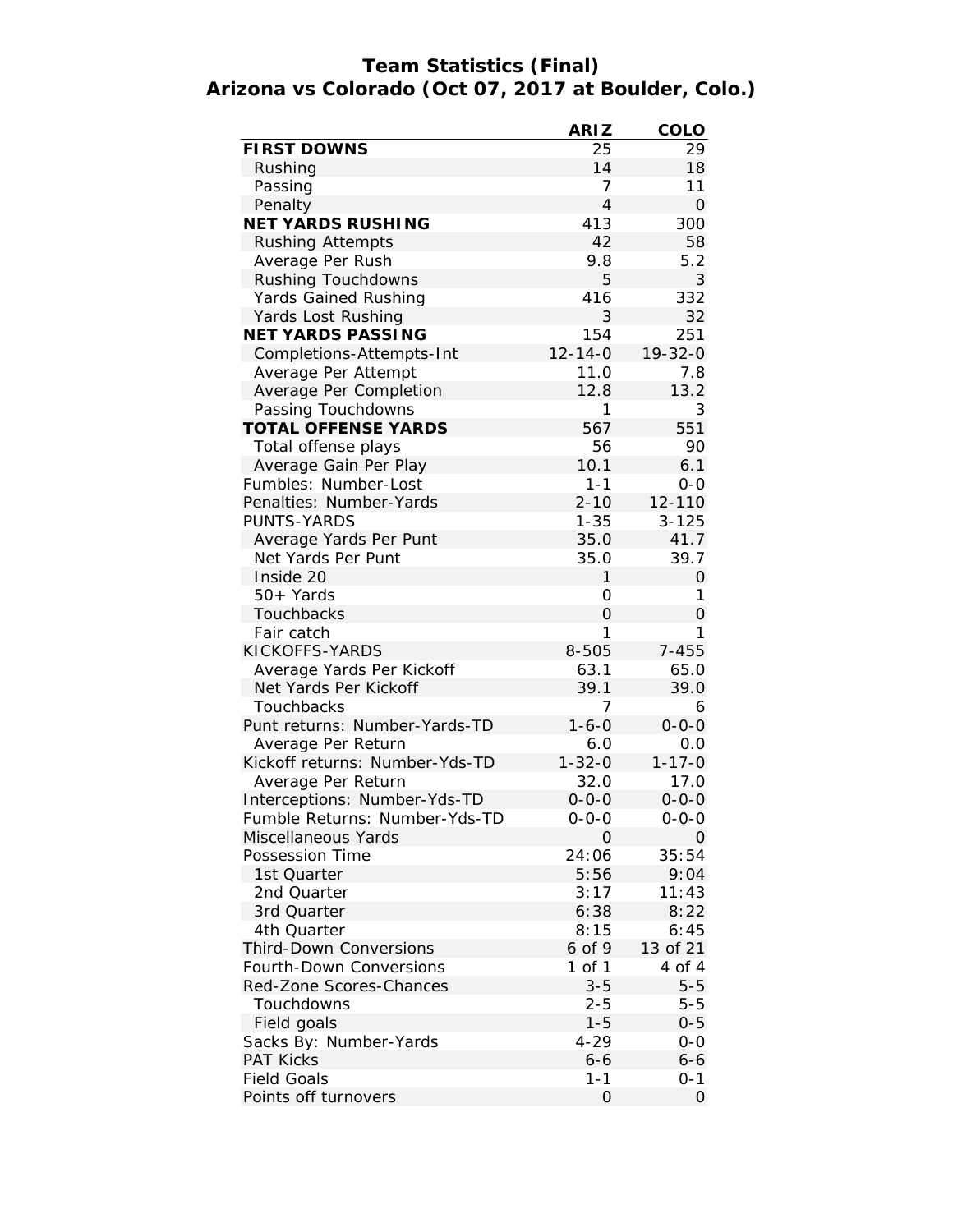# **Individual Statistics (Final) Arizona vs Colorado (Oct 07, 2017 at Boulder, Colo.)**

## **Arizona Colorado**

| Rushing                         |                | <b>No. Gain Loss</b> |                     |             | Net TD        |      | Lg                | Avg          |
|---------------------------------|----------------|----------------------|---------------------|-------------|---------------|------|-------------------|--------------|
| Tate, K.                        | 14             | 327                  |                     | 0           | 327           | 4    | 75                | 23.4         |
| Wilson, N.                      | 11             | 42                   | 0                   |             | 42            | 0    | $12 \overline{ }$ | 3.8          |
| Taylor, JJ                      | 10             | 29                   | 0                   |             | 29            | 0    | 7                 | 2.9          |
| Dawkins, B.                     | 4              | 17                   | 0                   |             | 17            | 0    | 8                 | 4.2          |
| Green, Z.                       | 1              | 1                    | O                   |             | 1             | 1    | 1                 | 1.0          |
| <b>TEAM</b>                     | $\overline{2}$ | 0                    | $\overline{3}$      |             | $-3$          | O    | 0                 | $-1.5$       |
| Totals                          | 42             | 416                  |                     | 3           | 413           | 5    | 75                | 9.8          |
| Passing                         |                | $C - A - I$          |                     |             |               |      | Yds TD Long       | Sack         |
| Tate, K.                        |                | $12 - 13 - 0$        |                     | 154         | 1             |      | 60                | 0            |
| Dawkins, B.                     |                | $0 - 1 - 0$          |                     | 0           | 0             |      | 0                 | 0            |
| Totals                          |                | $12 - 14 - 0$        |                     | 154         | 1             |      | 60                | 0            |
| Receiving                       | No.            | Yards                |                     | TD          |               | Long |                   |              |
| Brown, S.                       |                | 7                    | 38                  | 1           |               | 13   |                   |              |
| Wolma, B.                       |                | $\overline{2}$       | 17                  | 0           |               |      | 9                 |              |
| Ellison, T.                     |                | 1                    | 60                  | 0           |               | 60   |                   |              |
| Johnson, T.                     |                | 1                    | 28                  | 0           |               | 28   |                   |              |
| Poindexter, S.                  |                | 1                    | 11                  | 0           |               | 11   |                   |              |
| Totals                          | 12             |                      | 154                 | 1           |               | 60   |                   |              |
|                                 |                |                      |                     |             |               |      |                   |              |
|                                 |                |                      |                     |             |               |      |                   |              |
| Punting                         | No.            | Yds                  |                     |             |               |      | Avg_Long_In20     | TВ           |
| Glatting, J.                    | 1              | 35                   |                     | 35.0        |               | 35   |                   | 1<br>0       |
| Totals                          | 1              | 35                   |                     | 35.0        |               | 35   |                   | 1<br>0       |
|                                 |                | Punt                 |                     |             | Kickoff       |      |                   | Intercept    |
| <b>Returns</b>                  | No Yds         |                      | Lg No Yds Lg No Yds |             |               |      |                   | Lg           |
| Brown, S.                       | 1              | 6                    | 6                   | 0           | 0             | 0l   | 0                 | 0<br>0       |
| Johnson, T.                     | 0              | 0                    | 1<br>0              |             | 32            | 32I  | 0                 | 0<br>0       |
| Totals                          | 1              | 6                    | 1<br>6 <sup>1</sup> |             | 32            | 32   | 0                 | 0<br>0       |
| <b>Field goals</b>              |                | Qtr Time Dist        |                     |             |               |      | <b>Result</b>     |              |
| Pollack, J.                     | 4th -          | 08:06                |                     |             | 24 yards Good |      |                   |              |
|                                 |                |                      |                     |             |               |      |                   |              |
| <b>Kickoffs</b><br>Havrisik, L. | 8              | No. Yards            | 505                 | Avg<br>63.1 |               | ТB   | OВ                |              |
| All-purpose                     | Run            | <b>Rcv</b>           |                     | КR          | PR            |      | IR.               | <b>Total</b> |
| Tate, K.                        | 327            |                      | 0                   | 0           | 0             |      | 0                 | 327          |
| Ellison, T.                     |                | 60<br>0              |                     | 0           | 0             |      | 0                 | 60           |
| Johnson, T.                     |                | 0<br>28              |                     | 32          | 0             |      | 0                 | 60           |
| Brown, S.                       |                | O<br>38              |                     | 0           | 6             |      | 0                 | 44           |

Lindsay, Phillip 41 282 1 281 3 45 6.9<br>Bisharat, Beau 8 33 1 32 0 7 4.0 Bisharat, Beau 8 33 1 32

| Adkins, Michael                 | 1                                          | 2                                    | 0              |                           | 2               | 0               | 2                | 2.0               |
|---------------------------------|--------------------------------------------|--------------------------------------|----------------|---------------------------|-----------------|-----------------|------------------|-------------------|
| Montez, Steven                  | 8                                          | 15                                   |                | $30 - 15$                 |                 | $\overline{O}$  | 11               | $-1.9$            |
| <b>Totals</b>                   | 58                                         | 332                                  | 32             | 300                       |                 | $\mathcal{R}$   | 45               |                   |
|                                 |                                            |                                      |                |                           |                 |                 |                  |                   |
|                                 |                                            |                                      |                |                           |                 |                 |                  |                   |
|                                 |                                            |                                      |                |                           |                 |                 |                  |                   |
| <b>Passing</b>                  |                                            | $C-A-I$                              |                |                           |                 |                 | Yds TD Long Sack |                   |
| Montez, Steven                  |                                            | $19 - 32 - 0$                        | 251            |                           | 3               | 39              |                  | $\frac{4}{4}$     |
| Totals                          |                                            | 19-32-0                              | 251            |                           | $\overline{3}$  | 39              |                  |                   |
|                                 |                                            |                                      |                |                           |                 |                 |                  |                   |
| <b>Receiving</b>                | No.                                        | Yards                                |                | TD                        | Long            |                 |                  |                   |
| Bobo, Bryce                     | 6                                          | 53                                   |                | 1                         |                 | 14              |                  |                   |
| MacIntyre, Jay                  |                                            | 57                                   |                | 0                         |                 | 39              |                  |                   |
| Lindsay, Phillip                |                                            | 39                                   |                | 0                         |                 | 16              |                  |                   |
| Fields, Shay                    |                                            | 38                                   |                | 0                         |                 | 15              |                  |                   |
| Bounds, Chris                   | $\begin{array}{c} 3 \\ 3 \\ 2 \end{array}$ | 41                                   |                | $\overline{2}$            |                 | 39              |                  |                   |
| Winfree, Juwann                 |                                            |                                      |                | 0                         |                 |                 |                  |                   |
| <b>Totals</b>                   | $\frac{2}{19}$                             | $\frac{23}{251}$                     |                | $\overline{3}$            |                 | $\frac{14}{39}$ |                  |                   |
|                                 |                                            |                                      |                |                           |                 |                 |                  |                   |
|                                 |                                            |                                      |                |                           |                 |                 |                  |                   |
| Punting                         |                                            | No. Yds Avg Long In20                |                |                           |                 |                 |                  | TВ                |
| Kinney, Alex                    | 3                                          | 125                                  |                | 41.7                      | 50              |                 | 0                | 0                 |
| <b>Totals</b>                   | $\frac{1}{3}$                              | 125                                  | 41.7           |                           | 50              |                 | $\Omega$         | O                 |
|                                 |                                            |                                      |                |                           |                 |                 |                  |                   |
|                                 |                                            | Punt                                 |                |                           |                 |                 |                  | Kickoff Intercept |
| <b>Returns</b>                  |                                            | <u>No Yds Lg No Yds Lg No Yds Lg</u> |                |                           |                 |                 |                  |                   |
| Nixon, K.D.                     | 0                                          | 0<br>01                              | $\mathbf{1}$   |                           | 17              | $\overline{0}$  | 0                | 0                 |
| <b>Totals</b>                   | $\Omega$                                   | 0                                    | $\overline{1}$ | $\frac{17}{17}$           | $\overline{17}$ |                 | $\overline{0}$   | $\Omega$          |
|                                 |                                            |                                      |                |                           |                 |                 |                  |                   |
|                                 |                                            |                                      |                |                           |                 |                 |                  |                   |
| Field goals                     |                                            | Qtr Time                             | Dist           |                           | Result          |                 |                  |                   |
| Stefanou, James                 | 2nd                                        | 00:00 50 yards Missed                |                |                           |                 |                 |                  |                   |
| <b>Kickoffs</b>                 |                                            |                                      |                |                           | ΤВ              |                 |                  |                   |
| Price, Davis                    |                                            | No. Yards<br>7 455                   |                | $\frac{\text{Avg}}{65.0}$ |                 | 6               |                  |                   |
|                                 |                                            |                                      |                |                           |                 |                 |                  |                   |
| All-purpose<br>Lindsay, Phillip | Run<br>281                                 | Rcv<br>39                            | КR<br>$\Omega$ |                           | PR<br>$\Omega$  | IR.             |                  | Total<br>320      |

MacIntyre, Jay 0 57 0 0 0 57<br>Bobo, Bryce 0 53 0 0 0 53

Proposition Bobo, Bryce  $\begin{array}{cccccc} 0 & 53 & 0 & 0 & 0 \\ 0 & 41 & 0 & 0 & 0 \end{array}$ Bounds, Chris 0 41 0 0 0 41

**Rushing No. Gain Loss Net TD Lg Avg**

FUMBLES: Arizona-Brown, S. 1-1. Colorado-None.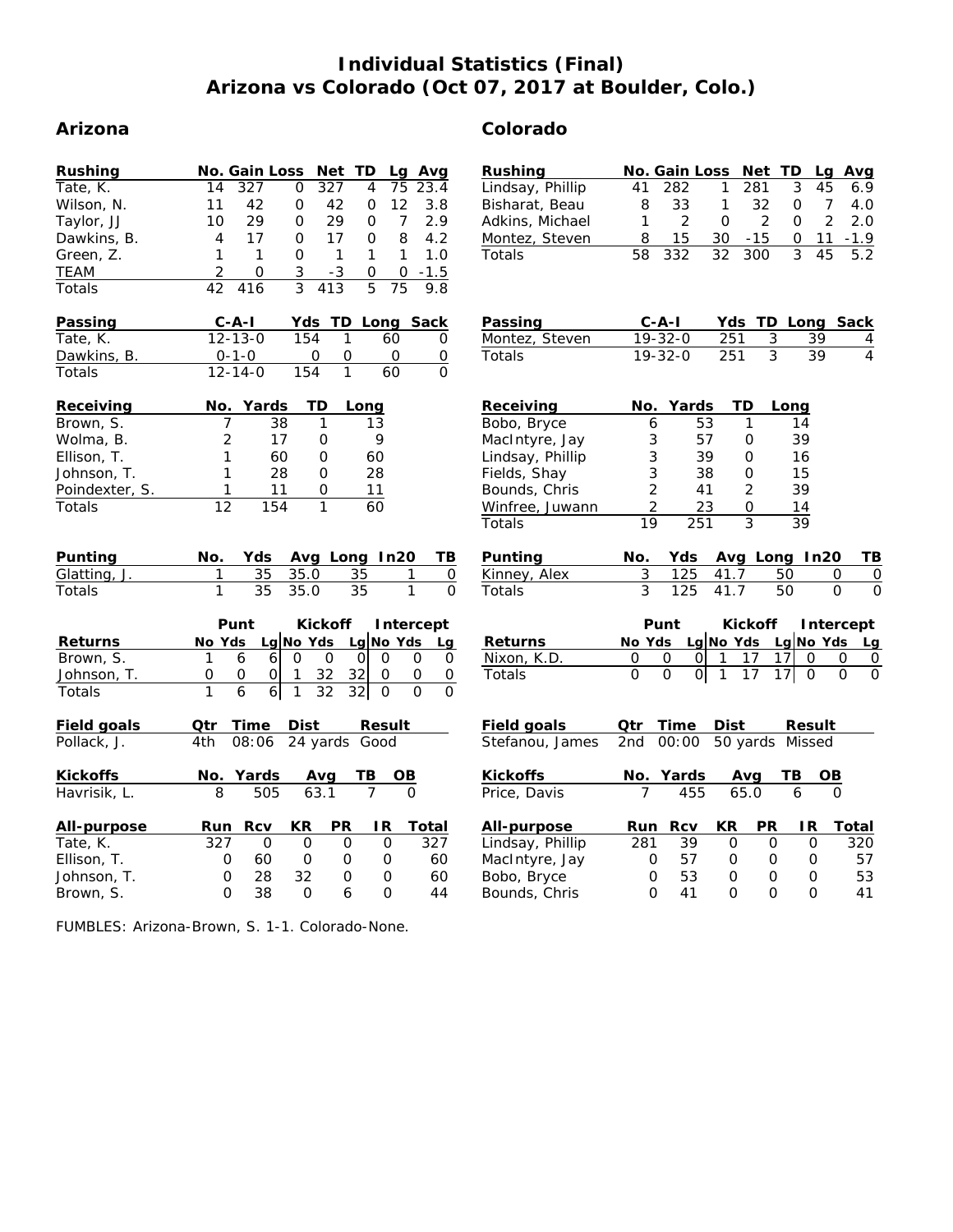|               |                |                |                                            | TACKLES-------------------------- |            | QB           |             |              |                  |                  |              |                |                  |            |
|---------------|----------------|----------------|--------------------------------------------|-----------------------------------|------------|--------------|-------------|--------------|------------------|------------------|--------------|----------------|------------------|------------|
| No. Player    | <b>PLAYS</b>   | UT             | <b>AT</b>                                  | <b>TOT</b>                        | <b>TFL</b> | <b>Sacks</b> | <b>TFZ</b>  | 3DS          | QBH              | <b>QCD</b>       | <b>FR</b>    | F <sub>F</sub> | <b>PBU</b>       | <b>INT</b> |
| 1 Laguda      | 56             | $\overline{7}$ | 1<br>$\overline{\phantom{0}}$              | 8                                 | $1 - 6$    |              |             |              |                  |                  |              | 1              |                  |            |
| 4 Wigley      | 56             | $\overline{2}$ |                                            | 3                                 |            |              |             |              |                  |                  |              |                |                  |            |
| 5 Frazier     | 16             | $\bf{0}$       |                                            | 1                                 |            |              |             |              |                  |                  |              |                |                  |            |
| 6 Worthington | 42             | 3              | 1                                          | 4                                 |            |              |             |              |                  |                  |              |                |                  |            |
| 7 Fisher      | 14             | 1              | $\bf{0}$<br>$\overline{\phantom{0}}$       |                                   |            |              |             |              |                  |                  |              |                |                  |            |
| 9 Edwards     | 28             | $\bf{0}$       | $\overline{2}$<br>$\overline{\phantom{0}}$ | $\overline{2}$                    |            |              |             |              |                  |                  |              |                |                  |            |
| 16 Mulumba    | 30             | $\bf{0}$       | 3                                          | 3                                 |            |              | $\mathbf 1$ | $\mathbf{1}$ |                  |                  |              |                |                  |            |
| 20 Lewis      | 56             | $\overline{2}$ | 3<br>$\overline{\phantom{0}}$              | 5                                 |            |              |             |              |                  |                  |              |                |                  |            |
| 25 Moeller    | 54             | 5              | $\bf{0}$<br>$\equiv$                       | 5                                 |            |              | 1           |              |                  |                  | $\mathbf{1}$ |                |                  |            |
| 26 Oliver     | 56             | $\overline{2}$ | $\bf{0}$<br>$\overline{\phantom{0}}$       | $\overline{2}$                    |            |              | 1           |              |                  |                  |              |                |                  |            |
| 32 Gamboa     | 56             | 5              | 9<br>$\overline{\phantom{0}}$              | 14                                |            |              | 1           | $\mathbf{1}$ |                  |                  |              |                |                  |            |
| 44 Callier    | 1              | $\bf{0}$       | $\bf{0}$<br>$\overline{\phantom{0}}$       | $\bf{0}$                          |            |              |             |              |                  |                  |              |                |                  |            |
| 52 Jackson    | 56             | 3              | 3<br>$\overline{\phantom{0}}$              | $6\phantom{1}6$                   |            |              |             | $\mathbf{1}$ |                  |                  |              |                |                  |            |
| 56 Franke     | 41             | $\bf{0}$       | $\overline{2}$<br>$\equiv$                 | $\overline{2}$                    |            |              |             |              |                  |                  |              |                |                  |            |
| 59 Coleman    | $\overline{1}$ | $\bf{0}$       | $\bf{0}$<br>$\overline{\phantom{m}}$       | $\bf{0}$                          |            |              |             |              |                  |                  |              |                |                  |            |
| 95 McCartney  | 44             | 1              | 1<br>$\overline{\phantom{0}}$              | $\overline{2}$                    |            |              |             |              |                  |                  |              |                |                  |            |
| 96 Hasselbach | 9              | $\bf{0}$       | $\bf{0}$                                   | $\bf{0}$                          |            |              |             |              |                  |                  |              |                |                  |            |
|               |                |                |                                            |                                   |            |              |             |              |                  |                  |              |                |                  |            |
|               |                |                |                                            |                                   |            |              |             |              |                  |                  |              |                |                  |            |
|               |                |                | -                                          |                                   |            |              |             |              |                  |                  |              |                |                  |            |
|               |                |                | -                                          |                                   |            |              |             |              |                  |                  |              |                |                  |            |
|               |                |                |                                            |                                   |            |              |             |              |                  |                  |              |                |                  |            |
|               | <b>PLAYS</b>   |                |                                            |                                   | <b>TFL</b> | <b>Sacks</b> | <b>TFZ</b>  | 3DS          | QBH              | QCD              | <b>FR</b>    | FF             | <b>PBU</b>       | <b>INT</b> |
| <b>TOTALS</b> | 616            |                |                                            |                                   | $1 - 6$    | $0-0$        | 4           | 3            | $\boldsymbol{0}$ | $\boldsymbol{0}$ | 1            | 1              | $\boldsymbol{0}$ | $0-0$      |
|               | (56)           |                |                                            |                                   |            | $(1-6)$      |             |              |                  |                  |              |                |                  |            |

# vs. Arizona

\*Fourth Down Stops (0; count included in 3DS above):  Sacks For Zero (0). **Interceptions Caused (0): None**  Touchdown Saves (5): Fisher, Laguda, McCartney, Moeller, Oliver**Blocked Kicks (0): None**  Ejected (Targeting): None

 Injured (DNP): Udoffia

KEY: UT-Unassisted Tackle; AT-Assisted Tackle; TFL-Tackles For Loss; TFZ-Tackles For Zero; 3DS-Third or Fourth Down Stop; QBP-Quarterback Pressure (or hurry); QCD—Quarterback Chasedowns (not a sack, but not a first down); FR—fumble recovery; FF—forced fumble; PBU—passes broken up; INT—interceptions. Play counts do not include penalty plays unless penalty was an add-on.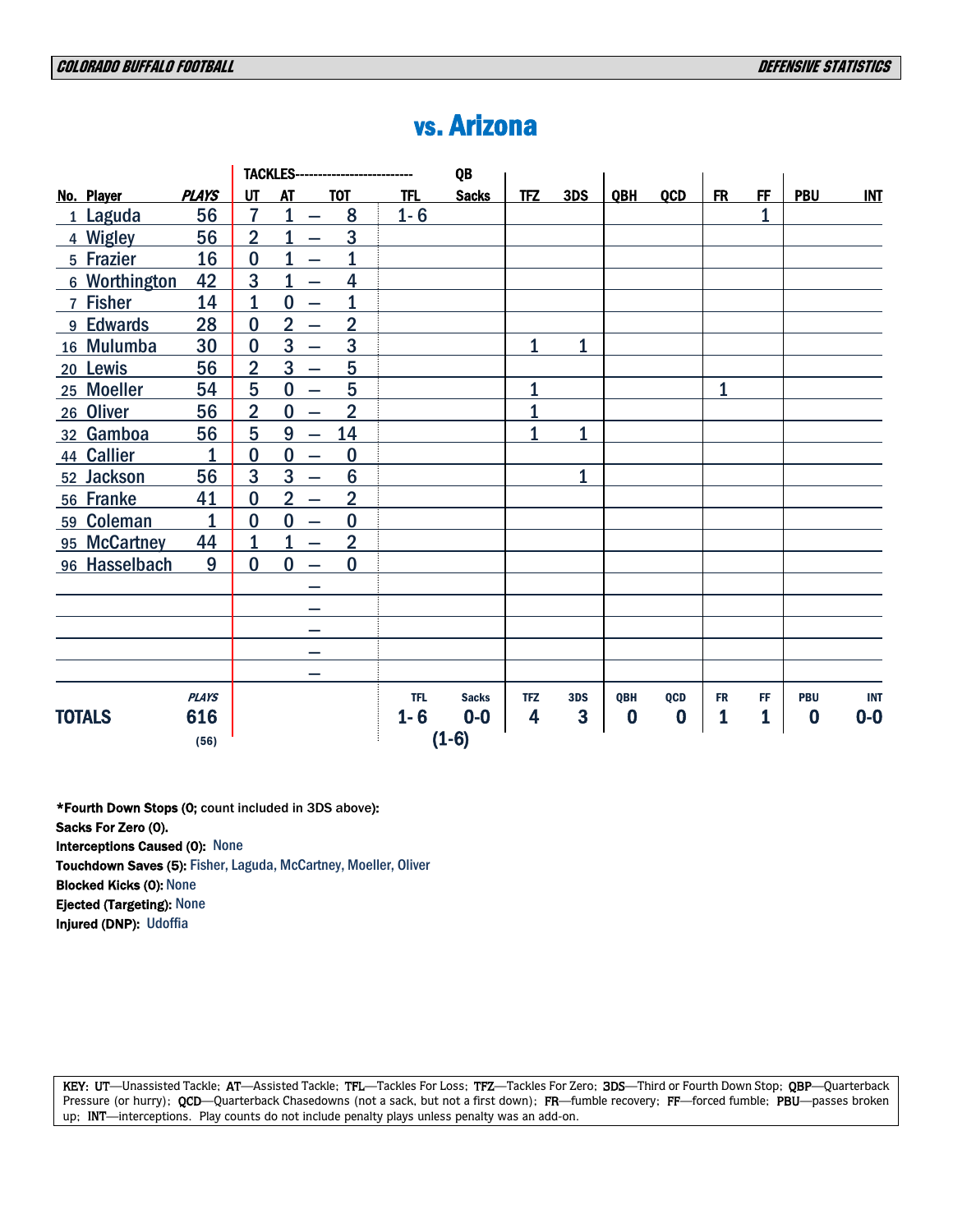# vs. Arizona

| <b>Kickoff Coverage</b> (Thompson)                                      |                |                         |    |            |                                              |                   |            |                |            |            |                         |
|-------------------------------------------------------------------------|----------------|-------------------------|----|------------|----------------------------------------------|-------------------|------------|----------------|------------|------------|-------------------------|
| Player                                                                  | UT $UT/20$     | $AT$ $AT/20$            | FF | <b>FR</b>  | <b>KD</b>                                    | <b>WB</b>         | <b>FDF</b> | $_{\rm{FFC}}$  |            | CP TDS ROK |                         |
| <b>RAKESTRAW</b>                                                        | 1              |                         |    |            |                                              |                   |            |                |            |            |                         |
| <b>TALLEY</b>                                                           |                |                         |    |            |                                              |                   | 1          |                |            |            |                         |
|                                                                         |                |                         |    |            |                                              |                   |            |                |            |            |                         |
| <b>Punt Coverage</b> (Thompson)                                         |                |                         |    |            |                                              |                   |            |                |            |            |                         |
| Player                                                                  | UT UT/20       | AT $AT/20$              | FF | FR         | <b>FFC</b>                                   | DP                |            | BLK FDF        | CP         | <b>TDS</b> | KD                      |
| <b>NIXON</b>                                                            |                |                         |    |            | 1                                            |                   |            | $\overline{2}$ |            |            |                         |
| <b>LAGUDA</b>                                                           | 1              |                         |    |            |                                              |                   |            |                |            |            |                         |
| <b>HUNTLEY</b>                                                          |                | $\mathbf{1}$            |    |            |                                              |                   |            |                |            |            |                         |
|                                                                         |                |                         |    |            |                                              |                   |            |                |            |            |                         |
| <b>Kickoff Return</b> (Thompson)<br>Player (CP)                         |                | <b>KSD</b>              |    |            | <b>Punt Return</b> (Thompson)<br>Player (CP) |                   |            |                | <b>KSD</b> | PRS BLK    |                         |
| <b>BISHARAT</b>                                                         |                | 1                       |    |            | <b>None</b>                                  |                   |            |                |            |            |                         |
| <b>RAKESTRAW</b>                                                        |                | $\mathbf{1}$            |    |            |                                              |                   |            |                |            |            |                         |
| <b>TALLEY</b>                                                           |                | 1                       |    |            |                                              |                   |            |                |            |            |                         |
|                                                                         |                |                         |    |            |                                              |                   |            |                |            |            |                         |
| <b>FG/PAT Defense</b> (Thompson /Defense-2 Pt)<br>Player<br><b>None</b> | <b>BLK</b>     | <b>RB</b><br><b>PRS</b> |    | <b>DEX</b> |                                              |                   |            |                |            |            |                         |
| $FG/PAT$ (Thompson)                                                     |                |                         |    |            |                                              |                   |            |                |            |            |                         |
| Player                                                                  | <b>Plays</b>   |                         |    |            |                                              | Player            |            |                |            |            | <b>Plays</b>            |
| <b>STEFANOU</b><br>РK                                                   | 7              |                         |    |            |                                              | <b>KAISER</b>     |            |                |            |            | 7                       |
| SN<br><b>BALE</b>                                                       | 7              |                         |    |            |                                              | <b>LYNOTT</b>     |            |                |            |            | 7                       |
| <b>HLD PATTERSON</b>                                                    | 7              |                         |    |            |                                              | <b>MIDDLEMISS</b> |            |                |            |            | 7                       |
| <b>BOUNDS</b>                                                           | 7              |                         |    |            |                                              | <b>TONZ</b>       |            |                |            |            | 7                       |
| <b>FRAZIER</b>                                                          | 7              |                         |    |            |                                              | <b>VAUGHN</b>     |            |                |            |            | $\overline{\mathbf{z}}$ |
| <b>HAIGLER</b>                                                          | $\overline{7}$ |                         |    |            |                                              |                   |            |                |            |            |                         |

KEY: UT-Unassisted Tackles; UT/20-Unassisted Tackles Inside-the-20; AT-Assisted Tackles; AT/20-Assisted Tackles Inside-the-20; FF—Forced Fumbles; FR—Fumble Recoveries; KD—Knockdown Block on Punt or Kickoff Return; WB—Wedge Break; FFC—Forced Fair Catch; FDF—First Downfield (altering path of return man); DP—Downed Punt; BPR—Block or Pressure on FG/PAT; RK—Recovered Blocked Kick; DEX—Defensive Extra Point; CP—Caused Penalty; TDS—Touchdown Save; ROK—Recovered Onside Kick.

FILE: MISCSTATS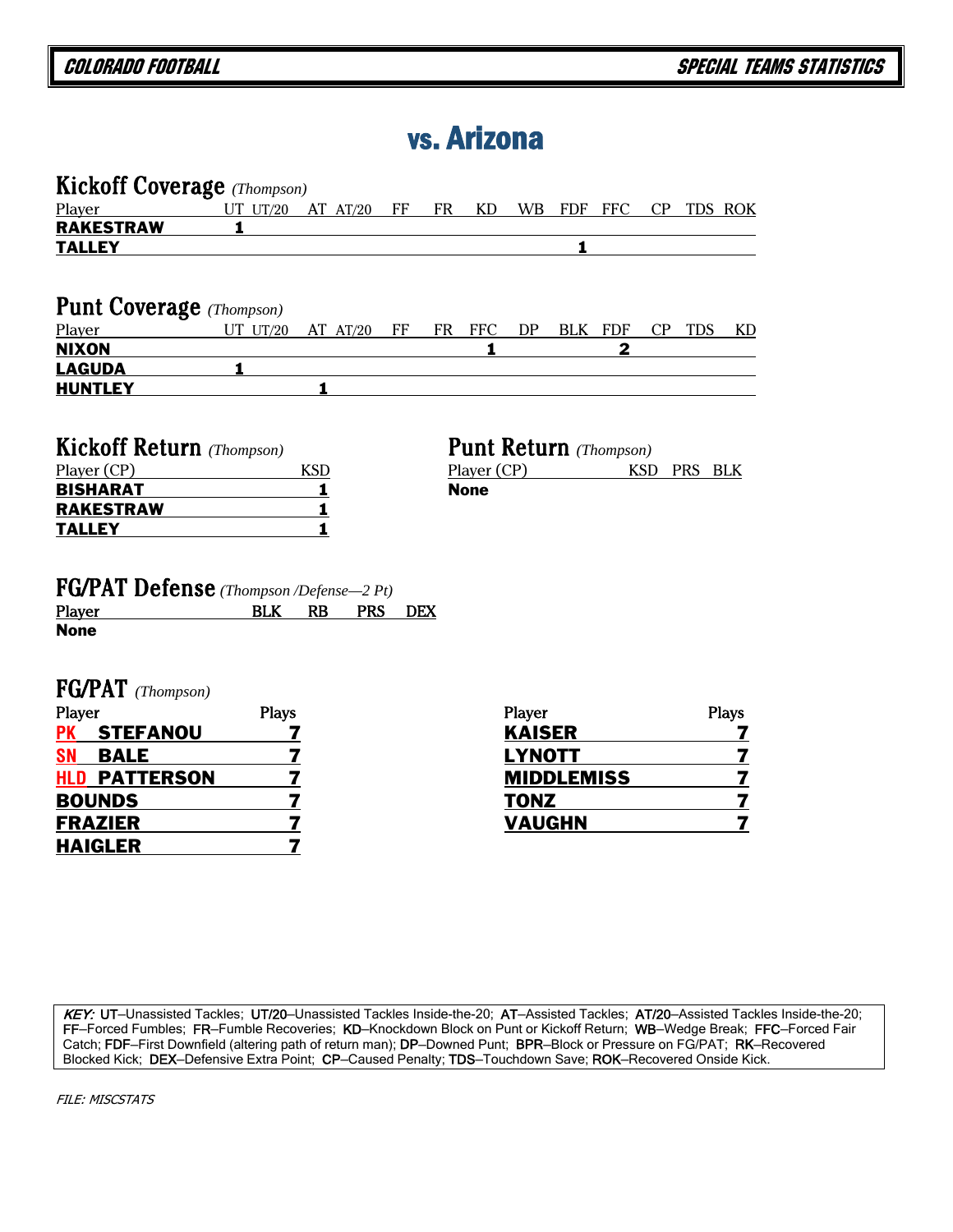#### **Defensive Statistics (Final) Arizona vs Colorado (Oct 07, 2017 at Boulder, Colo.)**

| #            | Arizona           | Solo           |          |                | <b>Ast Total Sacks-Yds</b> | <b>TFL-Yds</b> |                          | FF FR-Yds | Int-Yds | BrUp | <b>Blks</b> | <b>QBH</b> |
|--------------|-------------------|----------------|----------|----------------|----------------------------|----------------|--------------------------|-----------|---------|------|-------------|------------|
|              | 19 Young Jr., S.  | 5              | 6        |                |                            | $1.5 - 1$      |                          |           |         |      |             |            |
|              | Fields II, T.     | 4              |          | 11             | $1.0 - 16$                 | $1.0 - 16$     |                          |           |         |      |             |            |
| $\mathbf{2}$ | Burns, L.         | 8              | 2        | 10             |                            |                |                          |           |         |      |             |            |
| 6            | FlanniganFowles   | 4              | 4        | 8              |                            |                |                          |           |         |      |             |            |
| 7            | Schooler, C.      | 4              | 2        | 6              | $1.0 - 9$                  | $1.0 - 9$      |                          |           |         |      |             |            |
|              | 18 Rutt, B.       | $\mathcal{P}$  | 4        | 6              | $1.0 - 2$                  | $1.0 - 2$      |                          |           |         |      |             |            |
| 9            | Cruikshank, D.    | 4              |          | 5              |                            |                |                          |           |         |      |             |            |
|              | 99 Boles, D.      | $\overline{2}$ | 3        | 5              |                            | $0.5 - 1$      |                          |           |         |      |             |            |
|              | 32 Miller, D.     | 3              |          | 4              |                            |                |                          |           |         |      |             |            |
|              | 93 Zellers, P.    | 2              | 2        | 4              |                            |                |                          |           |         |      |             |            |
|              | 17 Whittaker, J.  | 3              | $\Omega$ | 3              |                            |                |                          |           |         | 3    |             |            |
|              | 98 Tharpe Jr., L. | $\mathcal{P}$  |          | 3              |                            | $1.0 - 1$      |                          |           |         |      |             |            |
|              | 60 Bruno, L.      | 0              | 3        | 3              |                            |                |                          |           |         |      |             |            |
|              | 14 Wilborn, K.    | 2              | $\Omega$ | $\overline{2}$ |                            |                |                          |           |         |      |             |            |
|              | 86 Belknap, J.    | $\mathcal{P}$  | $\Omega$ | $\mathcal{P}$  | $1.0 - 2$                  | $1.0 - 2$      | $\overline{\phantom{a}}$ |           |         |      |             |            |
|              | 31 Cooper, T.     |                |          | $\overline{2}$ |                            |                |                          |           |         |      |             |            |
|              | 26 Pandy, A.      |                | $\Omega$ |                |                            |                |                          |           |         |      |             |            |
|              | 91 Connolly, F.   | 0              |          |                |                            |                |                          |           |         |      |             |            |
|              | Totals            | 49             | 38       | 87             | $4.0 - 29$                 | $7.0 - 32$     | $\Omega$                 | $0 - 0$   | $0-0$   | 5    | 0           | $\Omega$   |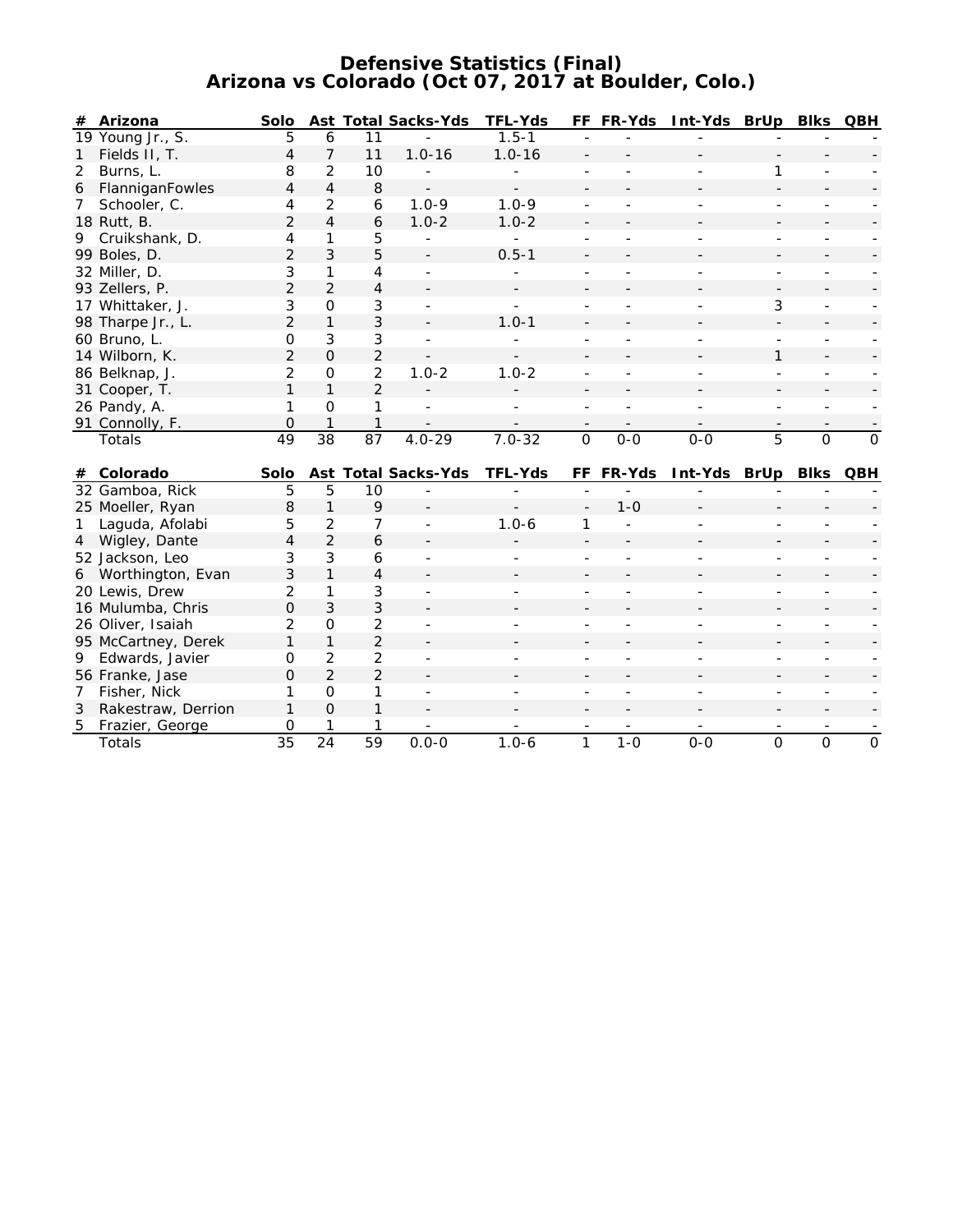# **Drive Chart (By Team) (Final) Arizona vs Colorado (Oct 07, 2017 at Boulder, Colo.)**

|      |                 |             | <b>Drive Started</b> |                 |                 |       | <b>Drive Ended</b> | Consumed                             |      |
|------|-----------------|-------------|----------------------|-----------------|-----------------|-------|--------------------|--------------------------------------|------|
| Team | Qtr             | <b>Spot</b> | Time                 | <b>Obtained</b> | Spot            | Time  | <b>How lost</b>    | Yds<br>PI<br>$\sim$                  | TOP  |
| ARIZ | 1st             | A25         | 15:00                | Kickoff         | C <sub>20</sub> | 11:35 | Fumble             | 55<br>11<br>$\sim$                   | 3:25 |
| ARIZ |                 | A42         | 09:10                | Punt            | C <sub>00</sub> | 08:59 | *TOUCHDOWN         | 58<br>$\sim$                         | 0:11 |
| ARIZ |                 | A25         | 04:33                | Kickoff         | C <sub>0</sub>  | 02:13 | *TOUCHDOWN         | -75<br>6<br>$\overline{\phantom{a}}$ | 2:20 |
| ARIZ | 2 <sub>nd</sub> | A32         | 14:12                | Punt            | A50             | 11:58 | Punt               | $5 - 18$                             | 2:14 |
| ARIZ |                 | A32         | 02:17                | Kickoff         | C <sub>00</sub> | 01:21 | *TOUCHDOWN         | 3<br>- 68                            | 0:56 |
| ARIZ |                 | A33         | 00:00                | Missed FG       | A33             | 00:00 | End of half        | 0<br>- 0                             | 0:00 |
| ARIZ | 3rd             | A30         | 13:37                | Punt            | C <sub>0</sub>  | 12:21 | *TOUCHDOWN         | 4 - 70                               | 1:16 |
| ARIZ |                 | A25         | 07:13                | Kickoff         | C <sub>00</sub> | 01:51 | *TOUCHDOWN         | $12 - 75$                            | 5:22 |
| ARIZ | 4th             | A25         | 13:21                | Kickoff         | COO             | 13:06 | *TOUCHDOWN         | -75<br>$\overline{a}$                | 0:15 |
| ARIZ |                 | A25         | 11:02                | Kickoff         | ICO7            | 08:06 | *FIELD GOAL        | $6 - 68$                             | 2:56 |
| ARIZ |                 | A25         | 05:04                | Kickoff         | C <sub>20</sub> | 00:00 | End of half        | 8<br>55<br>$\sim$                    | 5:04 |

|                        | 1st     | 2nd     | 3rd     | 4th     | 1st     | 2nd        |         |
|------------------------|---------|---------|---------|---------|---------|------------|---------|
| Arizona                | Otr     | Otr     | Otr     | Otr     | Half    | Half       | Total   |
| Time of possession     | 05:56   | 03:17   | 06:38   | 08:15   | 09:13   | 14:53      | 24:06   |
| 3rd down conversions   | $1 - 2$ | $0 - 1$ | $3 - 3$ | $2 - 3$ | $1 - 3$ | $5-6$      | $6 - 9$ |
| Average field position | A30     | A32     | A27     | A25     | A31     | A26        | A28     |
| 4th down conversions   | 1 - 1   | റ-റ     | ი-ი     | $O-O$   | 1 - 1   | <u>ດ-ດ</u> | $1 - 1$ |

|      |                 |                 |       | <b>Drive Started</b> |                 |       | <b>Drive Ended</b> | Consumed                              |      |
|------|-----------------|-----------------|-------|----------------------|-----------------|-------|--------------------|---------------------------------------|------|
| Team | Qtr             | Spot            | Time  | <b>Obtained</b>      | Spot            | Time  | How lost           | Yds<br>PL<br>$\blacksquare$           | TOP  |
| COLO | 1st             | C <sub>20</sub> | 11:35 | Fumble               | C <sub>14</sub> | 09:10 | Punt               | (6)<br>3<br>$\overline{\phantom{a}}$  | 2:25 |
| COLO |                 | C <sub>25</sub> | 08:59 | Kickoff              | A <sub>00</sub> | 04:33 | *TOUCHDOWN         | -75<br>10<br>$\overline{\phantom{0}}$ | 4:26 |
| COLO |                 | C17             | 02:06 | Kickoff              | C <sub>32</sub> | 14:12 | Punt               | -15<br>$\overline{\phantom{a}}$       | 2:54 |
| COLO | 2 <sub>nd</sub> | IC15            | 11:58 | Punt                 | AOO             | 02:24 | *TOUCHDOWN         | 19<br>85<br>$\overline{\phantom{0}}$  | 9:34 |
| COLO |                 | C25             | 01:21 | Kickoff              | A33             | 00:00 | Missed FG          | 42<br>8<br>$\sim$                     | 1:21 |
| COLO | 3rd             | C <sub>25</sub> | 15:00 | Kickoff              | C <sub>31</sub> | 13:37 | Punt               | 4<br>- 6                              | 1:23 |
| COLO |                 | C <sub>25</sub> | 12:21 | Kickoff              | A <sub>00</sub> | 07:13 | *TOUCHDOWN         | 15<br>- 75                            | 5:08 |
| COLO |                 | C <sub>25</sub> | 01:51 | Kickoff              | A00             | 13:21 | *TOUCHDOWN         | - 75<br>10                            | 3:30 |
| COLO | 4th             | C <sub>25</sub> | 13:06 | Kickoff              | A <sub>00</sub> | 11:02 | *TOUCHDOWN         | - 75<br>6                             | 2:04 |
| COLO |                 | C25             | 08:06 | Kickoff              | A00             | 05:04 | *TOUCHDOWN         | -75<br>9<br>$\overline{\phantom{a}}$  | 3:02 |

|                        | 1st     | 2nd     | 3rd             | 4th             | 1st      | 2nd     |           |
|------------------------|---------|---------|-----------------|-----------------|----------|---------|-----------|
| Colorado               | Otr     | Otr     | Otr             | Otr             | Half     | Half    | Total     |
| Time of possession     | 09:04   | 11:43   | 08:22           | 06:45           | 20:47    | 15:07   | 35:54     |
| 3rd down conversions   | $4 - 5$ | $3 - 7$ | 4-5             | $2 - 4$         | $7 - 12$ | 6-9     | $13 - 21$ |
| Average field position | C20     | C20     | C <sub>25</sub> | C <sub>25</sub> | C20      | C25     | C22       |
| 4th down conversions   | $0 - 0$ | $2 - 2$ | $O-O$           | $2 - 2$         | $2 - 2$  | $2 - 2$ | $4 - 4$   |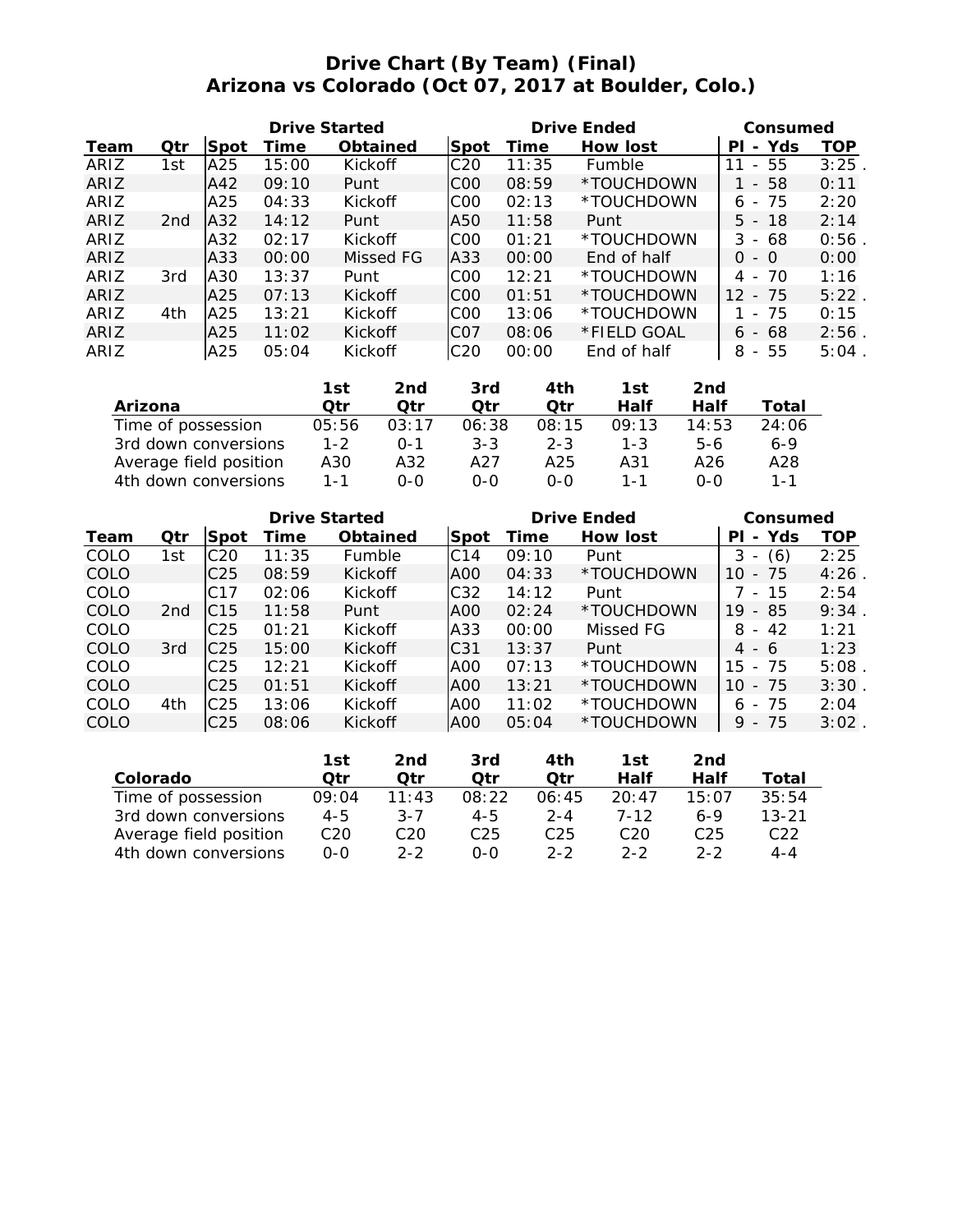## **Participation Report (Final) Arizona vs Colorado (Oct 07, 2017 at Boulder, Colo.)**

#### **Arizona**

#### **Colorado**

| Pos        | ##             | <b>OFFENSE</b>  | Pos        | ##                | <b>OFFENSE</b>    |
|------------|----------------|-----------------|------------|-------------------|-------------------|
| <b>WR</b>  | 1H             | Peterson, C.    | LT.        | 76                | Irwin, Jeromy     |
| <b>WR</b>  | 0F             | Brown, S.       | LG         | 68                | Kough, Gerrad     |
| TE         | 0H             | Wood, T.        | C          | 79                | Huckins, Jonathan |
| LT.        | 58             | Friekh, L.      | RG         | 50                | Lynott, Tim       |
| LG         | 69             | Boettcher, C.   | RT         | 73                | Miller, Isaac     |
| C          | 64             | Eldridge, N.    | WR         | 1.                | Fields, Shay      |
| <b>RG</b>  | 78             | Alsadek, J.     | FB         | 43                | Bounds, Chris     |
| <b>RT</b>  | 76             | Creason, C.     | WR         | 4                 | Bobo, Bryce       |
| <b>WR</b>  | 11             | Poindexter, S.  | QB         | $12 \overline{ }$ | Montez, Steven    |
| RB         | 28             | Wilson, N.      | <b>RB</b>  | 23                | Lindsay, Phillip  |
| QB         | 1C             | Dawkins, B.     | TE.        | 5                 | Frazier, George   |
|            |                |                 |            |                   |                   |
|            |                |                 |            |                   |                   |
| <b>Pos</b> | ##             | <b>DEFENSE</b>  | Pos        | ##                | <b>DEFENSE</b>    |
| DE         | 86             | Belknap, J.     | <b>LDE</b> | 52                | Jackson, Leo      |
| ΝT         | 99             | Boles, D.       | NT         | 9D                | Edwards, Javier   |
| DT         | 60             | Bruno, L.       | <b>RDE</b> | 16                | Mulumba, Chris    |
| LB         | 14             | Wilborn, K.     | <b>OLB</b> | 95                | McCartney, Derek  |
| LB         | $\overline{7}$ | Schooler, C.    | ILB        | 32                | Gamboa, Rick      |
| LB         | 1              | Fields II, T.   | ILB        | 20                | Lewis, Drew       |
| DB         | 9              | Cruikshank, D.  | DB         | 25                | Moeller, Ryan     |
| DB         | 6              | FlanniganFowles | CВ         | 26                | Oliver, Isaiah    |
| DB         | $\overline{2}$ | Burns, L.       | <b>FS</b>  | 1D                | Laguda, Afolabi   |
| DB         | 17             | Whittaker, J.   | SS         | 6                 | Worthington, Evan |
|            |                |                 |            |                   |                   |

Arizona: 0B-Johnson, T., 0I-Ellison, T., 1D-Tate, K., 3-Wallace, J., 3D-Green, Z., 3J-Pollack, J., 8-Parks, A., 10-Holland, M., 11-Young, T., 15-Mashack, K., 16-Glatting, J., 18-Rutt, B., 21-Taylor, JJ, 23-Brightwell, G., 26-Pandy, A., 29-McCall, J., 30-Wallace, T., 31-Cooper, T., 32-Miller, D., 33-Tilford, N., 34-Colacion, J., 38-Leon, B., 43-Havrisik, L., 44-Brown, K., 51-Anderson III, L, 56-Reiter, D., 67-de Beer, G., 75-Eletise, M., 81-Wolma, B., 85-Nunley, J., 87-Benjamin, Z., 91-Connolly, F., 92-Banda, J., 93-Zellers, P., 98-Tharpe Jr., L..

Colorado: 1O-Huntley, Johnny, 2-Ross, Devin, 2D-Blackmon, Ronnie, 3-Rakestraw, Derrion, 7-Fisher, Nick, 8O-Shenault, Laviska, 9-Winfree, Juwann, 10-Sparaco, Dante, 13-Nixon, K.D., 14-MacIntyre, Jay, 18-Walker, Lee, 19-Adkins, Michael, 21-Evans, Kyle, 28-Talley, Daniel, 35-Bisharat, Beau, 36-Jones, Akil, 37-Cooper, Lucas, 41-Bergner, Andrew, 44-Callier, Jacob, 48-Stefanou, James, 49-Price, Davis, 53-Landman, Nate, 55-Tonz, Brett, 56-Franke, Jase, 59-Coleman, Timothy, 60-Middlemiss, Dillon, 63-Bale, J.T., 64-Haigler, Aaron, 75-Kaiser, Josh, 77-Vaughn, Hunter, 85-Poplawski, Jared, 89-Kinney, Alex, 91-Lopez, Eddy, 96-Hasselbach, Terran.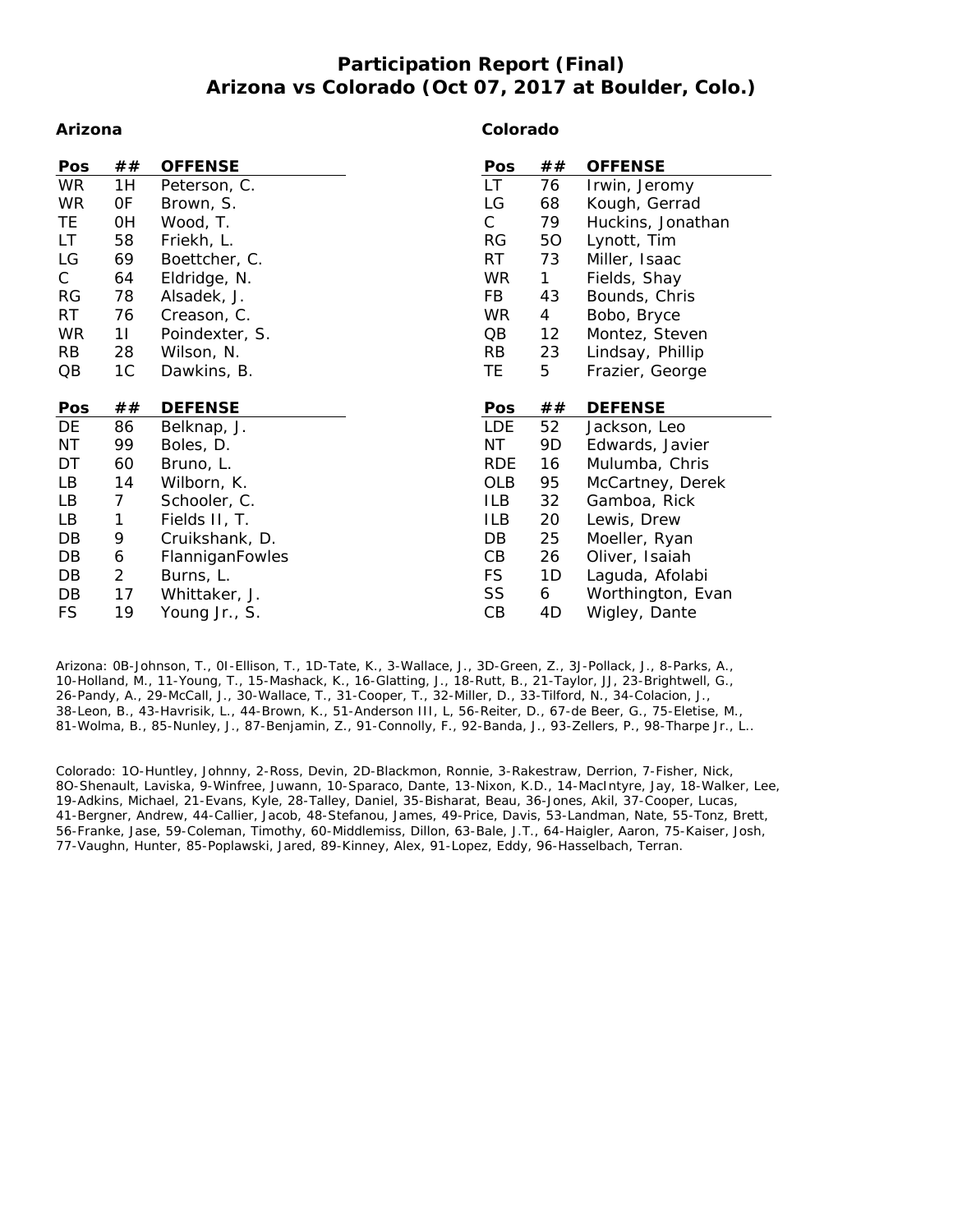## **Play-by-Play Summary (1st quarter) Arizona vs Colorado (Oct 07, 2017 at Boulder, Colo.)**

|                             | 1-10 Ariz 35       |                              | COLO ball on COLO35.                                                                                                                                                                                   |                |
|-----------------------------|--------------------|------------------------------|--------------------------------------------------------------------------------------------------------------------------------------------------------------------------------------------------------|----------------|
|                             |                    |                              | Price, Davis kickoff 65 yards to the ARIZO, touchback.                                                                                                                                                 |                |
| 1-10 Ariz 25                |                    |                              | Wilson, N. rush for 2 yards to the ARIZ27 (Edwards, Javier; Lewis, Drew).                                                                                                                              | R1             |
| 2-8 Ariz 27<br>1-10 Ariz 35 |                    |                              | Dawkins, B. rush for 8 yards to the ARIZ35, 1ST DOWN ARIZ.<br>Taylor, JJ rush for 2 yards to the ARIZ37 (Moeller, Ryan).                                                                               |                |
| 2-8 Ariz 37                 |                    |                              | Wilson, N. rush for 12 yards to the ARIZ49, 1ST DOWN ARIZ (Wigley, Dante; Worthington,                                                                                                                 | R <sub>2</sub> |
|                             |                    |                              | Evan).                                                                                                                                                                                                 |                |
| 1-10 Ariz 49                |                    |                              | Dawkins, B. pass incomplete to Wood, T                                                                                                                                                                 |                |
| 2-10 Ariz 49                |                    |                              | Dawkins, B. rush for 8 yards to the COLO43 (Moeller, Ryan).                                                                                                                                            |                |
| 3-2 Colo 43                 |                    |                              | Taylor, JJ rush for 1 yard to the COLO42 (Jackson, Leo; Gamboa, Rick).                                                                                                                                 |                |
| $4 - 1$<br>1-10 Colo 41     | Colo 42            |                              | Dawkins, B. rush for 1 yard to the COLO41, 1ST DOWN ARIZ (Gamboa, Rick).<br>Dawkins, B. rush for no gain to the COLO41 (Oliver, Isaiah), PENALTY COLO personal foul                                    | R3<br>X4       |
|                             |                    |                              | 15 yards to the COLO26, 1ST DOWN ARIZ.                                                                                                                                                                 |                |
| 1-10 Colo 26                |                    |                              | 1st and 10.                                                                                                                                                                                            |                |
| 1-10 Colo 26                |                    |                              | Tate, K. pass complete to Brown, S. for 12 yards to the COLO14, 1ST DOWN ARIZ                                                                                                                          | P5             |
|                             |                    |                              | (Worthington, Evan).                                                                                                                                                                                   |                |
| 1-10 Colo 14                |                    |                              | Tate, K. pass complete to Brown, S. for loss of 6 yards to the COLO20, fumble forced by<br>Laguda, Afolabi, fumble by Brown, S. recovered by COLO Moeller, Ryan at COLO20.<br>11 plays, 55 yards, 3:25 |                |
|                             |                    |                              | COLORADO drive start at 11:35.                                                                                                                                                                         |                |
|                             |                    | 1-10 Colo 20                 | COLO ball on COLO21.                                                                                                                                                                                   |                |
|                             |                    | 1-10 Colo 21                 | Montez, Steven sacked for loss of 16 yards to the COLO5 (Fields II, T.).                                                                                                                               |                |
|                             |                    | 2-26 Colo 05                 | Montez, Steven pass complete to Bobo, Bryce for 5 yards to the COLO10 (Burns, L.).                                                                                                                     |                |
|                             |                    | 3-21 Colo 10                 | Montez, Steven pass complete to Lindsay, Phillip for 9 yards to the COLO19 (Miller, D.).                                                                                                               |                |
|                             |                    | 4-12 Colo 19                 | PENALTY COLO false start (Bisharat, Beau) 5 yards to the COLO14.                                                                                                                                       |                |
|                             |                    | 4-17 Colo 14                 | Kinney, Alex punt 50 yards to the ARIZ36, Brown, S. return 6 yards to the ARIZ42 (Laguda,                                                                                                              |                |
|                             |                    |                              | Afolabi).<br>3 plays, minus 7 yards, 2:25                                                                                                                                                              |                |
|                             |                    |                              | ARIZONA drive start at 09:10.                                                                                                                                                                          |                |
| 1-10 Ariz 42                |                    |                              | Tate, K. rush for 58 yards to the COLOO, 1ST DOWN ARIZ, TOUCHDOWN, clock 08:59.                                                                                                                        | R6             |
| 1-G Colo 03                 |                    |                              | Pollack, J. kick attempt good.                                                                                                                                                                         |                |
|                             |                    |                              | Arizona 7, Colorado 0                                                                                                                                                                                  |                |
|                             |                    |                              | 1 play, 58 yards, 0:11<br>Havrisik, L. kickoff 65 yards to the COLOO, touchback.                                                                                                                       |                |
|                             |                    |                              | COLORADO drive start at 08:59.                                                                                                                                                                         |                |
|                             |                    |                              |                                                                                                                                                                                                        |                |
|                             |                    |                              |                                                                                                                                                                                                        |                |
|                             |                    | 1-10 Colo 25                 | Lindsay, Phillip rush for 12 yards to the COLO37 (Young Jr., S.), PENALTY COLO holding<br>(Bounds, Chris) 10 yards to the COLO15, NO PLAY.                                                             |                |
|                             |                    | 1-20 Colo 15                 | Lindsay, Phillip rush for no gain to the COLO15 (Cruikshank, D.).                                                                                                                                      |                |
|                             |                    | 2-20 Colo 15                 | Montez, Steven pass complete to Lindsay, Phillip for 16 yards to the COLO31 (Young Jr.,                                                                                                                |                |
|                             |                    |                              | $S.$ ).                                                                                                                                                                                                |                |
|                             | $3 - 4$            | Colo 31                      | Montez, Steven pass complete to MacIntyre, Jay for 39 yards to the ARIZ30, 1ST DOWN COLO                                                                                                               | P1             |
|                             |                    |                              | (FlanniganFowles).                                                                                                                                                                                     |                |
|                             |                    | 1-10 Ariz 30                 | PENALTY COLO false start (Lynott, Tim) 5 yards to the ARIZ35.                                                                                                                                          |                |
|                             |                    | 1-15 Ariz 35                 | PENALTY ARIZ delay of game 5 yards to the ARIZ30.                                                                                                                                                      |                |
|                             |                    | 1-10 Ariz 30<br>2-10 Ariz 30 | Montez, Steven pass incomplete to Bobo, Bryce.<br>Montez, Steven rush for loss of 1 yard to the ARIZ31 (Young Jr., S.).                                                                                |                |
|                             |                    | 3-11 Ariz 31                 | Montez, Steven pass complete to Fields, Shay for 15 yards to the ARIZ16, 1ST DOWN COLO                                                                                                                 | P2             |
|                             |                    |                              | (FlanniganFowles; Young Jr., S.).                                                                                                                                                                      |                |
|                             |                    | 1-10 Ariz 16                 | Lindsay, Phillip rush for 3 yards to the ARIZ13 (Fields II, T.).                                                                                                                                       |                |
|                             | $2 - 7$            | Ariz 13                      | Lindsay, Phillip rush for 4 yards to the ARIZ9 (Fields II, T.; Miller, D.).                                                                                                                            |                |
|                             | $3 - 3$            | Ariz 09                      | Lindsay, Phillip rush for 4 yards to the ARIZ5, 1ST DOWN COLO (Young Jr., S.; Rutt, B.).                                                                                                               | R <sub>3</sub> |
|                             | 1-G                | Ariz 05                      | Lindsay, Phillip rush for 5 yards to the ARIZO, TOUCHDOWN, clock 04:33.                                                                                                                                |                |
|                             | 1-G                | Ariz 03                      | Stefanou, James kick attempt good.                                                                                                                                                                     |                |
|                             |                    |                              | Colorado 7, Arizona 7<br>10 plays, 75 yards, 4:26                                                                                                                                                      |                |
|                             |                    |                              | Price, Davis kickoff 65 yards to the ARIZO, touchback.                                                                                                                                                 |                |
|                             |                    |                              | ARIZONA drive start at 04:33.                                                                                                                                                                          |                |
| 1-10 Ariz 25                |                    |                              | Tate, K. pass complete to Johnson, T. for 28 yards to the COLO47, 1ST DOWN ARIZ                                                                                                                        | P7             |
|                             |                    |                              | (Worthington, Evan).                                                                                                                                                                                   |                |
| 1-10 Colo 47                |                    |                              | Tate, K. rush for 2 yards to the COLO45 (McCartney, Derek; Mulumba, Chris).                                                                                                                            |                |
| $2 - 8$                     | Colo 45            |                              | Tate, K. pass complete to Wolma, B. for 9 yards to the COLO36, 1ST DOWN ARIZ (Wigley,                                                                                                                  | P8             |
| 1-10 Colo 36                |                    |                              | Dante).<br>Taylor, JJ rush for 5 yards to the COLO31 (Gamboa, Rick).                                                                                                                                   |                |
| $2 - 5$                     | Colo 31            |                              | Taylor, JJ rush for 3 yards to the COLO28 (Jackson, Leo).                                                                                                                                              |                |
| $3 - 2$<br>1-G              | Colo 28<br>Colo 03 |                              | Tate, K. rush for 28 yards to the COLOO, 1ST DOWN ARIZ, TOUCHDOWN, clock 02:13.<br>Pollack, J. kick attempt good.                                                                                      | R9             |

**Arizona 14, Colorado 7** *6 plays, 75 yards, 2:27*

H

Havrisik, L. kickoff 65 yards to the COLO0, Nixon, K.D. return 17 yards to the COLO17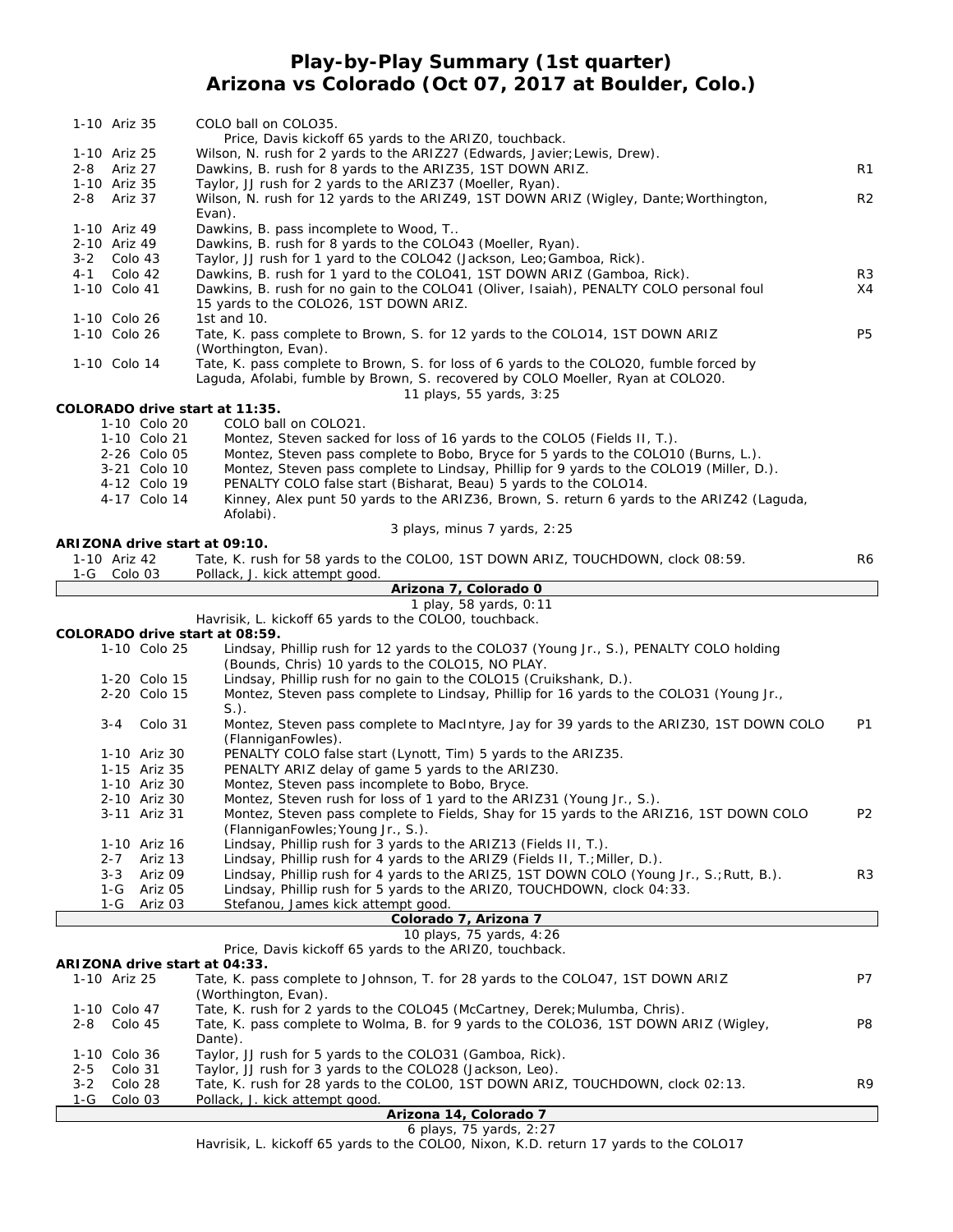## **Play-by-Play Summary (1st quarter) Arizona vs Colorado (Oct 07, 2017 at Boulder, Colo.)**

|                                |                 | $($ Pandy, A. $)$ .                                                               |    |
|--------------------------------|-----------------|-----------------------------------------------------------------------------------|----|
| COLORADO drive start at 02:06. |                 |                                                                                   |    |
|                                | 1-10 Colo 17    | Montez, Steven rush for 11 yards to the COLO28, 1ST DOWN COLO (Cruikshank, D.).   | R4 |
|                                | $1-10$ Colo 28  | Lindsay, Phillip rush for 3 yards to the COLO31 (Schooler, C.).                   |    |
|                                | 2-7 Colo 31     | Lindsay, Phillip rush for 4 yards to the COLO35 (Young Jr., S.).                  |    |
|                                | $3-3$ Colo $35$ | Lindsay, Phillip rush for 8 yards to the COLO43, 1ST DOWN COLO (FlanniganFowles). | R5 |
|                                | 1-10 Colo 43    | Montez, Steven sacked for loss of 2 yards to the COLO41 (Belknap, J.).            |    |
|                                |                 | END OF 1st QUARTER: Arizona 14, Colorado 7                                        |    |

|                        |       | Time  |    | 1st Downs |          |     |         | Conversions |           |                  |                  |
|------------------------|-------|-------|----|-----------|----------|-----|---------|-------------|-----------|------------------|------------------|
| <b>Quarter Summary</b> | Score | Poss  |    |           |          |     | 3rd     | 4th         | Rushina   | Passing          | <b>Penalties</b> |
| Arizona                | 14    | 06:03 | .5 |           |          | - 9 | $1 - 2$ | 1-1         | 13-130    | $4 - 5 - 0 - 43$ | 1-5              |
| Colorado               |       | 08.57 |    |           | $\Omega$ | -5  | $3 - 4$ | $O-O$       | $12 - 23$ | $5 - 6 - 0 - 84$ | $4 - 35$         |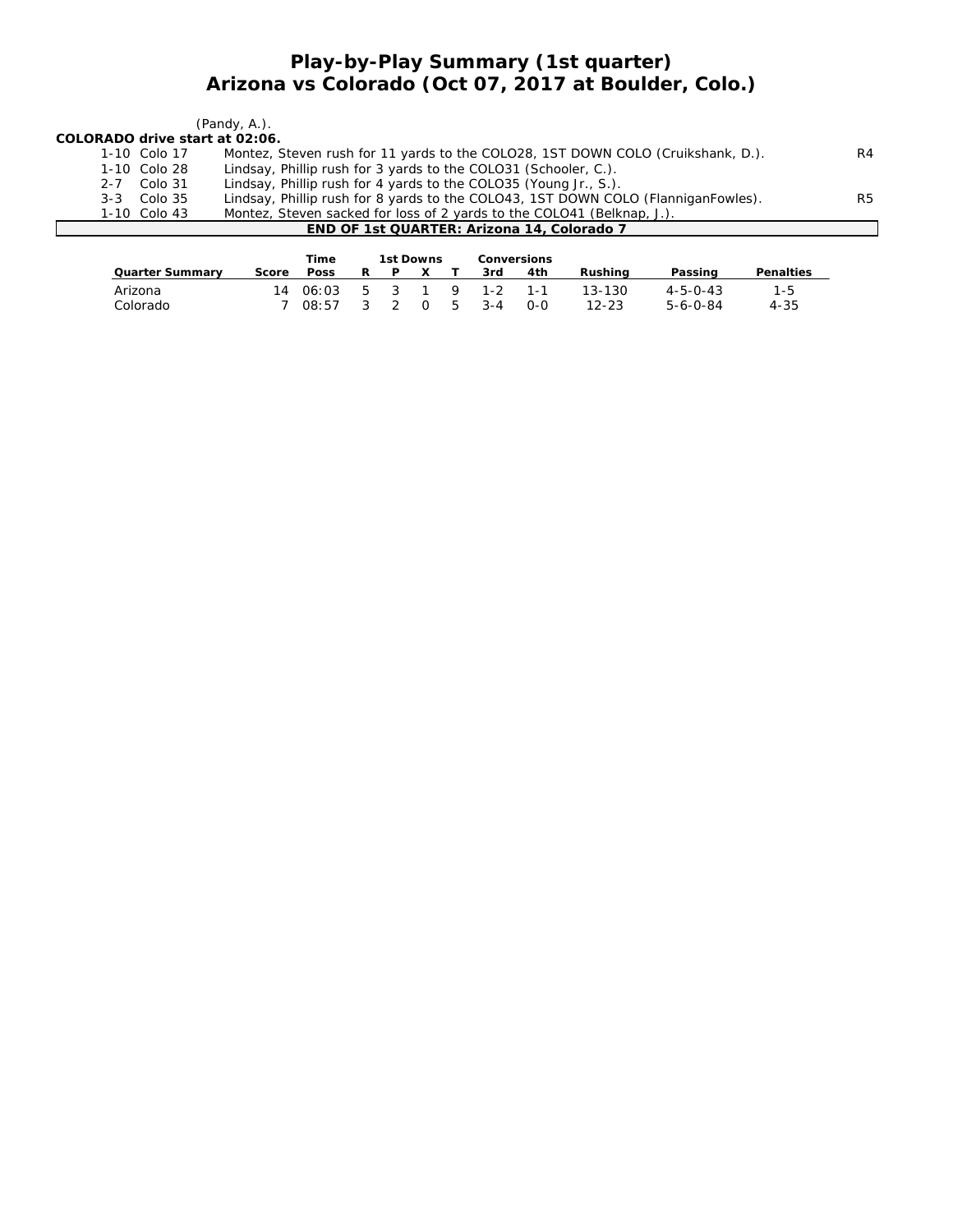#### **Quickie Statistics (1st quarter) Arizona vs Colorado (Oct 07, 2017 at Boulder, Colo.)**

|                                   | <b>ARIZ</b> | <b>COLO</b> |
|-----------------------------------|-------------|-------------|
| Score                             | 14          | 7           |
| <b>FIRST DOWNS</b>                | 9           | 5           |
| <b>RUSHES-YARDS (NET)</b>         | $13 - 130$  | $12 - 23$   |
| <b>PASSING YDS (NET)</b>          | 43          | 84          |
| Passes Att-Comp-Int               | $5 - 4 - 0$ | $6 - 5 - 0$ |
| <b>TOTAL OFFENSE PLAYS-YARDS</b>  | 18-173      | 18-107      |
| Fumble Returns-Yards              | $0 - 0$     | $0 - 0$     |
| <b>Punt Returns-Yards</b>         | $1 - 6$     | $0 - 0$     |
| Kickoff Returns-Yards             | $0 - 0$     | $1 - 17$    |
| <b>Interception Returns-Yards</b> | $0 - 0$     | $0 - 0$     |
| Punts (Number-Avg)                | $0 - 0.0$   | $1 - 50.0$  |
| Fumbles-Lost                      | $1 - 1$     | $0 - 0$     |
| Penalties-Yards                   | 1-5         | $4 - 35$    |
| Possession Time                   | 06:03       | 08:57       |
| <b>Third-Down Conversions</b>     | 1 of $2$    | 4 of 5      |
| <b>Fourth-Down Conversions</b>    | 1 of 1      | $0$ of $0$  |

#### **Arizona Colorado**

| Rushing             | No. Gain Loss<br>Net<br>TD<br>Lg Avg                                | <b>Rushing</b>           |                        | No. Gain Loss  | Net TD            | Lg Avg               |
|---------------------|---------------------------------------------------------------------|--------------------------|------------------------|----------------|-------------------|----------------------|
| Tate, K.            | $\overline{2}$<br>88<br>88<br>58<br>3<br>$\mathbf 0$                | Lindsay, Phillip<br>29.3 | 8                      | 31             | 31<br>$\mathbf 0$ | 8<br>3.9             |
| Dawkins, B.         | 17<br>8<br>4<br>0<br>17<br>0                                        | 4.2<br>Montez, Steven    | 4                      | 11<br>19       | -8<br>$\mathbf 0$ | 11<br>$-2.0$         |
| Wilson, N.          | 2<br>14<br>$\mathbf 0$<br>14<br>12<br>$\mathbf 0$                   | 7.0                      |                        |                |                   |                      |
| Taylor, JJ          | 11<br>$\Omega$<br>$\mathsf{O}$<br>5<br>4<br>11                      | 2.8                      |                        |                |                   |                      |
| Passing             | $C - A - I$<br>TD Long Sack<br>Yds                                  | Passing                  | $C - A - I$            |                | Yds TD Long Sack  |                      |
| Tate, K.            | $4 - 4 - 0$<br>43<br>$\mathbf 0$<br>28                              | Montez, Steven<br>0      | $\overline{5} - 6 - 0$ |                | 84<br>$\Omega$    | 39<br>2              |
| Dawkins, B.         | $0 - 1 - 0$<br>O<br>O<br>$\mathbf 0$                                | 0                        |                        |                |                   |                      |
| Receiving           | No. Yards<br>TD<br>Long                                             | Receiving                |                        | No. Yards      | TD<br>Long        |                      |
| Brown, S.           | $\overline{2}$<br>$\mathbf 0$<br>12<br>6                            | Lindsay, Phillip         | 2                      | 25             | $\mathbf 0$<br>16 |                      |
| Johnson, T.         | 28<br>1<br>28<br>0                                                  | MacIntyre, Jay           | 1                      | 39             | 39<br>0           |                      |
| Wolma, B.           | 9<br>$\Omega$<br>9<br>1                                             | Fields, Shay             |                        | 15             | 15<br>$\mathbf 0$ |                      |
|                     |                                                                     | Bobo, Bryce              | 1                      | 5              | 5<br>$\Omega$     |                      |
| Punting             | Yds<br>Avg Long In20<br>No.                                         | Punting<br>TВ            | No.                    | Yds            | Avg Long In20     | TВ                   |
|                     |                                                                     | Kinney, Alex             | 1                      | 50             | 50.0<br>50        | $\Omega$<br>$\Omega$ |
| <b>Punt Returns</b> | No. Yards<br>TD.<br>Long                                            | <b>Punt Returns</b>      |                        | No. Yards      | TD.<br>Long       |                      |
| Brown, S.           | $\Omega$<br>6<br>6                                                  |                          |                        |                |                   |                      |
| <b>Kick Returns</b> | No. Yards<br>TD<br>Long                                             | <b>Kick Returns</b>      |                        | No. Yards      | TD<br>Long        |                      |
|                     |                                                                     | Nixon, K.D.              | 1                      | 17             | $\Omega$<br>17    |                      |
| <b>Tackles</b>      | <b>UA-A Total</b><br><b>Sacks</b><br>TFL                            | <b>Tackles</b>           | UA-A                   | Total          | <b>Sacks</b>      | <b>TFL</b>           |
| Young Jr., S.       | 1.0<br>$3 - 2$<br>5<br>0.0                                          | Gamboa, Rick             | $2 - 1$                | 3              | 0.0               | 0.0                  |
| Fields II, T.       | 3<br>1.0<br>$2 - 1$<br>1.0                                          | Worthington, Evan        | $2 - 1$                | 3              | 0.0               | 0.0                  |
| FlanniganFowles     | 3<br>$2 - 1$<br>0.0<br>0.0                                          | Laguda, Afolabi          | $2 - 0$                | $\overline{c}$ | 0.0               | 1.0                  |
| Cruikshank, D.      | $\overline{2}$<br>$2 - 0$<br>0.0<br>0.0                             | Moeller, Ryan            | $2 - 0$                | $\overline{2}$ | 0.0               | 0.0                  |
| <b>Time</b><br>Qtr  | <b>Scoring Play</b>                                                 |                          |                        |                |                   | V-H                  |
| 08:59<br>1st        | ARIZ - Tate, K. 58 yd run (Pollack, J. kick), 1-58 0:11             |                          |                        |                |                   | $7 - 0$              |
| 04:33               | COLO - Lindsay, Phillip 5 yd run (Stefanou, James kick), 10-75 4:26 |                          |                        |                |                   | $7 - 7$              |
| 02:13               | ARIZ - Tate, K. 28 yd run (Pollack, J. kick), 6-75 2:27             |                          |                        |                |                   | $14 - 7$             |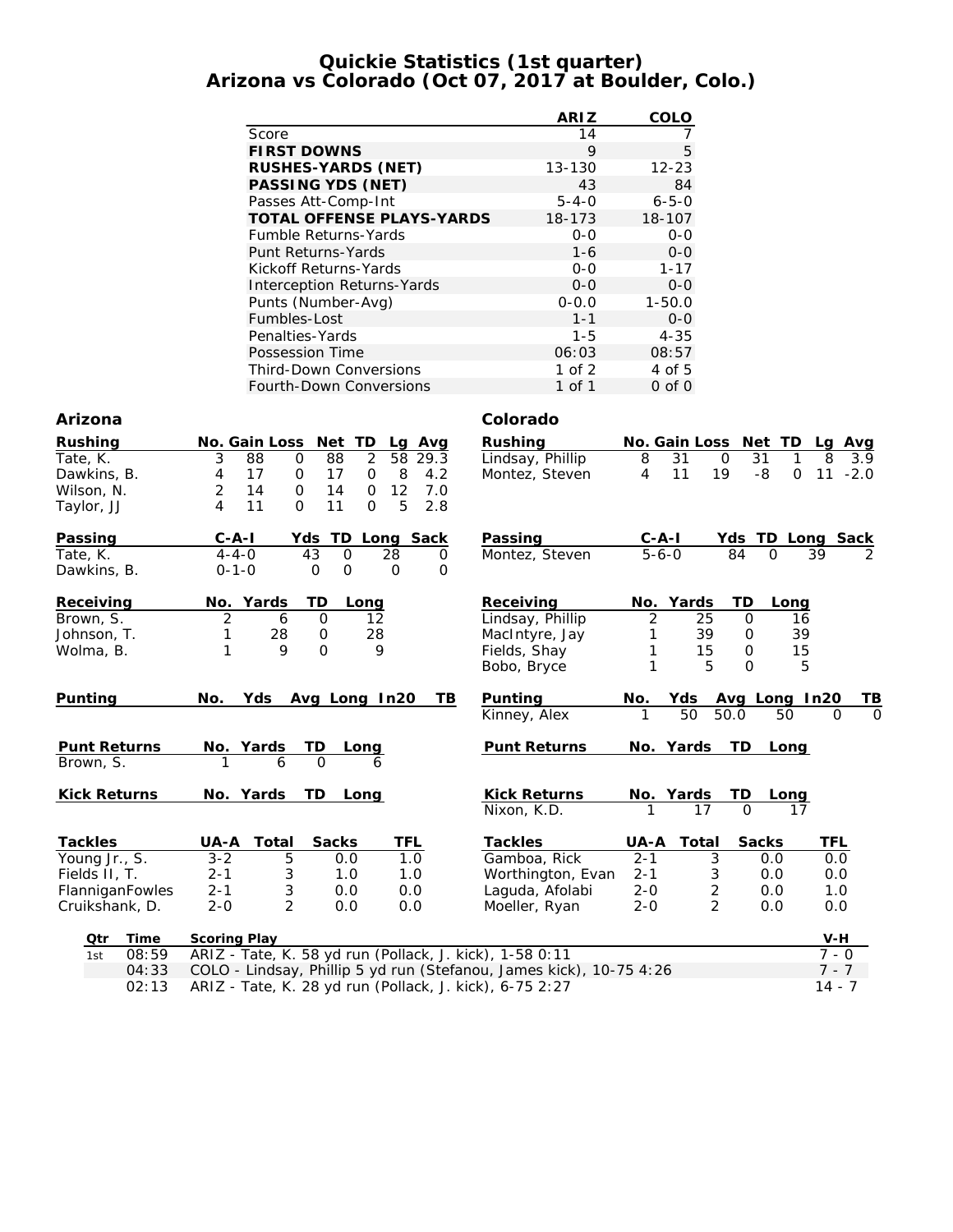## **Play-by-Play Summary (2nd quarter) Arizona vs Colorado (Oct 07, 2017 at Boulder, Colo.)**

|         |                             | 2-12 Colo 41<br>2-12 Colo 41<br>3-12 Colo 41<br>4-21 Colo 32 | Start of 2nd quarter, clock 15:00.<br>Montez, Steven pass incomplete to Winfree, Juwann (Burns, L.).<br>Montez, Steven sacked for loss of 9 yards to the COLO32 (Schooler, C.).<br>Kinney, Alex punt 36 yards to the ARIZ32, out-of-bounds.<br>7 plays, 15 yards, 2:54 |                 |
|---------|-----------------------------|--------------------------------------------------------------|------------------------------------------------------------------------------------------------------------------------------------------------------------------------------------------------------------------------------------------------------------------------|-----------------|
|         |                             |                                                              | ARIZONA drive start at 14:12.                                                                                                                                                                                                                                          |                 |
|         | 1-10 Ariz 32                |                                                              | Tate, K. pass complete to Brown, S. for 5 yards to the ARIZ37 (Moeller, Ryan).                                                                                                                                                                                         |                 |
|         | 2-5 Ariz 37                 |                                                              | Wilson, N. rush for 9 yards to the ARIZ46, 1ST DOWN ARIZ (Wigley, Dante).                                                                                                                                                                                              | R <sub>10</sub> |
|         | 1-10 Ariz 46                |                                                              | Tate, K. rush for no gain to the ARIZ46 (Moeller, Ryan).                                                                                                                                                                                                               |                 |
|         | 2-10 Ariz 46<br>3-6 Ariz 50 |                                                              | Tate, K. pass complete to Brown, S. for 4 yards to the 50 yardline (Laguda, Afolabi).                                                                                                                                                                                  |                 |
|         |                             |                                                              | Tate, K. pass incomplete to Johnson, T<br>Glatting, J. punt 35 yards to the COLO15, fair catch by Oliver, Isaiah.                                                                                                                                                      |                 |
|         | 4-6 Ariz 50                 |                                                              | 5 plays, 18 yards, 2:14                                                                                                                                                                                                                                                |                 |
|         |                             |                                                              | COLORADO drive start at 11:58.                                                                                                                                                                                                                                         |                 |
|         |                             | 1-10 Colo 15                                                 | Lindsay, Phillip rush for 4 yards to the COLO19 (Wilborn, K.).                                                                                                                                                                                                         |                 |
|         |                             | 2-6 Colo 19                                                  | Lindsay, Phillip rush for 4 yards to the COLO23 (Bruno, L.; Fields II, T.).                                                                                                                                                                                            |                 |
|         |                             | 3-2 Colo 23                                                  | Lindsay, Phillip rush for 5 yards to the COLO28, 1ST DOWN COLO (Boles, D.; Fields II, T.).                                                                                                                                                                             | R6              |
|         |                             | 1-10 Colo 28                                                 | Montez, Steven rush for 1 yard to the COLO29 (Belknap, J.), PENALTY COLO holding                                                                                                                                                                                       |                 |
|         |                             |                                                              | (Huckins, Jonathan) 10 yards to the COLO18, NO PLAY.                                                                                                                                                                                                                   |                 |
|         |                             | 1-20 Colo 18                                                 | Montez, Steven sacked for loss of 2 yards to the COLO16 (Rutt, B.).                                                                                                                                                                                                    |                 |
|         |                             | 2-22 Colo 16                                                 | Lindsay, Phillip rush for 35 yards to the ARIZ49, 1ST DOWN COLO (Burns, L.).                                                                                                                                                                                           | R7              |
|         |                             | 1-10 Ariz 49                                                 | Lindsay, Phillip rush for 3 yards to the ARIZ46 (Miller, D.).                                                                                                                                                                                                          |                 |
|         |                             | 2-7 Ariz 46                                                  | Bisharat, Beau rush for loss of 1 yard to the ARIZ47 (Tharpe Jr., L.).                                                                                                                                                                                                 |                 |
|         |                             | 3-8 Ariz 47                                                  | Montez, Steven pass complete to Bobo, Bryce for 9 yards to the ARIZ38, 1ST DOWN COLO                                                                                                                                                                                   | P8              |
|         |                             |                                                              | (Burns, L.).                                                                                                                                                                                                                                                           |                 |
|         |                             |                                                              | Originally called a 7-yd gain, play is reviewed and overturned                                                                                                                                                                                                         |                 |
|         |                             | 1-10 Ariz 38                                                 | Lindsay, Phillip rush for 3 yards to the ARIZ35 (Rutt, B.; Bruno, L.).                                                                                                                                                                                                 |                 |
|         |                             | 2-7 Ariz 35                                                  | Lindsay, Phillip rush for 6 yards to the ARIZ29 (Boles, D.).                                                                                                                                                                                                           |                 |
|         | $3 - 1$                     | Ariz 29                                                      | Lindsay, Phillip rush for loss of 1 yard to the ARIZ30 (Boles, D.; Young Jr., S.).                                                                                                                                                                                     |                 |
|         |                             | 4-2 Ariz 30                                                  | Lindsay, Phillip rush for 10 yards to the ARIZ20, 1ST DOWN COLO (FlanniganFowles).                                                                                                                                                                                     | R9              |
|         |                             | 1-10 Ariz 20                                                 | Bisharat, Beau rush for 5 yards to the ARIZ15 (Burns, L.).                                                                                                                                                                                                             |                 |
|         | $2 - 5$                     | Ariz 15                                                      | Bisharat, Beau rush for 4 yards to the ARIZ11 (Fields II, T.; Connolly, F.).                                                                                                                                                                                           |                 |
|         | $3 - 1$                     | Ariz 11                                                      | Lindsay, Phillip rush for no gain to the ARIZ11 (Zellers, P.; FlanniganFowles).                                                                                                                                                                                        |                 |
|         | $4 - 1$                     | Ariz 11                                                      | Lindsay, Phillip rush for 3 yards to the ARIZ8, 1ST DOWN COLO (Fields II, T.).                                                                                                                                                                                         | R <sub>10</sub> |
|         |                             | 1-G Ariz 08                                                  | Lindsay, Phillip rush for 3 yards to the ARIZ5 (Cruikshank, D.).                                                                                                                                                                                                       |                 |
|         |                             | 2-G Ariz 05                                                  | Lindsay, Phillip rush for 4 yards to the ARIZ1 (Young Jr., S.; Fields II, T.).                                                                                                                                                                                         |                 |
|         | 3-G                         | Ariz 01                                                      | Lindsay, Phillip rush for 1 yard to the ARIZO, TOUCHDOWN, clock 02:24.                                                                                                                                                                                                 |                 |
|         | $1-G$                       | Ariz 03                                                      | Stefanou, James kick attempt good.                                                                                                                                                                                                                                     |                 |
|         |                             |                                                              | Colorado 14, Arizona 14                                                                                                                                                                                                                                                |                 |
|         |                             |                                                              | 19 plays, 85 yards, 9:41                                                                                                                                                                                                                                               |                 |
|         |                             |                                                              | Price, Davis kickoff 65 yards to the ARIZO, Johnson, T. return 32 yards to the ARIZ32                                                                                                                                                                                  |                 |
|         |                             |                                                              | (Rakestraw, Derrion).                                                                                                                                                                                                                                                  |                 |
|         |                             |                                                              | ARIZONA drive start at 02:17.                                                                                                                                                                                                                                          |                 |
|         | 1-10 Ariz 32                |                                                              | Tate, K. rush for 37 yards to the COLO31, 1ST DOWN ARIZ (Wigley, Dante), PENALTY COLO                                                                                                                                                                                  | X12             |
|         |                             |                                                              | personal foul (Wigley, Dante) 15 yards to the COLO16, 1ST DOWN ARIZ.                                                                                                                                                                                                   |                 |
|         | 1-10 Colo 16                |                                                              | 1st and $10.$                                                                                                                                                                                                                                                          |                 |
|         | 1-10 Colo 16                |                                                              | Taylor, JJ rush for 3 yards to the COLO13 (Lewis, Drew).                                                                                                                                                                                                               |                 |
| $2 - 7$ |                             | Colo 13                                                      | Tate, K. pass complete to Brown, S. for 13 yards to the COLOO, 1ST DOWN ARIZ, TOUCHDOWN,                                                                                                                                                                               | P13             |
|         |                             |                                                              | clock 01:21.                                                                                                                                                                                                                                                           |                 |
| 1-G     |                             | Colo 03                                                      | Pollack, J. kick attempt good.                                                                                                                                                                                                                                         |                 |
|         |                             |                                                              | Arizona 21, Colorado 14                                                                                                                                                                                                                                                |                 |
|         |                             |                                                              | 3 plays, 68 yards, 0:56                                                                                                                                                                                                                                                |                 |
|         |                             |                                                              | Havrisik, L. kickoff 65 yards to the COLOO, touchback.                                                                                                                                                                                                                 |                 |
|         |                             |                                                              | COLORADO drive start at 01:21.                                                                                                                                                                                                                                         |                 |
|         |                             | 1-10 Colo 25                                                 | Montez, Steven pass complete to Bobo, Bryce for 8 yards to the COLO33 (Burns, L.).                                                                                                                                                                                     |                 |
|         | $2 - 2$                     | Colo 33                                                      | Montez, Steven pass complete to MacIntyre, Jay for 11 yards to the COLO44, 1ST DOWN COLO                                                                                                                                                                               | P11             |
|         |                             |                                                              | (FlanniganFowles).                                                                                                                                                                                                                                                     |                 |
|         |                             | 1-10 Colo 44                                                 | Timeout Colorado, clock 00:50.                                                                                                                                                                                                                                         |                 |
|         |                             | 1-10 Colo 44                                                 | Montez, Steven pass incomplete to MacIntyre, Jay.                                                                                                                                                                                                                      |                 |
|         |                             | 2-10 Colo 44                                                 | Montez, Steven pass complete to Bobo, Bryce for 14 yards to the ARIZ42, 1ST DOWN COLO                                                                                                                                                                                  | P12             |
|         |                             |                                                              | (Burns, L.).                                                                                                                                                                                                                                                           |                 |
|         |                             | 1-10 Ariz 42                                                 | Montez, Steven rush for 2 yards to the ARIZ40 (Wilborn, K.).                                                                                                                                                                                                           |                 |
|         | 2-8                         | Ariz 40                                                      | Timeout Colorado, clock 00:28.                                                                                                                                                                                                                                         |                 |
|         | 2-8                         | Ariz 40                                                      | Montez, Steven pass complete to MacIntyre, Jay for 7 yards to the ARIZ33 (Rutt, B.).                                                                                                                                                                                   |                 |
|         | $3 - 1$                     | Ariz 33                                                      | Montez, Steven pass incomplete.                                                                                                                                                                                                                                        |                 |
|         | 4-1                         | Ariz 33                                                      | Timeout Arizona, clock 00:03.                                                                                                                                                                                                                                          |                 |
|         | 4-1                         | Ariz 33                                                      | Stefanou, James field goal attempt from 50 MISSED - wide left, spot at ARIZ33, clock                                                                                                                                                                                   |                 |
|         |                             |                                                              | 00:00.                                                                                                                                                                                                                                                                 |                 |

*8 plays, 42 yards, 1:21*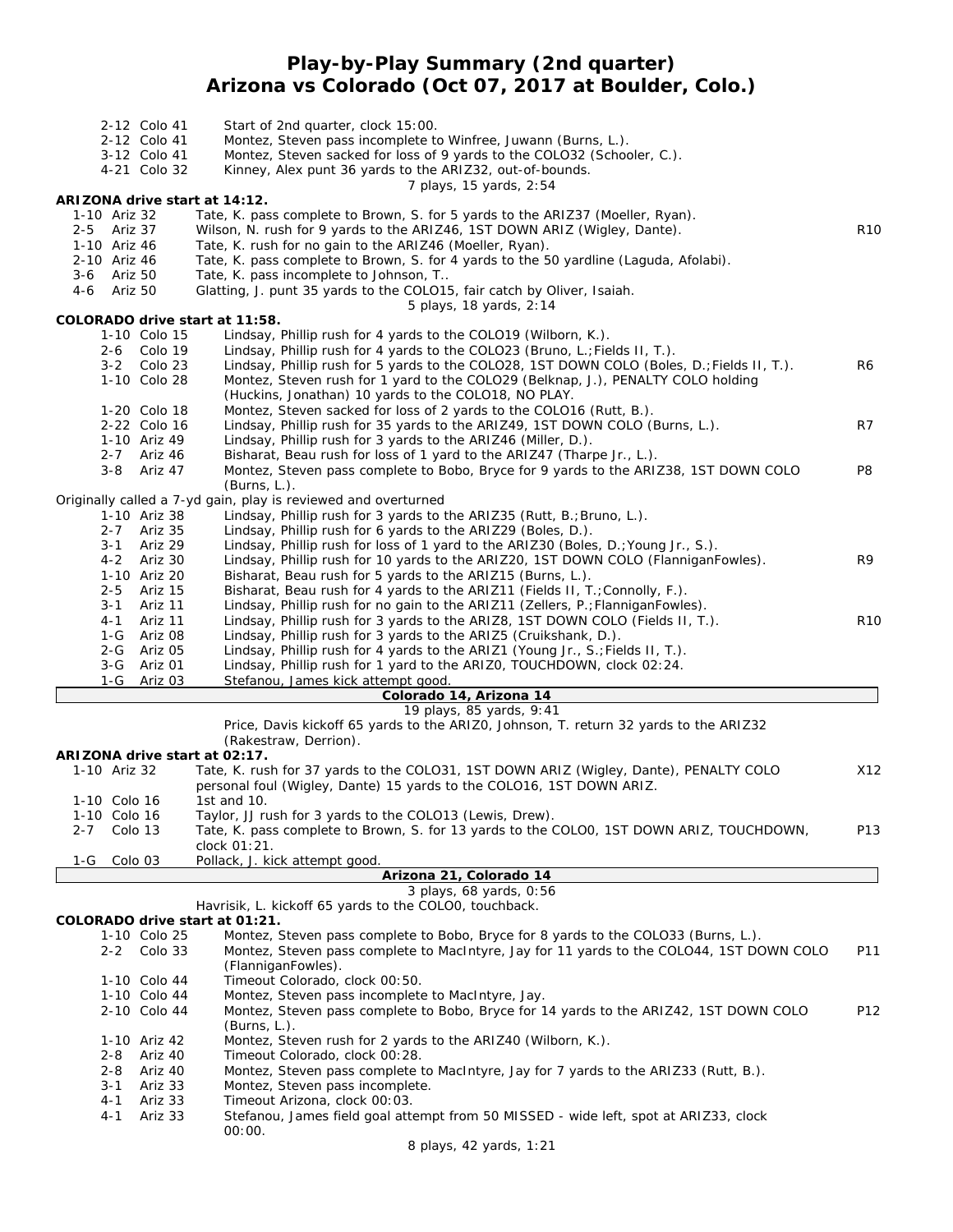# *Play-by-Play Summary (2nd quarter) Arizona vs Colorado (Oct 07, 2017 at Boulder, Colo.)*

|                                                | End of half, clock 00:00. |             |    |   |        |   |         |       |                                             |                  |                  |
|------------------------------------------------|---------------------------|-------------|----|---|--------|---|---------|-------|---------------------------------------------|------------------|------------------|
|                                                |                           |             |    |   |        |   |         |       | END OF 2nd QUARTER: Arizona 21, Colorado 14 |                  |                  |
| <b>Time</b><br>1st Downs<br><b>Conversions</b> |                           |             |    |   |        |   |         |       |                                             |                  |                  |
| <b>Quarter Summary</b>                         | Score                     | <b>Poss</b> | R. | P |        |   | 3rd     | 4th   | Rushina                                     | Passing          | <b>Penalties</b> |
| Arizona                                        |                           | 703:10      |    |   |        | 4 | $0 - 1$ | $O-O$ | 4-49                                        | $3 - 4 - 0 - 22$ | $O-O$            |
| Colorado                                       |                           | 10.29       | 4  |   | $\cap$ |   |         | 2-2   | $20 - 79$                                   | $5 - 8 - 0 - 49$ | $2 - 25$         |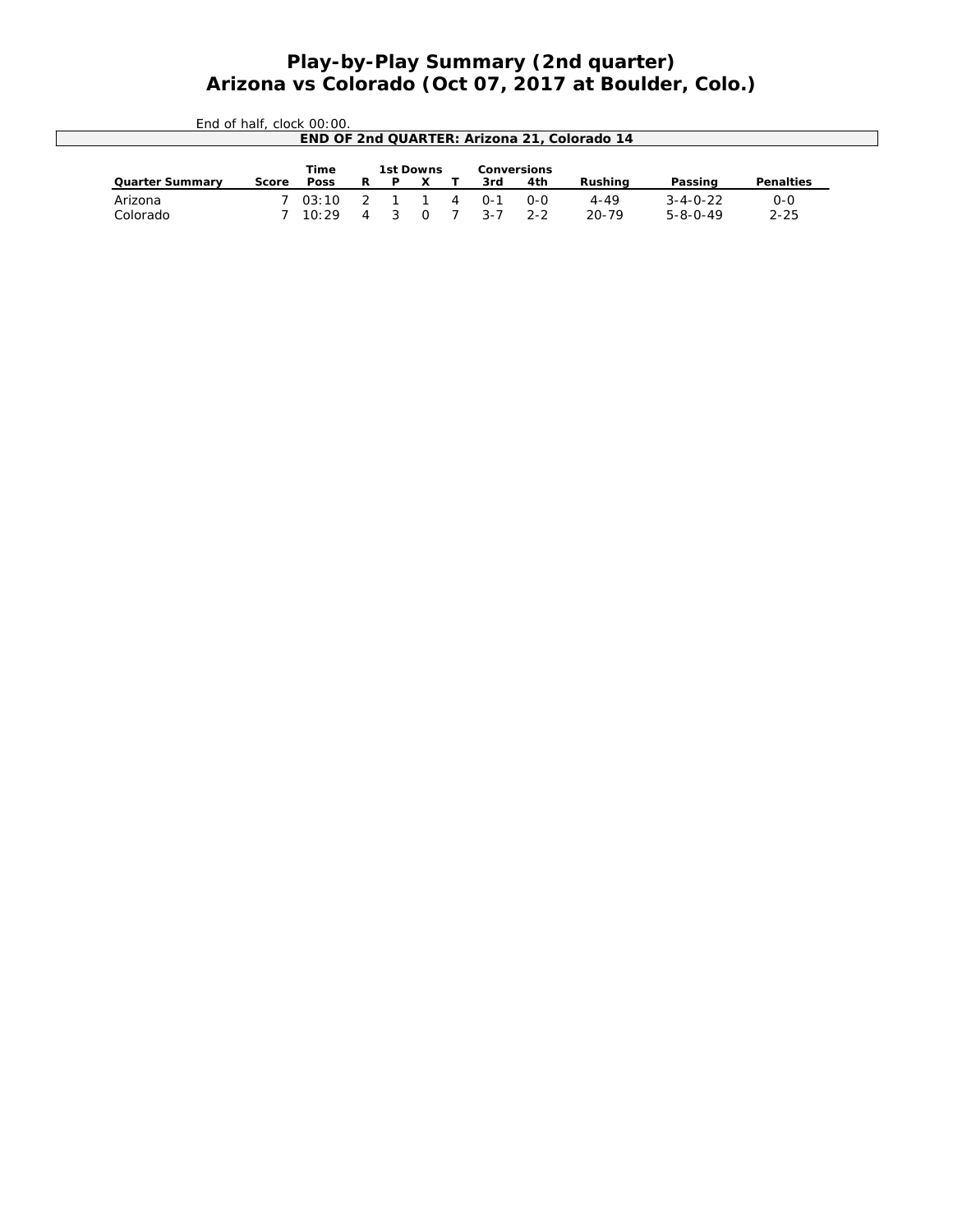#### **Quickie Statistics (Halftime) Arizona vs Colorado (Oct 07, 2017 at Boulder, Colo.)**

|                                   | <b>ARIZ</b> | COLO          |
|-----------------------------------|-------------|---------------|
| Score                             | 21          | 14            |
| <b>FIRST DOWNS</b>                | 13          | 12            |
| <b>RUSHES-YARDS (NET)</b>         | 17-179      | $32 - 102$    |
| <b>PASSING YDS (NET)</b>          | 65          | 133           |
| Passes Att-Comp-Int               | $9 - 7 - 0$ | $14 - 10 - 0$ |
| <b>TOTAL OFFENSE PLAYS-YARDS</b>  | $26 - 244$  | 46-235        |
| <b>Fumble Returns-Yards</b>       | $0 - 0$     | $0 - 0$       |
| Punt Returns-Yards                | $1 - 6$     | $0 - 0$       |
| Kickoff Returns-Yards             | $1 - 32$    | $1 - 17$      |
| <b>Interception Returns-Yards</b> | $0 - 0$     | $0 - 0$       |
| Punts (Number-Avg)                | $1 - 35.0$  | $2 - 43.0$    |
| Fumbles-Lost                      | $1 - 1$     | $0 - 0$       |
| Penalties-Yards                   | $1 - 5$     | $6 - 60$      |
| Possession Time                   | 09:13       | 19:26         |
| <b>Third-Down Conversions</b>     | $1$ of $3$  | 7 of 12       |
| <b>Fourth-Down Conversions</b>    | 1 of 1      | $2$ of $2$    |

#### **Arizona Colorado**

| <b>Rushing</b>      | No. Gain Loss Net TD      | Lg<br>Avg                                                           | <b>Rushing</b>      |                |            | No. Gain Loss Net TD  | Lg<br>Avg                     |
|---------------------|---------------------------|---------------------------------------------------------------------|---------------------|----------------|------------|-----------------------|-------------------------------|
| Tate, K.            | 5<br>125<br>$\mathbf 0$   | 2<br>125<br>58<br>25.0                                              | Lindsay, Phillip    | 22<br>112      | 1          | $\overline{2}$<br>111 | 35<br>5.0                     |
| Wilson, N.          | 23<br>3<br>0              | 23<br>12<br>0<br>7.7                                                | Bisharat, Beau      | 3              | 9<br>1     | 8<br>$\mathbf 0$      | 5<br>2.7                      |
| Dawkins, B.         | 17<br>$\mathsf{O}$<br>4   | 8<br>4.2<br>17<br>$\mathbf 0$                                       | Montez, Steven      | 7              | 13<br>30   | $-17$<br>$\mathbf 0$  | $-2.4$<br>11                  |
| Taylor, JJ          | 5<br>$\Omega$<br>14       | 5<br>14<br>2.8<br>$\mathbf 0$                                       |                     |                |            |                       |                               |
| <b>Passing</b>      | $C - A - I$<br>Yds        | TD Long Sack                                                        | Passing             | $C-A-I$        |            | Yds TD Long Sack      |                               |
| Tate, K.            | $7 - 8 - 0$               | 65<br>$\mathbf{1}$<br>28<br>$\Omega$                                | Montez, Steven      | $10 - 14 - 0$  | 133        | $\Omega$              | 39<br>4                       |
| Dawkins, B.         | $0 - 1 - 0$               | $\mathbf 0$<br>$\mathbf 0$<br>$\mathbf 0$<br>$\Omega$               |                     |                |            |                       |                               |
| Receiving           | No. Yards                 | TD<br>Long                                                          | Receiving           | No. Yards      |            | TD<br>Long            |                               |
| Brown, S.           | 5<br>28                   | 1<br>13                                                             | Bobo, Bryce         | 4              | 36         | $\mathbf 0$<br>14     |                               |
| Johnson, T.         | 28<br>1                   | 28<br>0                                                             | MacIntyre, Jay      | 3              | 57         | 39<br>0               |                               |
| Wolma, B.           | 9<br>1                    | $\Omega$<br>9                                                       | Lindsay, Phillip    | $\overline{2}$ | 25         | 16<br>$\mathbf 0$     |                               |
|                     |                           |                                                                     | Fields, Shay        | 1              | 15         | 15<br>$\Omega$        |                               |
| Punting             | No.<br>Yds                | Avg Long In20<br>TВ                                                 | Punting             | No.            | Yds        | Avg Long In20         | TВ                            |
| Glatting, J.        | 35<br>35.0                | 35<br>1<br>$\Omega$                                                 | Kinney, Alex        | $\overline{2}$ | 86<br>43.0 | 50                    | $\overline{0}$<br>$\mathbf 0$ |
| <b>Punt Returns</b> | No. Yards                 | TD<br>Long                                                          | <b>Punt Returns</b> | No. Yards      |            | TD<br>Long            |                               |
| Brown, S.           | 6                         | $\Omega$<br>6                                                       |                     |                |            |                       |                               |
| <b>Kick Returns</b> | No. Yards                 | TD<br>Long                                                          | <b>Kick Returns</b> | No. Yards      |            | TD<br>Long            |                               |
| Johnson, T.         | 32<br>1                   | 32<br>$\Omega$                                                      | Nixon, K.D.         | 1              | 17         | $\Omega$<br>17        |                               |
| <b>Tackles</b>      | Total<br>UA-A             | TFL<br><b>Sacks</b>                                                 | <b>Tackles</b>      | UA-A           | Total      | <b>Sacks</b>          | <b>TFL</b>                    |
| Fields II, T.       | $3 - 5$<br>$\overline{8}$ | 1.0<br>1.0                                                          | Moeller, Ryan       | $4-0$          | 4          | 0.0                   | 0.0                           |
| Young Jr., S.       | $3 - 4$<br>7              | 1.5<br>0.0                                                          | Wigley, Dante       | $3 - 1$        | 4          | 0.0                   | 0.0                           |
| Burns, L.           | 6<br>$6 - 0$              | 0.0<br>0.0                                                          | Laguda, Afolabi     | $3 - 0$        | 3          | 0.0                   | 1.0                           |
| FlanniganFowles     | $4 - 2$<br>6              | 0.0<br>0.0                                                          | Gamboa, Rick        | $2 - 1$        | 3          | 0.0                   | 0.0                           |
| Time<br>Otr         | <b>Scoring Play</b>       |                                                                     |                     |                |            |                       | $V-H$                         |
| 08:59<br>1st        |                           | ARIZ - Tate, K. 58 yd run (Pollack, J. kick), 1-58 0:11             |                     |                |            |                       | $7 - 0$                       |
| 04:33               |                           | COLO - Lindsay, Phillip 5 yd run (Stefanou, James kick), 10-75 4:26 |                     |                |            |                       | $7 - 7$                       |
| 02:13               |                           | ARIZ - Tate, K. 28 yd run (Pollack, J. kick), 6-75 2:27             |                     |                |            |                       | $14 - 7$                      |

2nd 02:24 COLO - Lindsay, Phillip 1 yd run (Stefanou, James kick), 19-85 9:41 14 - 14 01:21 ARIZ - Brown, S. 13 yd pass from Tate, K. (Pollack, J. kick), 3-68 0:56 21 - 14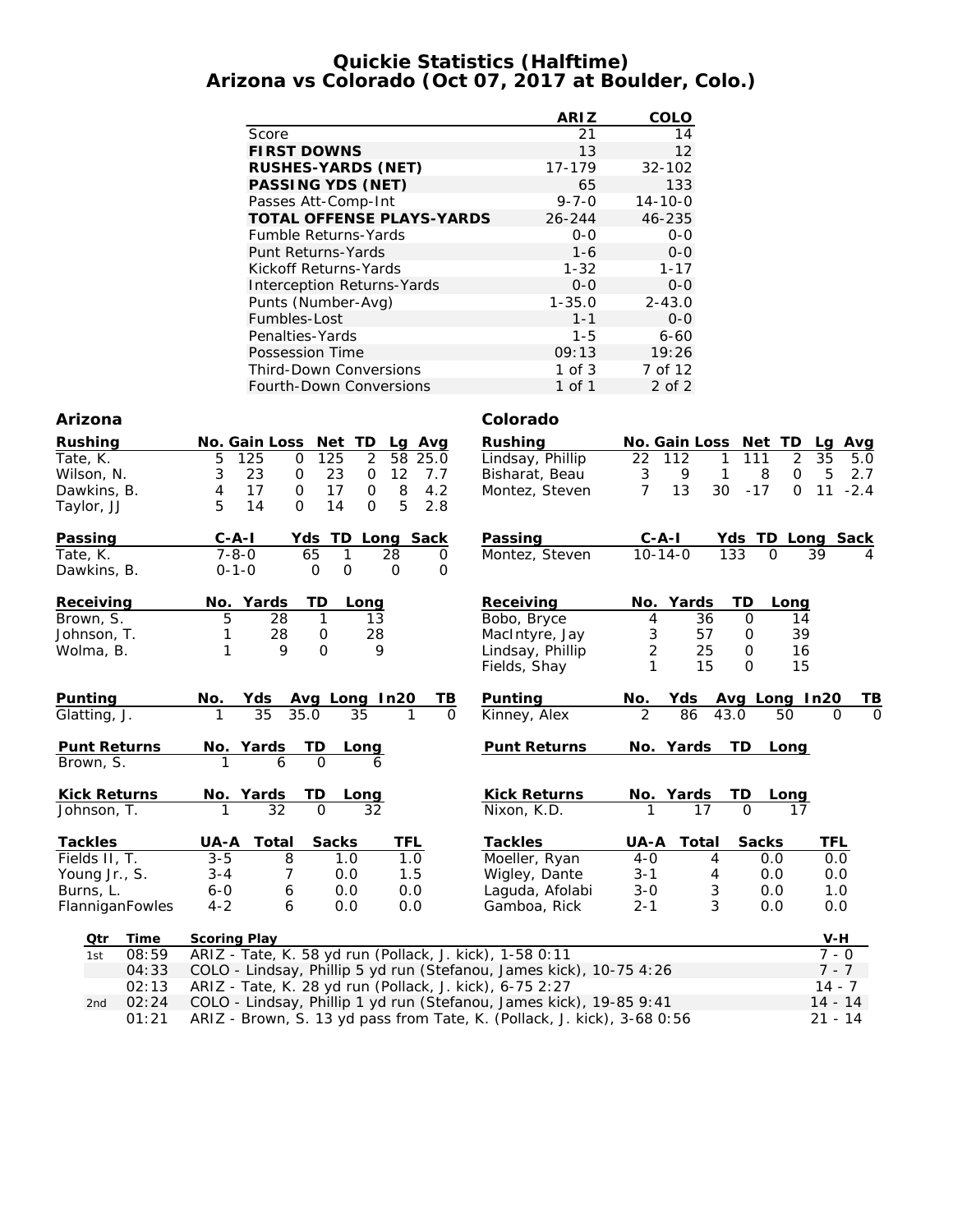# **Play-by-Play Summary (3rd quarter) Arizona vs Colorado (Oct 07, 2017 at Boulder, Colo.)**

|                                          | Start of 3rd quarter, clock 15:00.                                                                                                                                                   |                 |
|------------------------------------------|--------------------------------------------------------------------------------------------------------------------------------------------------------------------------------------|-----------------|
| 1-10 Ariz 33                             | ARIZ ball on ARIZ35.<br>Havrisik, L. kickoff 65 yards to the COLOO, touchback.                                                                                                       |                 |
| COLORADO drive start at 15:00.           |                                                                                                                                                                                      |                 |
| 1-10 Colo 25                             | Montez, Steven pass complete to Lindsay, Phillip for 14 yards to the COLO39, 1ST DOWN<br>COLO (Whittaker, J.).                                                                       | P13             |
| 1-10 Colo 39                             | Lindsay, Phillip rush for 6 yards to the COLO45 (Burns, L.), PENALTY COLO holding (Kough,                                                                                            |                 |
| 1-20 Colo 29                             | Gerrad) 10 yards to the COLO29, NO PLAY.<br>Adkins, Michael rush for 2 yards to the COLO31 (Bruno, L.; Fields II, T.).                                                               |                 |
| 2-18 Colo 31                             | Montez, Steven pass incomplete to Ross, Devin.                                                                                                                                       |                 |
| 3-18 Colo 31                             | Montez, Steven pass incomplete (Wilborn, K.).                                                                                                                                        |                 |
| 4-18 Colo 31                             | Kinney, Alex punt 39 yards to the ARIZ30, fair catch by Brown, S<br>4 plays, 6 yards, $1:23$                                                                                         |                 |
| ARIZONA drive start at 13:37.            |                                                                                                                                                                                      |                 |
| 1-10 Ariz 30                             | Taylor, JJ rush for 4 yards to the ARIZ34 (Gamboa, Rick).                                                                                                                            |                 |
| 2-6 Ariz 34                              | Taylor, JJ rush for 7 yards to the ARIZ41, 1ST DOWN ARIZ (Laguda, Afolabi).                                                                                                          | R <sub>14</sub> |
| 1-10 Ariz 41                             | Tate, K. rush for 2 yards to the ARIZ43 (Wigley, Dante), PENALTY COLO holding (Edwards,<br>Javier) 10 yards to the COLO47, 1ST DOWN ARIZ.                                            | X15             |
| 1-10 Colo 47                             | 1st and 10.                                                                                                                                                                          |                 |
| 1-10 Colo 47                             | Tate, K. rush for 47 yards to the COLOO, 1ST DOWN ARIZ, TOUCHDOWN, clock 12:21.                                                                                                      | R <sub>16</sub> |
| 1-G Colo 03                              | Pollack, J. kick attempt good.                                                                                                                                                       |                 |
|                                          | Arizona 28, Colorado 14<br>4 plays, 70 yards, 1:16                                                                                                                                   |                 |
|                                          | Havrisik, L. kickoff 65 yards to the COLOO, touchback.                                                                                                                               |                 |
| COLORADO drive start at 12:21.           |                                                                                                                                                                                      |                 |
| 1-10 Colo 25                             | Montez, Steven pass incomplete to Fields, Shay.                                                                                                                                      |                 |
| 2-10 Colo 25<br>3-1 Colo 34              | Montez, Steven pass complete to Winfree, Juwann for 9 yards to the COLO34, out-of-bounds.<br>Lindsay, Phillip rush for 5 yards to the COLO39, 1ST DOWN COLO (Zellers, P.; Young Jr., |                 |
|                                          | $S.$ ).                                                                                                                                                                              | R <sub>14</sub> |
| 1-10 Colo 39                             | Montez, Steven pass incomplete to Fields, Shay.                                                                                                                                      |                 |
| 2-10 Colo 39                             | Montez, Steven pass complete to Winfree, Juwann for 14 yards to the ARIZ47, 1ST DOWN COLO.                                                                                           | P15             |
| 1-10 Ariz 47                             | Lindsay, Phillip rush for 10 yards to the ARIZ37, 1ST DOWN COLO (Fields II, T.).                                                                                                     | R <sub>16</sub> |
| 1-10 Ariz 37<br>2-7 Ariz 34              | Lindsay, Phillip rush for 3 yards to the ARIZ34 (Rutt, B.; Cruikshank, D.).<br>Bisharat, Beau rush for 5 yards to the ARIZ29 (Schooler, C.).                                         |                 |
| 3-2 Ariz 29                              | Lindsay, Phillip rush for 5 yards to the ARIZ24, 1ST DOWN COLO (Burns, L.).                                                                                                          | R <sub>17</sub> |
| 1-10 Ariz 24                             | Montez, Steven pass incomplete to Fields, Shay.                                                                                                                                      |                 |
| 2-10 Ariz 24                             | Bisharat, Beau rush for 6 yards to the ARIZ18 (Cruikshank, D.).                                                                                                                      |                 |
| 3-4 Ariz 18                              | Lindsay, Phillip rush for 5 yards to the ARIZ13, 1ST DOWN COLO (Tharpe Jr., L.).                                                                                                     | R <sub>18</sub> |
| 1-10 Ariz 13                             | Lindsay, Phillip rush for 2 yards to the ARIZ11 (Schooler, C.; Cruikshank, D.), PENALTY<br>COLO IF 5 yards to the ARIZ18, NO PLAY.                                                   |                 |
| 1-15 Ariz 18                             | Lindsay, Phillip rush for 2 yards to the ARIZ16 (Young Jr., S.).                                                                                                                     |                 |
| 2-13 Ariz 16                             | Montez, Steven pass complete to Fields, Shay for 9 yards to the ARIZ7 (Whittaker, J.).                                                                                               |                 |
| 3-4 Ariz 07                              | Montez, Steven pass complete to Bobo, Bryce for 7 yards to the ARIZO, 1ST DOWN COLO,                                                                                                 | P19             |
|                                          | TOUCHDOWN, clock 07:13.                                                                                                                                                              |                 |
| 1-G Ariz 03                              | Stefanou, James kick attempt good.<br>Arizona 28, Colorado 21                                                                                                                        |                 |
|                                          | 15 plays, 75 yards, 5:08                                                                                                                                                             |                 |
|                                          | Price, Davis kickoff 65 yards to the ARIZO, touchback.                                                                                                                               |                 |
| ARIZONA drive start at 07:13.            |                                                                                                                                                                                      |                 |
| 1-10 Ariz 25                             | Wilson, N. rush for 3 yards to the ARIZ28 (Moeller, Ryan).                                                                                                                           |                 |
| Ariz 28<br>$2 - 7$<br>Ariz 34<br>$3 - 1$ | Tate, K. pass complete to Brown, S. for 6 yards to the ARIZ34 (Worthington, Evan).<br>Tate, K. rush for 2 yards to the ARIZ36, 1ST DOWN ARIZ (Edwards, Javier; Franke, Jase).        | R <sub>17</sub> |
| 1-10 Ariz 36                             | Wilson, N. rush for 2 yards to the ARIZ38 (Gamboa, Rick).                                                                                                                            |                 |
| Ariz 38<br>$2 - 8$                       | Tate, K. pass complete to Brown, S. for 4 yards to the ARIZ42 (Laguda, Afolabi; Mulumba,                                                                                             |                 |
|                                          | Chris).                                                                                                                                                                              |                 |
| Ariz 42<br>$3 - 4$<br>3-4<br>Ariz 42     | Timeout Colorado, clock 05:00.<br>Tate, K. rush for 11 yards to the COLO47, 1ST DOWN ARIZ (McCartney, Derek).                                                                        | <b>R18</b>      |
| 1-10 Colo 47                             | Wilson, N. rush for 5 yards to the COLO42 (Jackson, Leo).                                                                                                                            |                 |
| $2 - 5$<br>Colo 42                       | Tate, K. rush for 28 yards to the COLO14, 1ST DOWN ARIZ (Moeller, Ryan).                                                                                                             | R <sub>19</sub> |
| 1-10 Colo 14                             | Tate, K. pass complete to Poindexter, S. for 11 yards to the COLO3, 1ST DOWN ARIZ                                                                                                    | P20             |
|                                          | (Oliver, Isaiah).                                                                                                                                                                    |                 |
| Colo 03<br>1-G<br>Colo 02<br>2-G         | Taylor, JJ rush for 1 yard to the COLO2 (Frazier, George; Gamboa, Rick).<br>Taylor, JJ rush for 1 yard to the COLO1 (Gamboa, Rick).                                                  |                 |
| Colo 01<br>$3-G$                         | Green, Z. rush for 1 yard to the COLOO, TOUCHDOWN, clock 01:51.                                                                                                                      |                 |
| Colo 03<br>1-G                           | Pollack, J. kick attempt good.                                                                                                                                                       |                 |
|                                          | Arizona 35, Colorado 21                                                                                                                                                              |                 |

*12 plays, 75 yards, 5:22* Havrisik, L. kickoff 65 yards to the COLO0, touchback. **COLORADO drive start at 01:51.**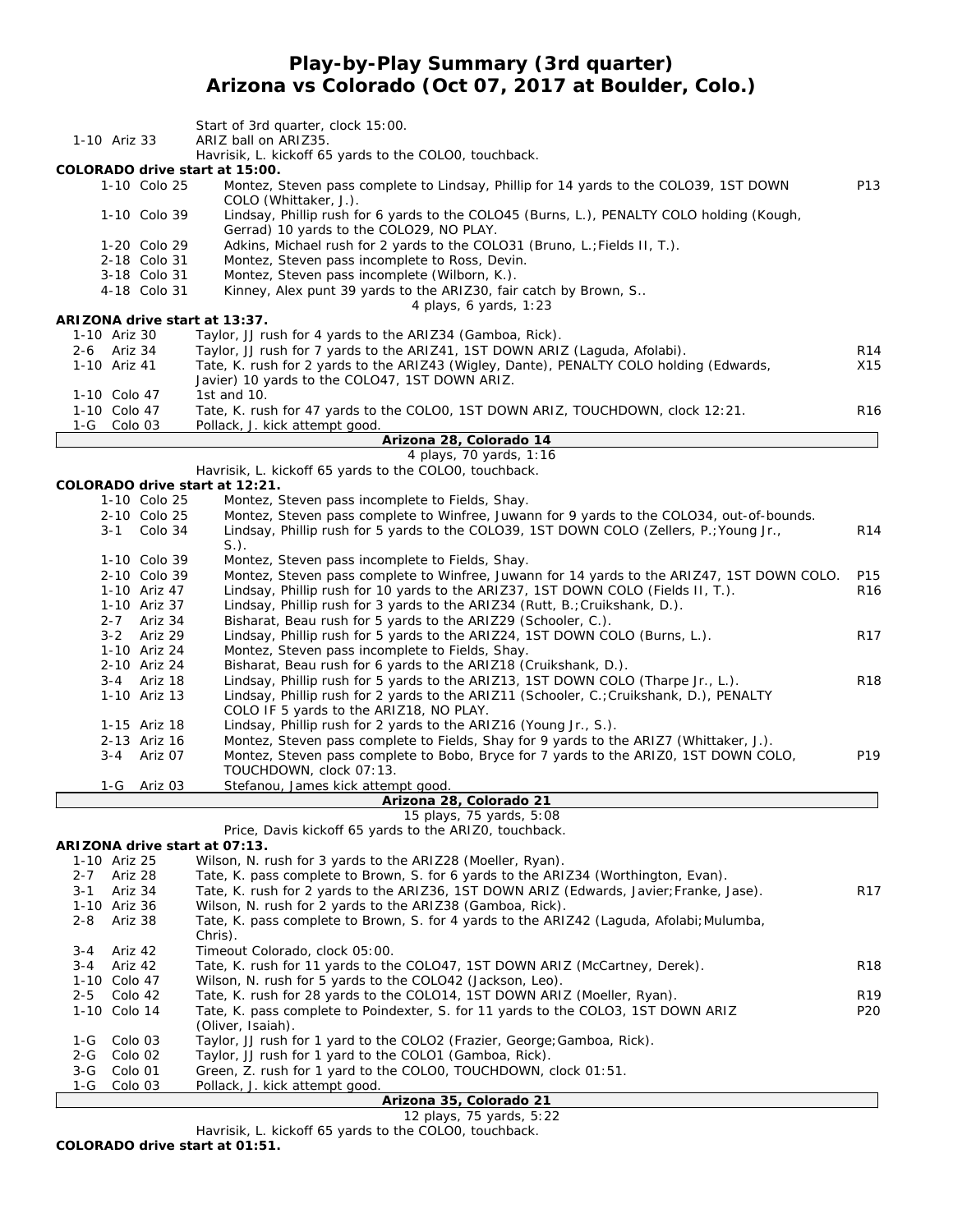## **Play-by-Play Summary (3rd quarter) Arizona vs Colorado (Oct 07, 2017 at Boulder, Colo.)**

| 1-10 Colo 25 | Lindsay, Phillip rush for 1 yard to the COLO26 (Cooper, T.).                           |                 |
|--------------|----------------------------------------------------------------------------------------|-----------------|
| 2-9 Colo 26  | Montez, Steven pass complete to Bobo, Bryce for 10 yards to the COLO36, 1ST DOWN COLO, | P <sub>20</sub> |
|              | out-of-bounds.                                                                         |                 |
| 1-10 Colo 36 | Lindsay, Phillip rush for 45 yards to the ARIZ19, 1ST DOWN COLO (Burns, L.).           | R <sub>21</sub> |
| 1-10 Ariz 19 | Bisharat, Beau rush for 7 yards to the ARIZ12 (Burns, L.; Schooler, C.).               |                 |
| 2-3 Ariz 12  | Bisharat, Beau rush for 2 yards to the ARIZ10 (Boles, D.).                             |                 |
|              | END OF 3rd QUARTER: Arizona 35, Colorado 21                                            |                 |
|              |                                                                                        |                 |

|                        |       | Time        |    | 1st Downs |     |   | <b>Conversions</b> |       |         |                   |                  |
|------------------------|-------|-------------|----|-----------|-----|---|--------------------|-------|---------|-------------------|------------------|
| <b>Quarter Summary</b> | Score | <b>Poss</b> | R  | P         | X   |   | 3rd                | 4th   | Rushina | Passing           | <b>Penalties</b> |
| Arizona                |       | 14.06:38    |    | 5 1 1 7   |     |   | $3 - 3$            | $O-O$ | 13-114  | $3 - 3 - 0 - 21$  | 0-0              |
| Colorado               |       | 08:22       | -5 | 4         | - 0 | 9 | $4 - 5$            | റ-റ   | 13-98   | $6 - 11 - 0 - 63$ | $3 - 25$         |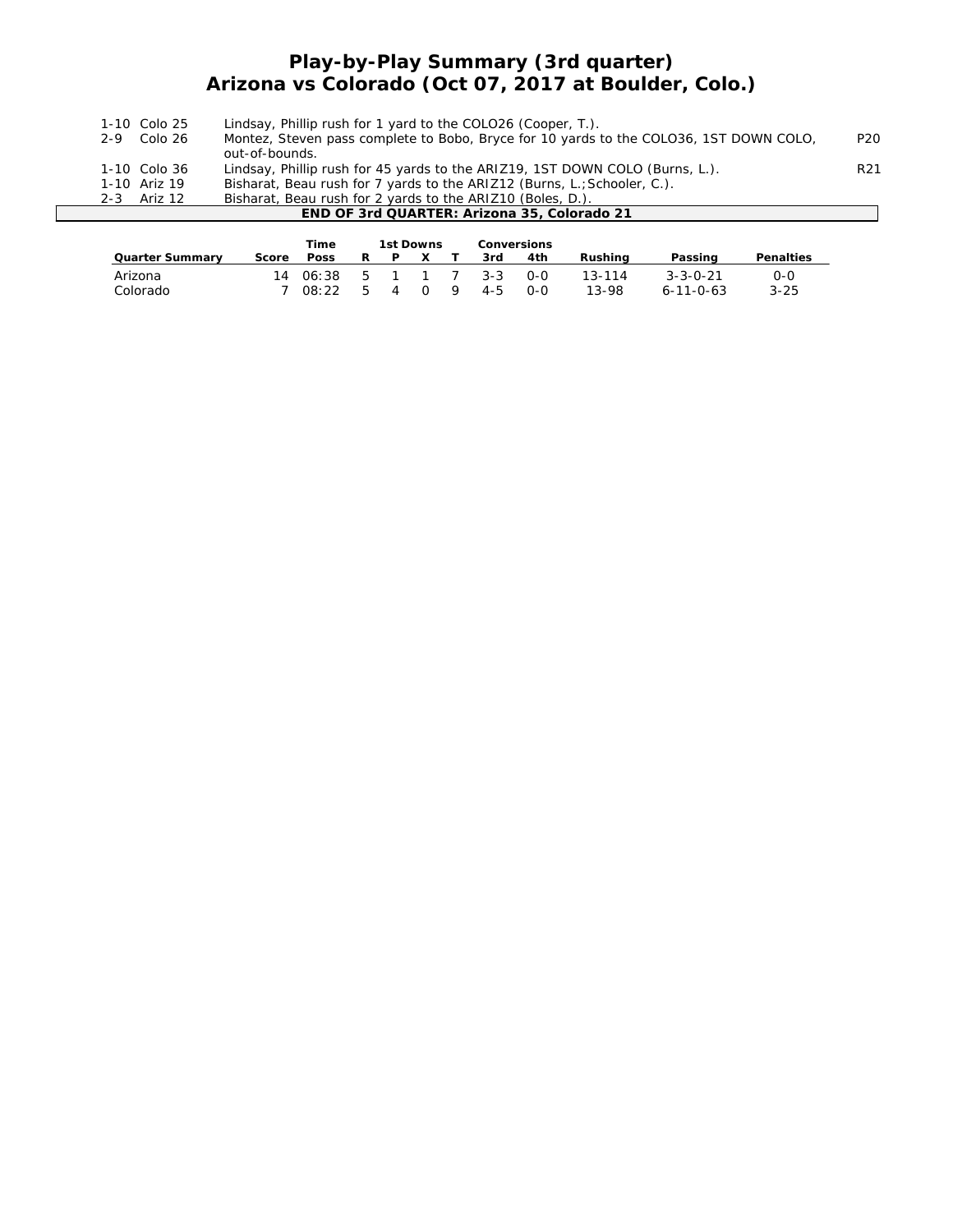#### **Quickie Statistics (3rd quarter) Arizona vs Colorado (Oct 07, 2017 at Boulder, Colo.)**

|                                   | <b>ARIZ</b>   | COLO          |
|-----------------------------------|---------------|---------------|
| Score                             | 35            | 21            |
| <b>FIRST DOWNS</b>                | 20            | 21            |
| <b>RUSHES-YARDS (NET)</b>         | 30-293        | 45-200        |
| <b>PASSING YDS (NET)</b>          | 86            | 196           |
| Passes Att-Comp-Int               | $12 - 10 - 0$ | $25 - 16 - 0$ |
| <b>TOTAL OFFENSE PLAYS-YARDS</b>  | 42-379        | 70-396        |
| <b>Fumble Returns-Yards</b>       | $0 - 0$       | $0 - 0$       |
| Punt Returns-Yards                | $1 - 6$       | $0 - 0$       |
| Kickoff Returns-Yards             | $1 - 32$      | $1 - 17$      |
| <b>Interception Returns-Yards</b> | $0 - 0$       | $0 - 0$       |
| Punts (Number-Avg)                | $1 - 35.0$    | $3 - 41.7$    |
| Fumbles-Lost                      | $1 - 1$       | $0 - 0$       |
| Penalties-Yards                   | $1 - 5$       | $9 - 85$      |
| Possession Time                   | 15:51         | 29:09         |
| Third-Down Conversions            | 4 of 6        | 11 of 17      |
| <b>Fourth-Down Conversions</b>    | 1 of 1        | 2 of 2        |

#### **Arizona Colorado**

| <b>Rushing</b>      | Net TD<br>No. Gain Loss<br>Lg Avg                          | <b>Rushing</b>      | <b>No. Gain Loss</b><br>Net TD<br>Avg<br>Lg                     |
|---------------------|------------------------------------------------------------|---------------------|-----------------------------------------------------------------|
| Tate, K.            | 3<br>215<br>215<br>58<br>$\mathbf 0$<br>21.5<br>10         | Lindsay, Phillip    | 187<br>2<br>45<br>30<br>188<br>6.2<br>1                         |
| Wilson, N.          | 33<br>12<br>0<br>33<br>5.5<br>0<br>6                       | Bisharat, Beau      | 28<br>29<br>7<br>7<br>1<br>0<br>4.0                             |
| Taylor, JJ          | 27<br>9<br>27<br>$\overline{7}$<br>3.0<br>$\mathbf 0$<br>0 | Adkins, Michael     | 2<br>2<br>2<br>1<br>$\mathbf 0$<br>$\Omega$<br>2.0              |
| Dawkins, B.         | 17<br>8<br>17<br>O<br>$\Omega$<br>4.2<br>4                 | Montez, Steven      | $\overline{7}$<br>13<br>30<br>11<br>$-17$<br>$-2.4$<br>$\Omega$ |
| Passing             | $C - A - I$<br>TD.<br>Yds<br>Long Sack                     | Passing             | Yds TD Long Sack<br>$C - A - I$                                 |
| Tate, K.            | $10 - 11 - 0$<br>86<br>1<br>28<br>0                        | Montez, Steven      | $16 - 25 - 0$<br>196<br>39<br>$\mathbf{1}$<br>4                 |
| Dawkins, B.         | $\mathbf 0$<br>O<br>0<br>$0 - 1 - 0$<br>$\mathbf 0$        |                     |                                                                 |
| Receiving           | No. Yards<br>TD<br>Long                                    | Receiving           | TD<br>No. Yards<br>Long                                         |
| Brown, S.           | 38<br>1<br>13                                              | Bobo, Bryce         | 53<br>1<br>6<br>14                                              |
| Johnson, T.         | 28<br>28<br>0                                              | MacIntyre, Jay      | 3<br>39<br>57<br>0                                              |
| Poindexter, S.      | 11<br>$\Omega$<br>11<br>1                                  | Lindsay, Phillip    | 3<br>39<br>$\mathbf 0$<br>16                                    |
| Wolma, B.           | $\Omega$<br>9<br>1<br>9                                    | Fields, Shay        | $\overline{2}$<br>24<br>$\Omega$<br>15                          |
| Punting             | No.<br>Yds<br>Avg Long In20<br>TВ                          | <b>Punting</b>      | No.<br><u>ТВ</u><br>Yds<br>Avg Long In20                        |
| Glatting, J.        | 35<br>$\Omega$<br>35.0<br>35                               | Kinney, Alex        | $\overline{0}$<br>3<br>125<br>41.7<br>50<br>$\Omega$            |
| <b>Punt Returns</b> | TD<br>No. Yards<br>Long                                    | <b>Punt Returns</b> | No. Yards<br><b>TD</b><br>Long                                  |
| Brown, S.           | $\Omega$<br>6<br>6                                         |                     |                                                                 |
| <b>Kick Returns</b> | TD<br>No. Yards<br><u>Long</u>                             | <b>Kick Returns</b> | No. Yards<br>TD<br>Long                                         |
| Johnson, T.         | 32<br>32<br>$\Omega$                                       | Nixon, K.D.         | $\Omega$<br>17<br>17                                            |
| <b>Tackles</b>      | UA-A<br>Total<br><b>Sacks</b><br>TFL                       | <b>Tackles</b>      | UA-A<br><b>Total</b><br><b>Sacks</b><br>TFL                     |
| Fields II, T.       | 1.0<br>1.0<br>$4 - 6$<br>10                                | Gamboa, Rick        | $5 - 2$<br>7<br>0.0<br>0.0                                      |
| Burns, L.           | 0.0<br>$8 - 1$<br>9<br>0.0                                 | Moeller, Ryan       | $6 - 0$<br>0.0<br>0.0<br>6                                      |
| Young Jr., S.       | 9<br>1.5<br>0.0<br>$4 - 5$                                 | Laguda, Afolabi     | 5<br>$4 - 1$<br>0.0<br>1.0                                      |
| FlanniganFowles     | 6<br>$4 - 2$<br>0.0<br>0.0                                 | Wigley, Dante       | 5<br>0.0<br>0.0<br>$4 - 1$                                      |
| Qtr<br>Time         | <b>Scoring Play</b>                                        |                     | $V-H$                                                           |

| Otr | <b>lime</b> | Scoring Play                                                                        | V-H       |
|-----|-------------|-------------------------------------------------------------------------------------|-----------|
| 1st | 08:59       | ARIZ - Tate, K. 58 yd run (Pollack, J. kick), 1-58 0:11                             | $7 - 0$   |
|     | 04:33       | COLO - Lindsay, Phillip 5 yd run (Stefanou, James kick), 10-75 4:26                 | 7 - 7     |
|     | 02:13       | ARIZ - Tate, K. 28 yd run (Pollack, J. kick), 6-75 2:27                             | $14 - 7$  |
|     | 2nd $02:24$ | COLO - Lindsay, Phillip 1 yd run (Stefanou, James kick), 19-85 9:41                 | $14 - 14$ |
|     | 01:21       | ARIZ - Brown, S. 13 yd pass from Tate, K. (Pollack, J. kick), 3-68 0:56             | $21 - 14$ |
| 3rd | 12:21       | ARIZ - Tate, K. 47 yd run (Pollack, J. kick), 4-70 1:16                             | $28 - 14$ |
|     | 07:13       | COLO - Bobo, Bryce 7 yd pass from Montez, Steven (Stefanou, James kick), 15-75 5:08 | $28 - 21$ |
|     | 01:51       | ARIZ - Green, Z. 1 yd run (Pollack, J. kick), 12-75 5:22                            | $35 - 21$ |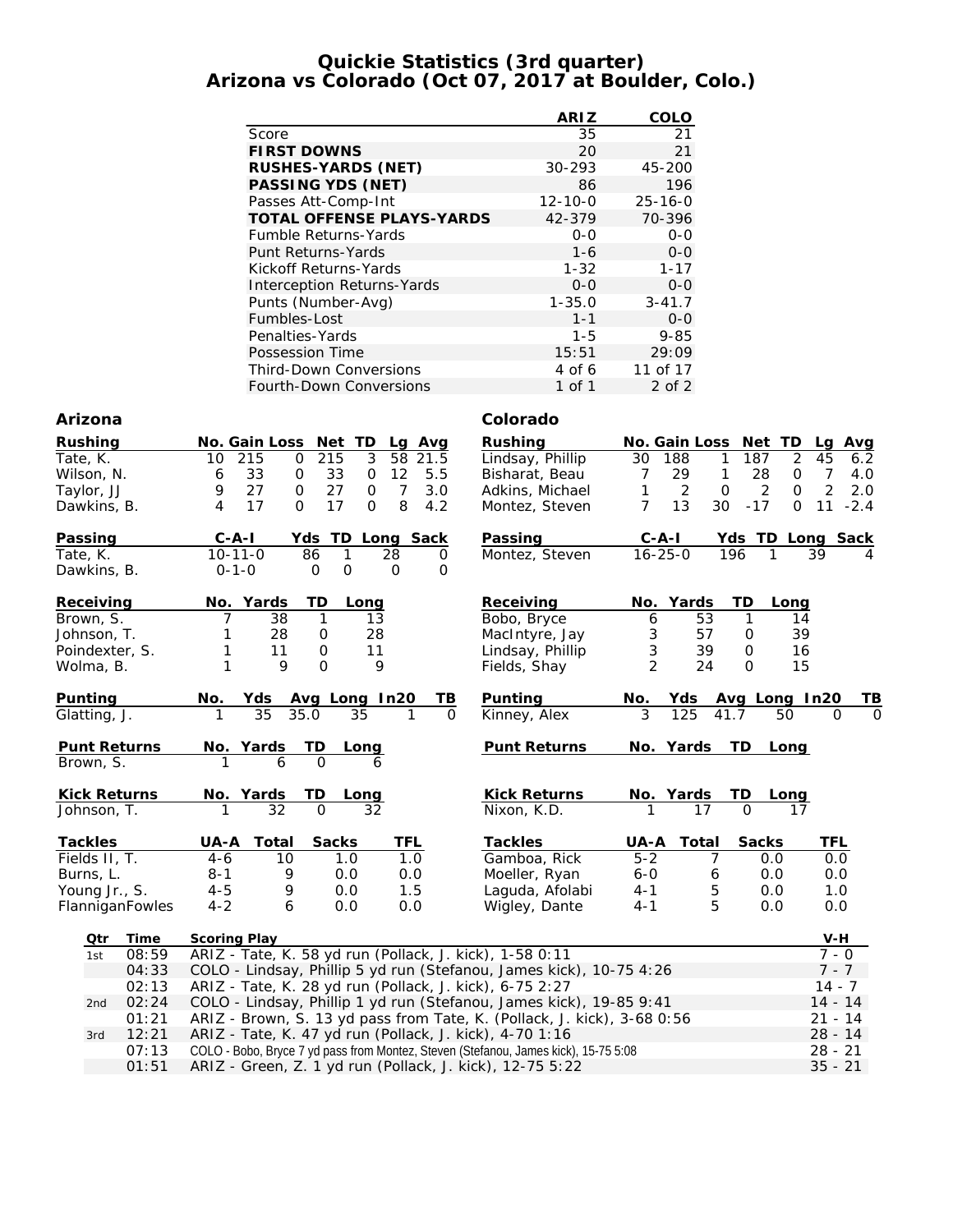## **Play-by-Play Summary (4th quarter) Arizona vs Colorado (Oct 07, 2017 at Boulder, Colo.)**

|              | $3 - 1$ | Ariz 10      | Start of 4th quarter, clock 15:00.                                                                                                                                |                 |
|--------------|---------|--------------|-------------------------------------------------------------------------------------------------------------------------------------------------------------------|-----------------|
|              | 3-1     | Ariz 10      | Lindsay, Phillip rush for 1 yard to the ARIZ9, 1ST DOWN COLO (Miller, D.).                                                                                        | R <sub>22</sub> |
|              | 1-G     | Ariz 09      | Montez, Steven pass incomplete to Bobo, Bryce (Whittaker, J.).                                                                                                    |                 |
|              | 2-G     | Ariz 09      | Lindsay, Phillip rush for 4 yards to the ARIZ5 (Schooler, C.).                                                                                                    |                 |
|              | $3-G$   | Ariz 05      | Lindsay, Phillip rush for 3 yards to the ARIZ2 (Tharpe Jr., L.; Young Jr., S.).                                                                                   |                 |
|              | 4-G     | Ariz 02      | Montez, Steven pass complete to Bounds, Chris for 2 yards to the ARIZO, TOUCHDOWN, clock                                                                          |                 |
|              |         |              | 13:21.                                                                                                                                                            |                 |
|              | 1-G     | Ariz 03      | Stefanou, James kick attempt good.                                                                                                                                |                 |
|              |         |              | Arizona 35, Colorado 28                                                                                                                                           |                 |
|              |         |              | 10 plays, 75 yards, 3:30                                                                                                                                          |                 |
|              |         |              | Price, Davis kickoff 65 yards to the ARIZO, touchback.                                                                                                            |                 |
|              |         |              | ARIZONA drive start at 13:21.                                                                                                                                     |                 |
| 1-10 Ariz 25 |         |              | Tate, K. rush for 75 yards to the COLOO, 1ST DOWN ARIZ, TOUCHDOWN, clock 13:06.                                                                                   | R <sub>21</sub> |
| 1-G          | Colo 03 |              | Pollack, J. kick attempt good.                                                                                                                                    |                 |
|              |         |              | Arizona 42, Colorado 28                                                                                                                                           |                 |
| 1-G Ariz 35  |         |              | PENALTY COLO personal foul (Wigley, Dante) 15 yards to the 50 yardline.                                                                                           |                 |
|              |         |              | PF penalty was on the TD run, marked off on the kickoff                                                                                                           |                 |
|              |         |              | 1 play, 75 yards, 0:15                                                                                                                                            |                 |
|              |         |              | Havrisik, L. kickoff 50 yards to the COLOO, touchback.                                                                                                            |                 |
|              |         |              | COLORADO drive start at 13:06.                                                                                                                                    |                 |
|              |         | 1-10 Colo 25 | PENALTY ARIZ delay of game (Zellers, P.) 5 yards to the COLO30.                                                                                                   |                 |
|              |         |              |                                                                                                                                                                   |                 |
|              | $1 - 5$ | Colo 30      | Montez, Steven rush for 2 yards to the COLO32 (Zellers, P.).                                                                                                      |                 |
|              | $2 - 3$ | Colo 32      | Lindsay, Phillip rush for 13 yards to the COLO45, 1ST DOWN COLO (Zellers, P.).                                                                                    | R <sub>23</sub> |
|              |         | 1-10 Colo 45 | Montez, Steven pass incomplete to Fields, Shay.                                                                                                                   |                 |
|              |         | 2-10 Colo 45 | Lindsay, Phillip rush for 2 yards to the COLO47 (Rutt, B.; FlanniganFowles).                                                                                      |                 |
|              |         | 3-8 Colo 47  | Montez, Steven pass complete to Fields, Shay for 14 yards to the ARIZ39, 1ST DOWN COLO                                                                            | P <sub>24</sub> |
|              |         |              | (Whittaker, J.).                                                                                                                                                  |                 |
|              |         | 1-10 Ariz 39 | Montez, Steven pass complete to Bounds, Chris for 39 yards to the ARIZO, 1ST DOWN COLO,                                                                           | P <sub>25</sub> |
|              |         |              | TOUCHDOWN, clock 11:02.                                                                                                                                           |                 |
|              |         | 1-G Ariz 03  | Stefanou, James kick attempt good.                                                                                                                                |                 |
|              |         |              | Arizona 42, Colorado 35                                                                                                                                           |                 |
|              |         |              | 6 plays, 75 yards, 2:04                                                                                                                                           |                 |
|              |         |              | Price, Davis kickoff 65 yards to the ARIZO, touchback.                                                                                                            |                 |
|              |         |              | ARIZONA drive start at 11:02.                                                                                                                                     |                 |
| 1-10 Ariz 25 |         |              | Wilson, N. rush for 2 yards to the ARIZ27 (Jackson, Leo).                                                                                                         |                 |
| 2-8          | Ariz 27 |              | Tate, K. pass complete to Ellison, T. for 60 yards to the COLO13, 1ST DOWN ARIZ (Fisher,                                                                          | P22             |
|              |         |              | Nick).                                                                                                                                                            |                 |
| 1-10 Colo 13 |         |              | Wilson, N. rush for 4 yards to the COLO9 (Gamboa, Rick; Jackson, Leo).                                                                                            |                 |
| 2-6          | Colo 09 |              | Tate, K. rush for 2 yards to the COLO7 (Moeller, Ryan).                                                                                                           |                 |
| 3-4          | Colo 07 |              | Wilson, N. rush for no gain to the COLO7 (Mulumba, Chris; Gamboa, Rick).                                                                                          |                 |
| $4 - 4$      | Colo 07 |              | Timeout Arizona, clock 08:10.                                                                                                                                     |                 |
| 4-4          | Colo 07 |              | Pollack, J. field goal attempt from 24 GOOD, clock 08:06.                                                                                                         |                 |
|              |         |              | Arizona 45, Colorado 35                                                                                                                                           |                 |
|              |         |              | 6 plays, 68 yards, 2:56                                                                                                                                           |                 |
|              |         |              | Havrisik, L. kickoff 65 yards to the COLO0, touchback.                                                                                                            |                 |
|              |         |              | COLORADO drive start at 08:06.                                                                                                                                    |                 |
|              |         | 1-10 Colo 25 | Lindsay, Phillip rush for 36 yards to the ARIZ39, 1ST DOWN COLO, out-of-bounds.                                                                                   | R26             |
|              |         | 1-10 Ariz 39 | Montez, Steven pass incomplete to Fields, Shay (Whittaker, J.).                                                                                                   |                 |
|              |         | 2-10 Ariz 39 | Lindsay, Phillip rush for 2 yards to the ARIZ37 (Belknap, J.).                                                                                                    |                 |
|              | 3-8     | Ariz 37      | Lindsay, Phillip rush for 4 yards to the ARIZ33 (Fields II, T.; Burns, L.).                                                                                       |                 |
|              | $4 - 4$ | Ariz 33      | Timeout Colorado, clock 06:24.                                                                                                                                    |                 |
|              | 4-4     | Ariz 33      | Lindsay, Phillip rush for 11 yards to the ARIZ22, 1ST DOWN COLO (FlanniganFowles; Cooper,                                                                         | R27             |
|              |         |              | $T.$ ).                                                                                                                                                           |                 |
|              |         | 1-10 Ariz 22 | Lindsay, Phillip rush for 7 yards to the ARIZ15 (Young Jr., S.).                                                                                                  |                 |
|              |         | 2-3 Ariz 15  | Bisharat, Beau rush for 4 yards to the ARIZ11, 1ST DOWN COLO (Boles, D.; Schooler, C.).                                                                           | <b>R28</b>      |
|              |         | 1-10 Ariz 11 | Montez, Steven pass incomplete to Fields, Shay (Whittaker, J.).                                                                                                   |                 |
|              |         | 2-10 Ariz 11 | Lindsay, Phillip rush for 11 yards to the ARIZO, 1ST DOWN COLO, TOUCHDOWN, clock 05:04.                                                                           | R29             |
|              | 1-G     | Ariz 03      | Stefanou, James kick attempt good.                                                                                                                                |                 |
|              |         |              | Arizona 45, Colorado 42                                                                                                                                           |                 |
|              |         |              | 9 plays, 75 yards, 3:02                                                                                                                                           |                 |
|              |         |              | Price, Davis kickoff 65 yards to the ARIZO, touchback.                                                                                                            |                 |
|              |         |              | ARIZONA drive start at 05:04.                                                                                                                                     |                 |
| 1-10 Ariz 25 |         |              | Tate, K. rush for 4 yards to the ARIZ29 (Moeller, Ryan).                                                                                                          |                 |
|              | Ariz 29 |              |                                                                                                                                                                   |                 |
| $2 - 6$      |         |              | Taylor, JJ rush for 2 yards to the ARIZ31 (Moeller, Ryan; Gamboa, Rick).<br>Tate, K. pass complete to Wolma, B. for 8 yards to the ARIZ39, 1ST DOWN ARIZ (Laguda, |                 |
| 3-4          | Ariz 31 |              |                                                                                                                                                                   | P <sub>23</sub> |
|              |         |              | Afolabi; Wigley, Dante).                                                                                                                                          |                 |
| 1-10 Ariz 39 |         |              | Taylor, JJ rush for loss of 2 yards to the ARIZ37 (Gamboa, Rick), PENALTY COLO offside                                                                            |                 |
|              |         |              | defense (Mulumba, Chris) 5 yards to the ARIZ44, NO PLAY.                                                                                                          |                 |
| $1 - 5$      | Ariz 44 |              | PENALTY COLO offside defense (Franke, Jase) 5 yards to the ARIZ49, 1ST DOWN ARIZ.                                                                                 | X24             |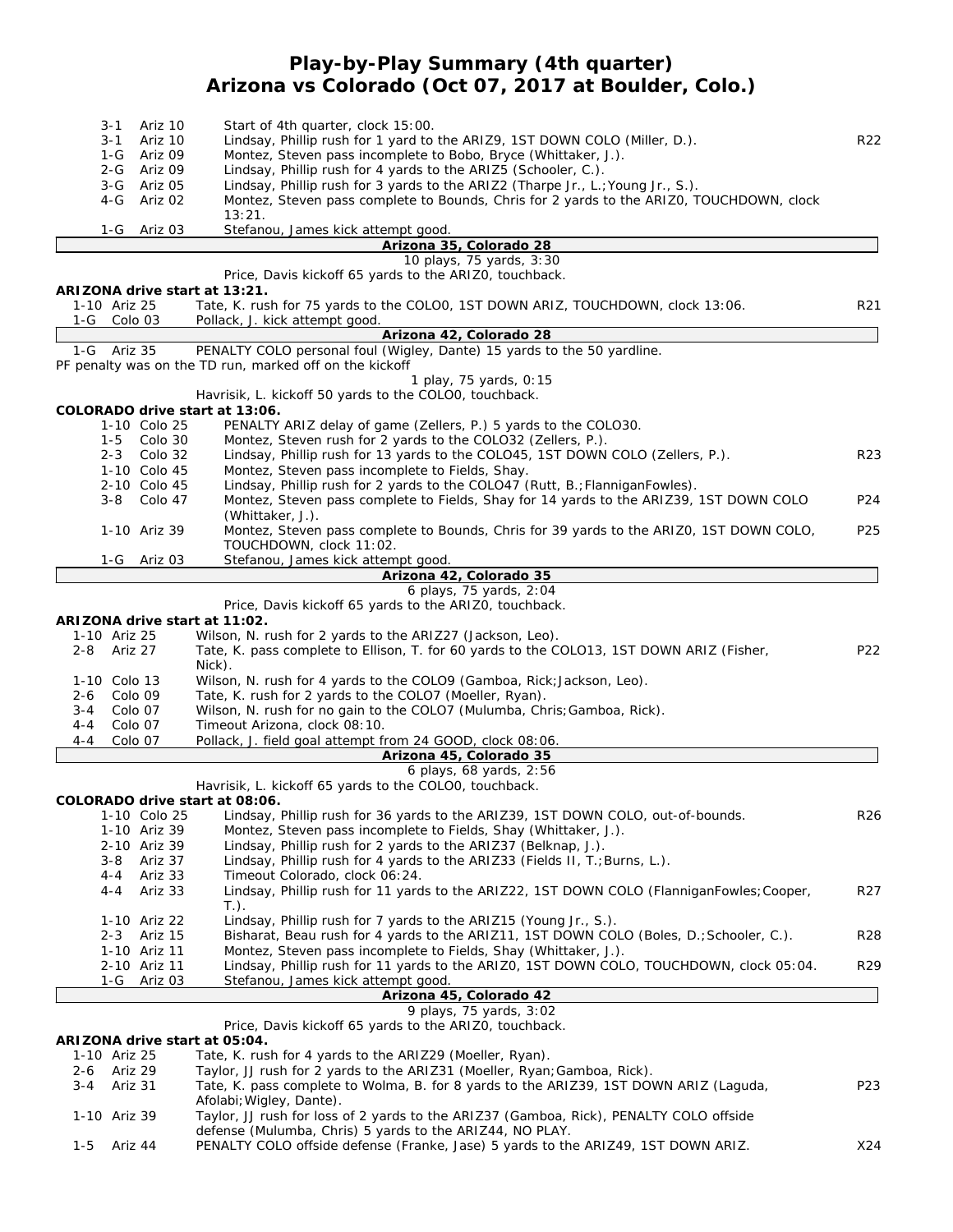# **Play-by-Play Summary (4th quarter) Arizona vs Colorado (Oct 07, 2017 at Boulder, Colo.)**

- 1-10 Ariz 49 Wilson, N. rush for 1 yard to the 50 yardline (Jackson, Leo; Franke, Jase).<br>2-9 Ariz 50 Timeout Colorado, clock 02:15.<br>2-9 Ariz 50 Wilson, N. rush for 2 yards to the COLO48 (Lewis, Drew).
- Timeout Colorado, clock 02:15.
- 2-9 Ariz 50 Wilson, N. rush for 2 yards to the COLO48 (Lewis, Drew).<br>3-7 Colo 48 Tate, K. rush for 31 yards to the COLO17, 1ST DOWN ARI
	- Tate, K. rush for 31 yards to the COLO17, 1ST DOWN ARIZ (Laguda, Afolabi). R25
- 1-10 Colo 17 Timeout Arizona, clock 00:57.<br>1-10 Colo 17 TEAM rush for loss of 2 yards t
- 
- 1-10 Colo 17 TEAM rush for loss of 2 yards to the COLO19.<br>2-12 Colo 19 TEAM rush for loss of 1 yard to the COLO20. TEAM rush for loss of 1 yard to the COLO20.
	- End of game, clock 00:00.

|                                      | 8 plays, 55 yards, 5:04 |             |   |                  |  |    |         |                    |         |                  |                  |  |
|--------------------------------------|-------------------------|-------------|---|------------------|--|----|---------|--------------------|---------|------------------|------------------|--|
| FINAL SCORE: Arizona 45, Colorado 42 |                         |             |   |                  |  |    |         |                    |         |                  |                  |  |
|                                      |                         |             |   |                  |  |    |         |                    |         |                  |                  |  |
|                                      |                         | Time        |   | <b>1st Downs</b> |  |    |         | <b>Conversions</b> |         |                  |                  |  |
| <b>Quarter Summary</b>               | Score                   | <b>Poss</b> | R | D.               |  |    | 3rd     | 4th                | Rushina | Passing          | <b>Penalties</b> |  |
| Arizona                              | 10                      | 08:15       |   |                  |  | -5 | $2 - 3$ | $0 - 0$            | 12-120  | $2 - 2 - 0 - 68$ | $1 - 5$          |  |

Colorado 21 06:45 6 2 0 8 2-4 2-2 13-100 3-7-0-55 3-25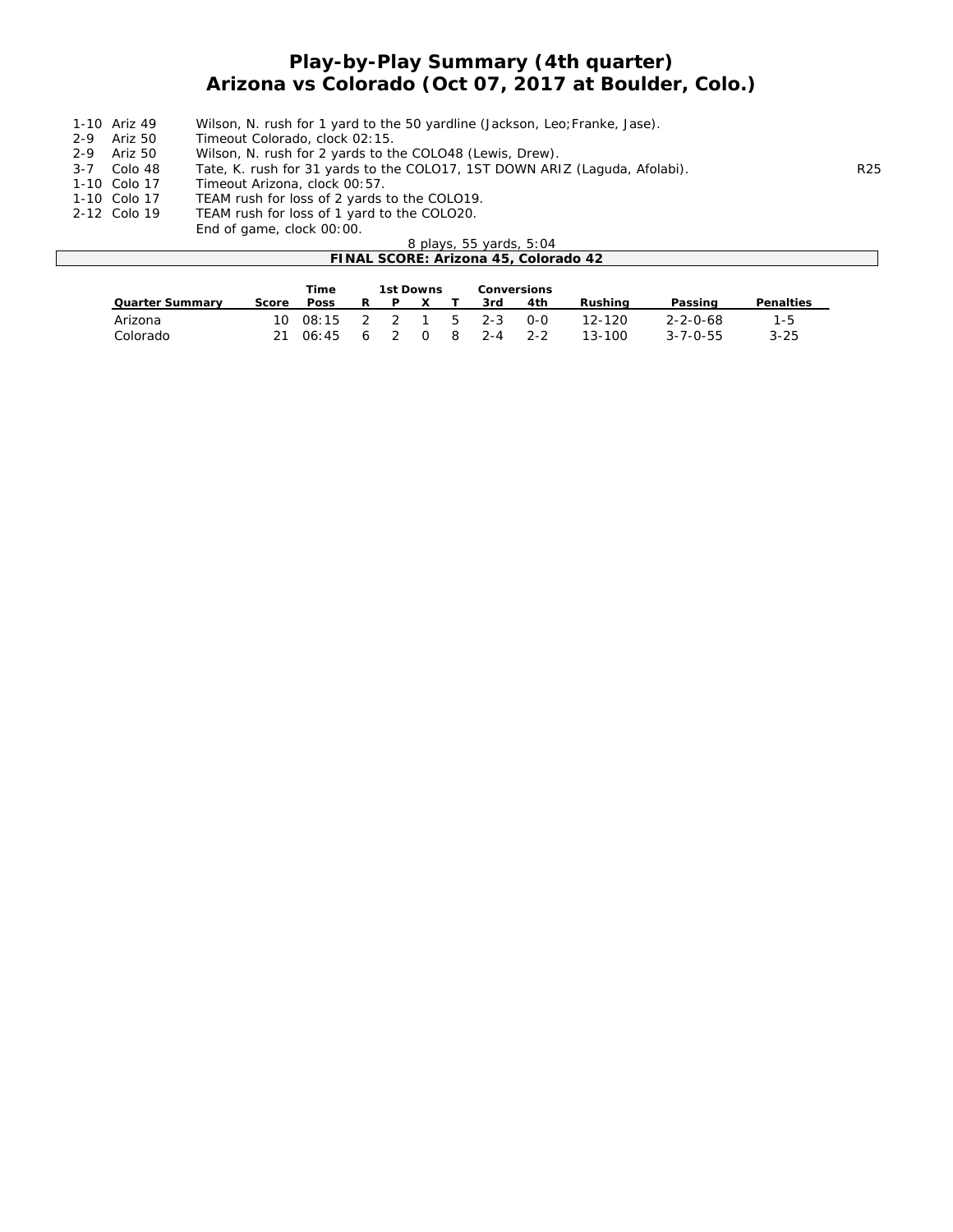# Colorado Head Coach Mike MacIntyre

#### **General**

"Could someone please tackle No. 14 [Khalil Tate] for Arizona? That was the difference in the football game. He was amazing. He should be National Player of the Week. He's a phenomenal player. I think they've found their quarterback now."

**On Adjusting To A New Quarterback To Defend** "We have to tackle No. 14. We had held up, we made him change direction and we stopped the original play multiple times and he just outruns us. We missed a few times. He made some great plays. Of course, we could have done better and coached better. We couldn't tackle him."

#### **On The Play Of The Offense**

"The offense did everything they could. After his (Khalil Tate) fourth time out there, I said I don't know if we're ever going to get this kid down. We did everything we could. We tried. We've got to do a better job on defense of corralling the quarterback. I told the offense that we're going to have to run the ball and keep them off the field as best we can. We turned into, about halfway through the second quarter – except when we had to kick the field goal – into four-down territory. Everywhere on the field, because we weren't going to stop them. You could just tell. He was just dynamic."

#### **On If He's Ever Coached A Game Where He Wasn't Able To Slow Down An Offensive Player**

"I've never been in a situation like that, except for a couple times against [former Nevada quarterback Colin] Kaepernick, but they pulled him earlier in that. We couldn't score against Nevada. They were so good at that time when they were like eighth or ninth in the country when I was at San Jose State. There were a couple plays we couldn't touch Kaepernick. He was a heck of a player. We've got to get a better scheme when we play him next year to somehow corral him, there's no doubt about it."

#### **On Whether There Were Discussions To Try To Onside Kick**

"There was. In a three-point situation, we had them on the one third down and he threw a pass. He ran an option-pass and that was just a great play by him. We talked about it. I even talked about doing it at 11 minutes [remaining], because we hadn't stopped them. But, I knew our offense had some momentum. Sure enough, the next play he throws a pass. I was thinking if there was any way we could just not have him go back out there. We talked about a couple different things. Maybe we should have tried, because they were going to score anyway."

#### **On If The Team Felt Demoralized**

"I don't think our guys are demoralized. They're really dejected. We've lost two heartbreakers in a row, down to the wire. That's the way Pac-12 games go. Last year, we won five of them like that. We'll eventually win some more, so hopefully we can do that this week. They kept playing hard and kept fighting. I was pleased with that."

#### **On His Message To The Team**

"We're going to come back to work on Monday like we always do. Every coach says that but you do do that. Our rallying cry will be we've got to keep ourselves up and keep being positive and be motivated. We've got to win some games here and the kids want to do that and they well."

#### **On Running Back Phillip Lindsay Becoming CU's All‐ Time Leader In All‐Purpose Yards**

"I knew it was right around the corner. It's awesome for what Phillip's done for our program, for the University of Colorado and the way he represents the state of Colorado. For him to do that, he'll go down in the history books forever. It'll be hard to break the all-purpose yards, because it's stood for a long time. He's got at least seven more games; that's what we hope. He could put it far out there to where they'll bring him back. He'll hair will be gray sticking up by then. I'm really happy for Phillip for how he battled and fought. He was the first one talking to the team after the game in the locker room about what we needed to do and how we needed to do it. The key now is you don't point fingers. You bond together. With the stuff we've got going on offense and we won't play like that on defense again, we'll be able to make some hay here. That's what we need to do. We can't start pointing fingers and griping and moaning."

#### **On Whether They Anticipated Khalil Tate Being The Primary Quarterback**

"[Brandon] Dawkins was the one that played all the time and Khalil played a little bit. They ran the same stuff, but he just made more people miss. We needed to get tighter to him somehow. We'll need to look at the film and see what we can do on that. If you just watch him, then they'll hit you inside with the running back. All five of their linemen were back from last year, so they're doing a good job up there. They moved the ball pretty good against Utah, but they had five turnovers and they still almost won the game. They beat us tonight. It's a fun game to watch if you're a spectator, but it's gut-wrenching to watch if you're a coach."

#### **On Whether The Team Will Finish The Season Bowl‐ Eligible**

"I definitely think we'll be in a bowl game. That's what we need to do. That's what we can hope we can do."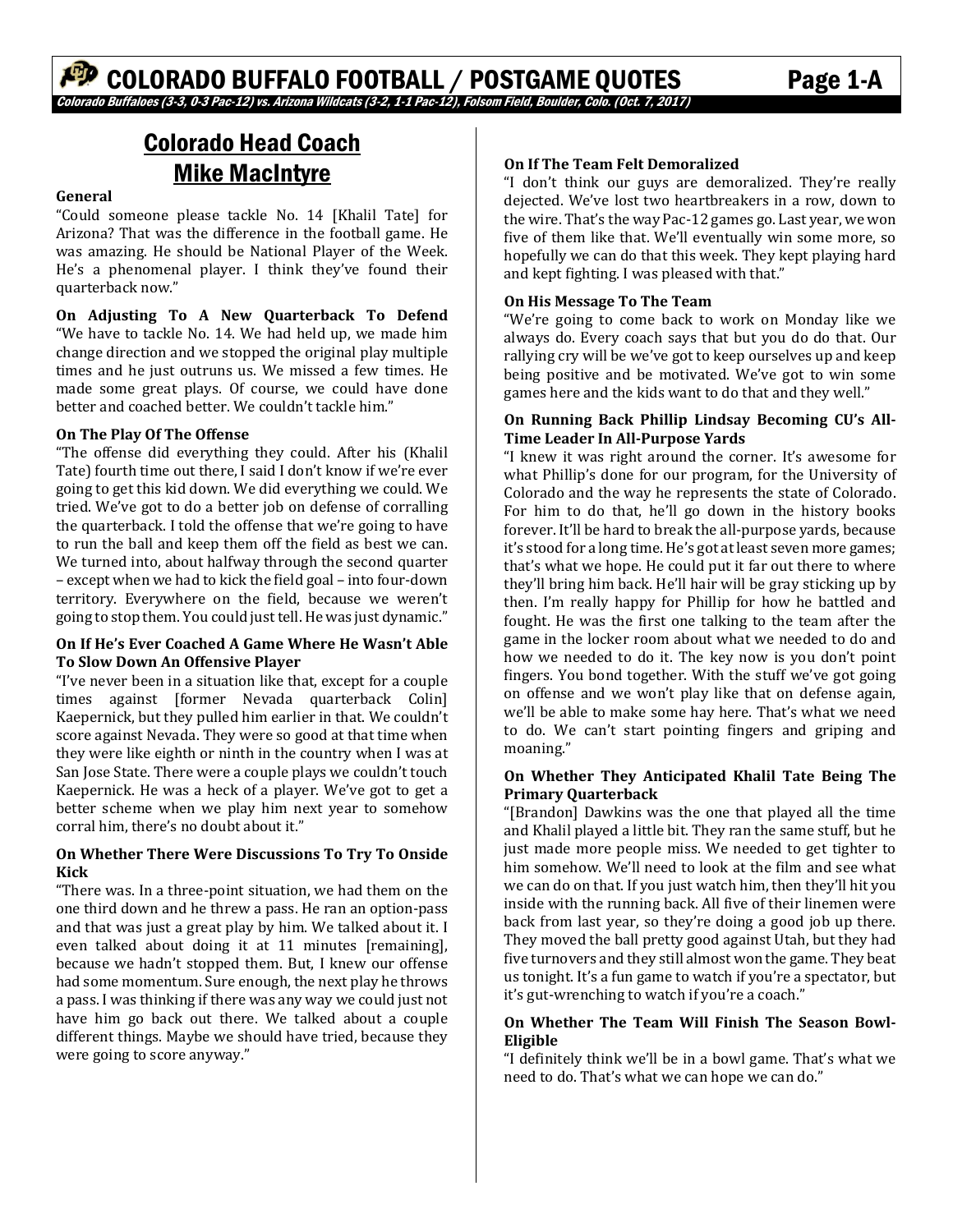# COLORADO BUFFALO FOOTBALL / POSTGAME QUOTES Page 2 orado Buffaloes (3-3, 0-3 Pac-12) vs. Arizona Wildcats (3-2, 1-1 Pac-12), Folsom Field, Boulder, Colo. (Oct. 7, 2017)

# Arizona Head Coach Rich Rodriguez

#### **On Performance of Back‐up QB Khalil Tate**

"He was phenomenal. I could tell all week he was really wanting an opportunity and a chance. I was obviously really proud of the way he ran the football, but also his composure when he got in there, his game management, how he was seeing the field. He got some great blocking up front and outstanding perimeter blocking, but Khalil was certainly made a big difference today. We struggled all day defensively, but Khalil and the running game kind of saved us." 

#### **On Play Call on Final Third Down Play**

"We were just looking for a run, obviously we had been effective running the ball all day. I yelled at him out there, 'you need to get down now that you got a first down,' and he said he was getting down, he's such a competitive guy. He can run well, he's got kind of a feel for making people miss. We were going to try to eat up as much clock as we could. If we didn't get the first down we didn't want to leave them a whole lot of time, they were scoring every time too."

#### **On Health of Starting QB Brandon Dawkins**

"He was a little nicked up then, but after Khalil got in there I wasn't going to take him out."

#### **On What This Victory Means for the Team**

"You go enjoy it for 24 hours. We let a couple of opportunities slip earlier in the year. It's a big road win, any win in the Pac-12 is good, but a road win is really good. They had a great environment. I thought their fans were into it, it was packed, they've got a really good home environment, and our guys kept their poise. We had a lot of young guys playing, particularly on defense, every time I looked over there were freshmen in there. We competed. I think we can learn a lot from this one."

**On Whether Khalil Tate Was Scoring 'Too Fast' At Times** "There's no such thing. Unless it's the last five minutes of the game." 

#### **On Whether He Thought His Defense Was Tired**

"It looked like we were gassed by the second series. We were rolling guys in and out of there. I've got to watch the film and make some corrections. Inexperience probably played a part in some of it. [Colorado] is talented offensively, especially at the skill positions. I think Phillip Lindsay is one of the best in the country. But we've got to play a lot better defensively, and we can."

**On Whether Back‐up QB Khalil Tate Had the Best Rushing Performance He's Even Seen From a QB** "It's close. With Denard Robinson and Patrick White I've been blessed to have some really athletic quarterbacks, but this was a pretty special performance."

#### **On What Makes QB Khalil Tate So Hard To Stop**

"He's really strong. He's got good vision when he's running, but he's a strong runner. Physically strong. When he was younger, and even earlier in the year, he would try to lower his shoulder. Then he realized that he's got enough athleticism to make somebody miss too."

#### **On Whether Khalil Tate Will Be The Starter Next Week**

"If you want to create a quarterback controversy and it helps you fill another few inches (of writing), that's fine. I don't mind you asking that, Khalil played pretty well today."

#### **On Pass Rush Recording Four First Half Sacks**

"We got off blocks when they were throwing it. After they realized they didn't have to throw, they could just run it, we didn't do much in the second half. Again, there was a lot of young guys. Our defensive coaches will watch the film and try to get some stuff corrected in a hurry."

#### **On Confidence Boost From Winning a Close Game**

"The best thing for confidence is winning. Winning close games, winning big games, whatever  $-$  that helps build confidence. I'm proud of our guys because two week ago when we lost, nobody was hanging their heads. We were mad, but it wasn't mad feeling sorry for ourselves, it was mad like we've got to start pulling these close ones out. That's what you have to do if you want to have a great season."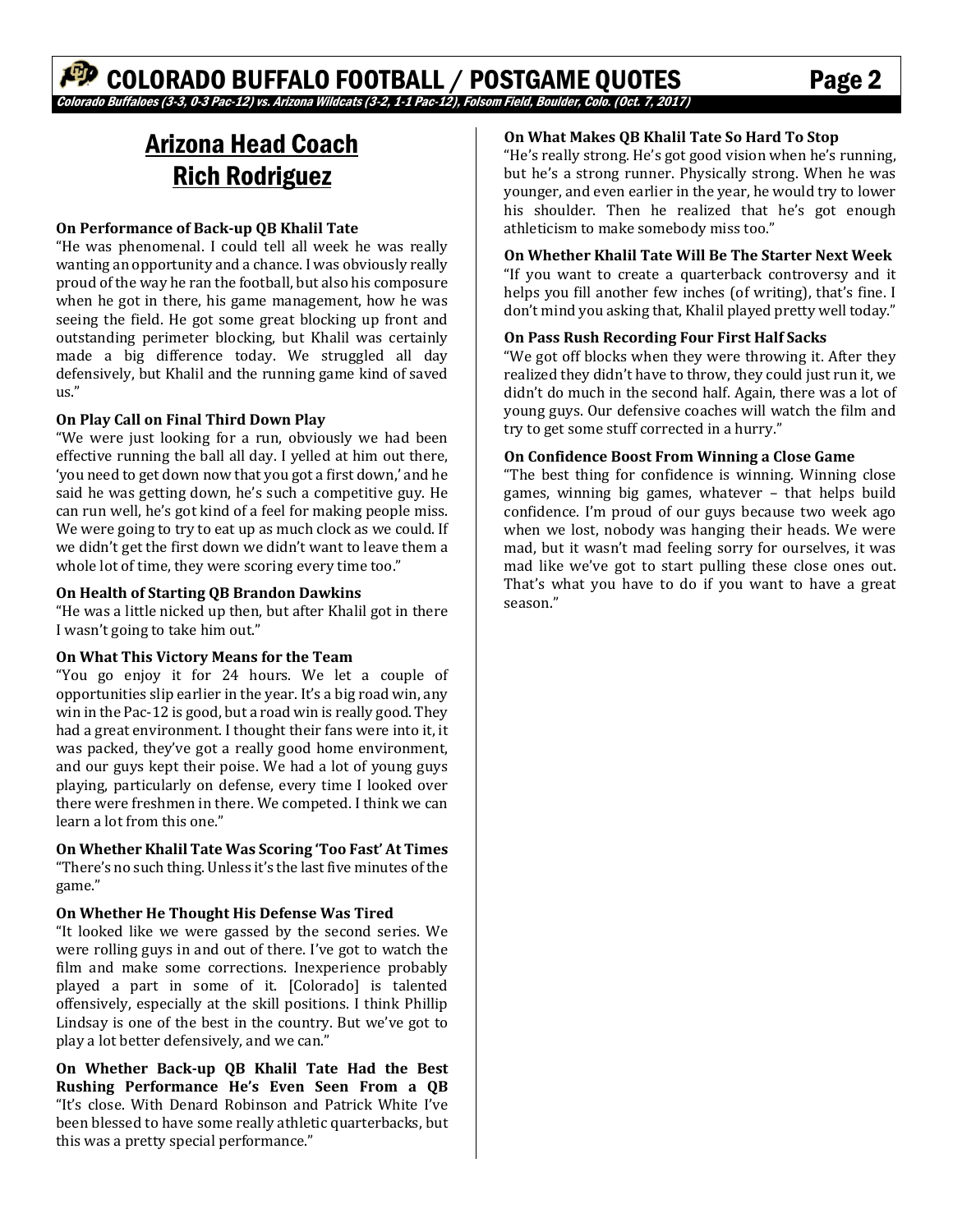# Colorado Players

#### QB Steven Montez

ON THE OFFENSE BACKING UP THE DEFENSE- "To be honest I have full confidence, full faith in the defense whenever they step onto the field. I believe they are going to get a stop. To be honest I'm just worried about scoring points. Every time the offense steps on the field, that's what all eleven guys are thinking about, just putting it in the end zone"

ON COLORADO'S BIG RUNNING GAME- "We knew we wanted to run the ball, we knew our offensive line was going to play great. We knew we were going to move people and Phillip (Lindsay) was going to do his thing and go run wild and that he was going to make people miss and just make plays tonight. And he did that, I think he played really well tonight and even Beau Bisharat played well tonight. He gave us some really good snaps tonight. I think he ran the ball really hard and safe. He protected it, he had it high and tight, he had the hopes and dreams of the team in his arms. I thought they played well, I thought our running backs played well; I thought our offensive line played really well. I thought they blocked their butts off."

ON COLORADO PLAYING WITH TIGHTER FORMATIONS-"We mixed it up a little bit, we knew they were going to play a lot of zone coming into this game so they played a little bit more man then we thought they did out on the field but they still played a pretty hefty amount of zone. So we thought that we could move them up front and we did."

ON HIM TAKING BIG HITS THIS WEEK- "Yeah it's football, it's football, sometimes the defense is going to chalk up a good play call and they're going to get some pressure and they're going to bring some guys that we didn't account for. There were some times where I stood in there and I kind of bypassed my game plan, and I put that on myself. So I mean there were a few times that happened and we just have to stick to our game plan and get back to the drawing board Monday." 

ON IF THIS WAS A TOUGH LOSS- "I mean any loss is tough, going 0-3 in the Pac-12 is not what we set out to do at all. I think there's still a whole lot of season left, I think we have great guys and there is still a lot of guys in there that are hungry and so we just have to stay together as a unit and not let any outside factors break us apart and I think we'll be fine." 

## OG Tim Lynott, Jr.

ON MONTEZ BEING PRESSURED A LOT- "It's frustrating, that's all of us clicking as a team, and it's frustrating but in the beginning there was things we had to re-adjust to especially as an offense. When he was getting rushed and everything, we all had to adjust and that's what we did in the second half. Everything was just starting to click, we were picking stuff up, and it really felt like last year. We had a cohesive group and that's what we need."

ON WHAT WAS WORKING FOR THE RUN GAME- "Yeah it was, that's a game plan every week, run the ball. And if you want to run the ball, you have to win the game. I felt like we did that but we came a little short. We did that in practice and I think we did that well. We prepared and it was just runs, runs, runs and there was nothing with passing. When it works out there it works, when it doesn't work it's going to be other things besides runs, but it was clicking tonight and when it clicks, it builds confidence. When confidence is up we keep running the ball and Phillip gets yards and any other running back."

ON IF TONIGHT BUILT CONFIDENCE- "Yeah I think so, I think it was one of those things where when you have that, it builds the confidence up, especially as the offense and that's what we needed tonight. We didn't have that in the past couple of games and everyone's been talking about how the offense hasn't been clicking as much, but tonight it seemed like everything was just click, click, click. Every cylinder was just running on high and that's what we needed as a team. I think that's going to build and we're going to be hungry in practice and get back to it next week."

#### WR Shay Fields

ON MISSED RECEPTIONS- "It's frustrating. We obviously want to hit those. It was a big night for Phil [Lindsay]. We couldn't get the passing game going so the run game had to click like it did. The passing just has to be better. We have to get in the lab honestly. The receivers have to get together with Montez and we just have to hit those."

ON THE LOSS - "It's only so much we can do. We played a good team. We should have won. We had chances, they had chances and they made more chances. We just have to put this behind us and get ready for Oregon State when we get to practice on Monday."

ON HIGH SCORING GAMES - "As an offense we're fine with it. That's just more chances for us to get points. I can't really speak for the defense. Just watching it, we have to get stops in order for us to win. Defense is what wins games."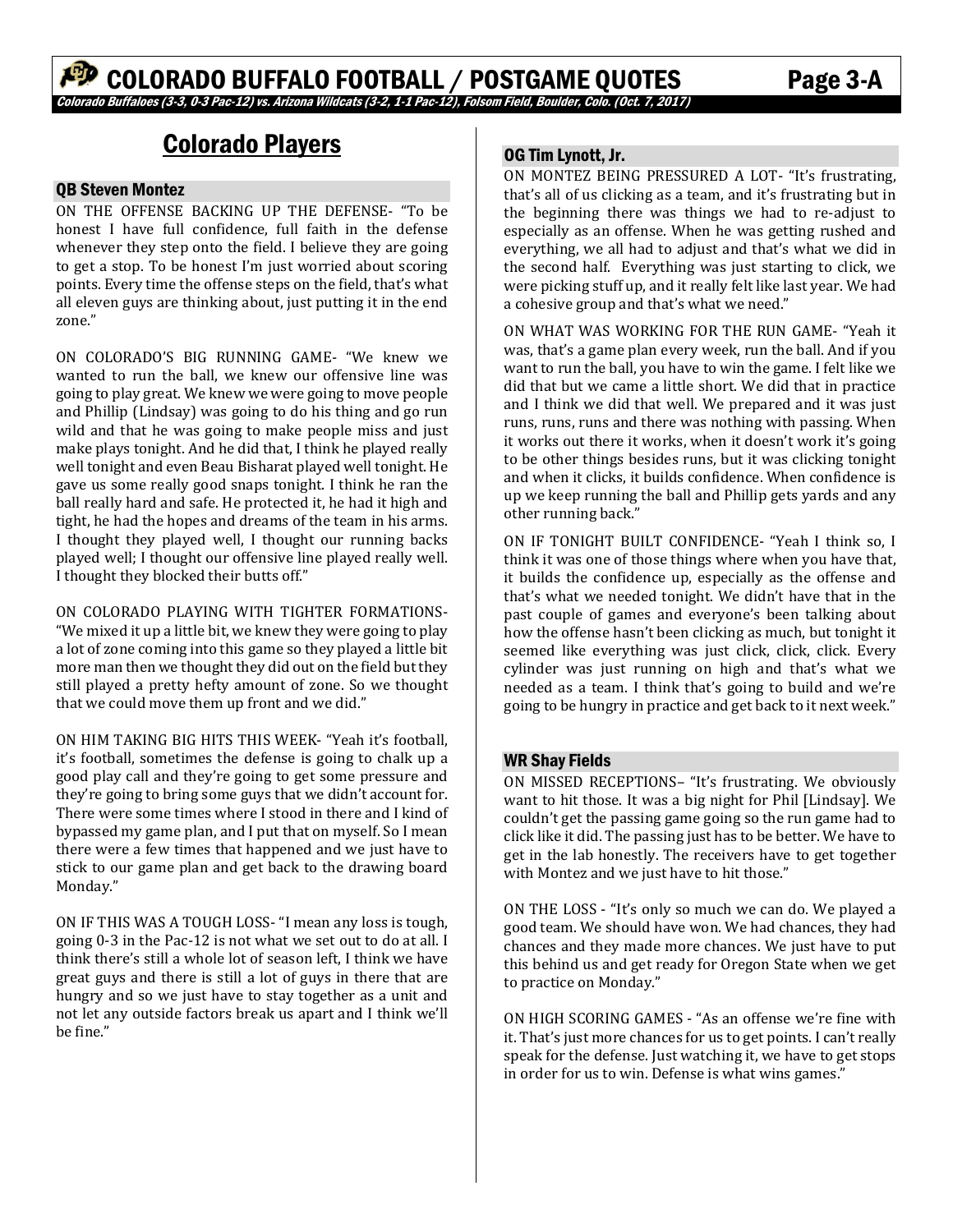# COLORADO BUFFALO FOOTBALL / POSTGAME QUOTES Page 3-B

Colorado Buffaloes (3-3, 0-3 Pac-12) vs. Arizona Wildcats (3-2, 1-1 Pac-12), Folsom Field, Boulder, Colo. (Oct. 7, 2017)

# Colorado Players (Cont.)

#### WR Bryce Bobo

ON OFFENSIVE PLAY OVERALL- "Honestly I think we played pretty well as an offense. Steven [Montez] and Shay [Fields] didn't connect on a couple of deep balls and stuff like that but I don't think that showed how well we did today as an offense. Phil [Lindsay] ran for a lot of yards. We completed the passes that we wanted to, we scored the points that we wanted to. We just came up short."

ON THE OFFENSE CARRYING THE GAMES - "It was more of the fact that we're not used to the offense having to hold the games I guess you could say. If you go back to last year, our defense held us during the game until our offense actually came up and started scoring more points. Tonight was just something different. We tried to take as much as we could on the offensive end to back up the defense and it just didn't turn out well."

ON THE REST OF THE SEASON - "That's what it comes down to. If we want to be who we want to be, we can't lose the rest of these games. A lot of people might not think we can do it but if we just stay around our teammates, we have that mindset to be who we were last year. We just have to come back on Monday and get back to work."

#### TB Phillip Lindsay

ON BECOMING CU'S ALL-TIME LEADER IN ALL-PURPOSE YARDS - "At the end of the day, we did not get the win. That is what we wanted. We are going to go back to square one and get stuff rolling again. I am proud of my teammates. Ryan, [Moeller] I love you. And we are going to keep this stuff rolling."

#### ON HOW HE MANAGES TO STAY UPRIGHT AND RUN FOR TOUGH YARDS

"I do it for my team, period. I am going to do whatever I have to do to help win and bring glory to this program. We came up short so obviously I didn't do enough. I am going to go back to square one and get my team going. We are going to go out there and get ready to win in Corvallis."

ON HOW TOUGH OF A LOSS THIS IS – "It was tough. It was a hard fought game. Arizona is a great team. They had a great quarterback. At the end of the day, it comes down to Colorado. For us, we have to go back to the drawing board, go and tweak little things here and there, and go and get a win. That is what we are going to do. We are in this together. Coaches, players, at the end of the day, that is all that matters. We are going to get it done."

ON WHAT HAS TO CHANGE MOVING FORWARD - "We need to get breaks. In any football game, it comes down to whoever is going to get the most breaks whether it is a fumble or a kick return to the house for us. It is the little things that matter. It is the little things that are hurting us. We have a couple of young players and a couple of people that are filling in. We are going to be good. We are going to

be okay. Whether you guys believe it or not, it is irrelevant – we don't care. At the end of the day, as long as we believe it, that is all that matters."

ON THE SENSE OF URGENCY TO BECOME BOWL ELEGIBLE – "We take it one game at a time. We are going to a game plan for Oregon State - another decent team that is ready to play and go from there. We'll see what happens. I am pretty positive I know what is going to happen. We are going to be alright at the end of this."

ON IF THESE TOUGH LOSSES REMIND HIM OF THE LOSSES FROM PREVIOUS SEASON - "This is football. Anything can happen at any given day - especially in college football. We go back to the drawing board and we go back to work. Somebody has to win. Somebody has to lose on the other side. For me, I am going to continue to lead. I am going to lead like no other. I am going to go back to the drawing board for myself and try to push my soldiers to the limit. We are going to get stuff rolling."

ON IF THIS TEAM IS UNDER ACHIEVING – "You have to understand. When you have people leave to the NFL and you have to bring more people in, it takes time. That is for any team. We are going to be alright."

#### S Ryan Moeller

ON HOW TO PREPARE FOR ARIZONA'S AGILITY - "There is always a way to prepare. When it comes down to it, execution wasn't there on my part. Execution wasn't there. As a defense, we are out there to tackle, out there to make plays, out there to stop – and we didn't do it."

ON THE TEAM'S PREPERATION FOR [QB] KHALIL TATE-"Well I didn't even know his number if I'm going to be quite honest. We were expecting a different guy to back up and someone else came into the game. We didn't execute.

ON MOVING ON FROM HERE-"I think you just have to hit the drawing board. You have to take it a week at a time  $$ quarter by quarter, half by half, game by game. You have to out there, give it your best fight, and execute. Obviously, we did not do that."

ON WHETHER OR NOT DISCIPLINE IS AN ISSUE FOR THE TEAM  $-$  "I don't think discipline is an issue. You can put anyone out there. You can bring Tom Brady and put him out there, we just have to prepare better and we have to execute. We are going to have those tough downs. We are going to have those long runs or big passes. You are going to have those penalties. You just have to bounce back. You can't hang your head." Like Phil [Lindsay] said, it is time to hit the drawing board and come back with vengeance."

#### TE Chris Bounds

ON HIS TWO TOUCHDOWN RECEPTIONS - "I was just being ready for when my number was called on. We plan for a lot of these plays so it is not like these were out of the blue. I was just being ready for when I was called upon and doing it for my brothers."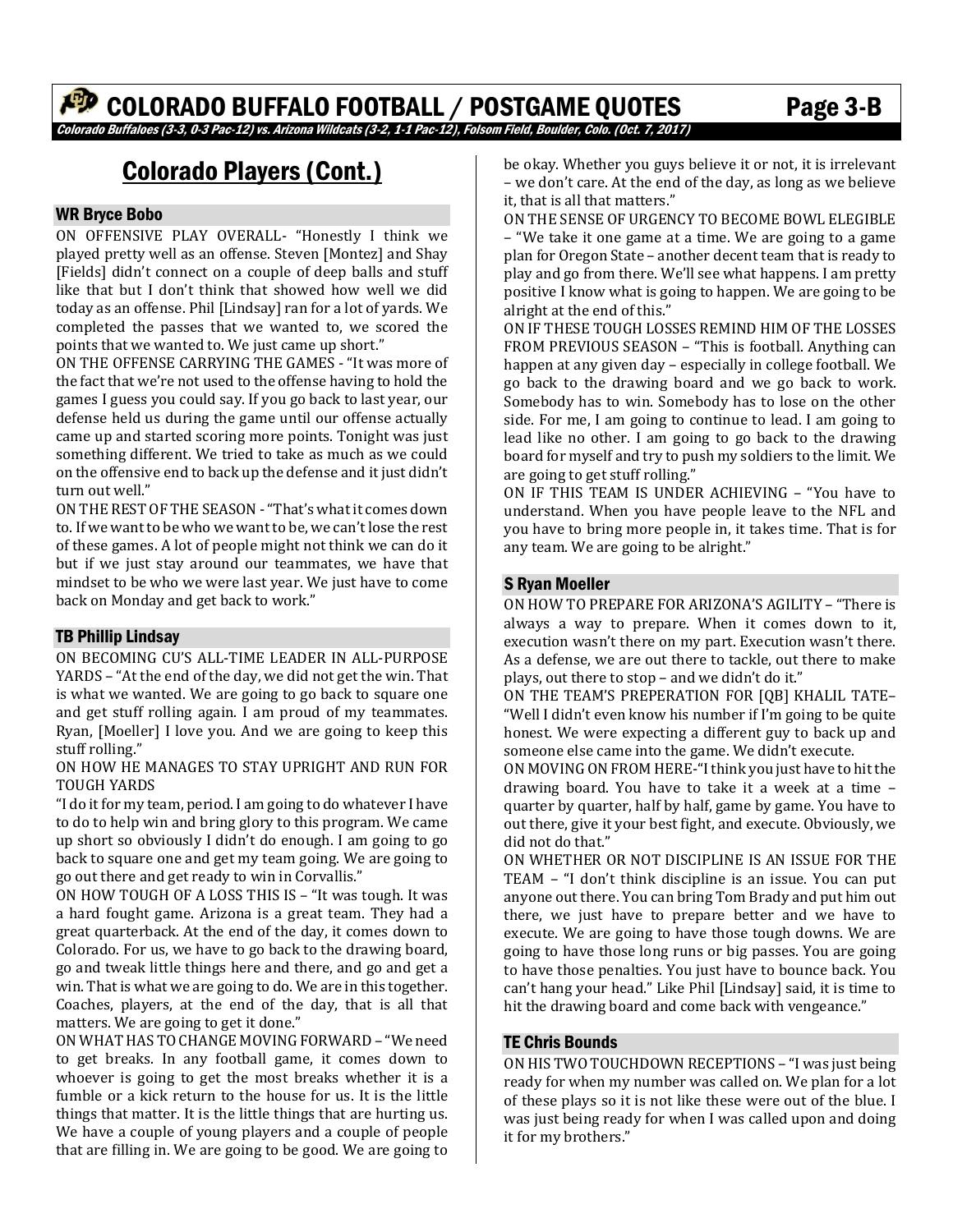# Arizona Players

#### OL Jacob Alsadek

ON TATE'S RUNNING GAME- "It was cool when you get that one play drive and you just come off, so that was kind of nice. It was super fun, it was super back-and-forth and high scoring. That's the way we like to play, so it was fun."

ON HOW TATE HANDLED HIMSELF- "Very well, he was trying to make plays and that is something with this offense that you can do. He was trying whatever he could, especially at the end. It was kind of a dead play but he went as hard as he could to make it happen."

ON TATE BEING CALM THROUGHOUT GAME- "Yeah he is always calm. He is a laid back guy, super reserved and quiet, so I think that he handled it really well."

ON IMPOSING RUN GAME- "That's why you play this position. You just try to take everything they have in them out of them. [DT Javier Edwards] No. 9 was coming out and he is a great player, but he came out and a lot of guys couldn't handle it. It is something special for us, a lot of the time he was just coming behind us. For us that is pretty awesome, we were making plays for him so that he could make plays for us."

ON LAST THIRD DOWN CONVERSION- "So the end pinched inside and I just kind of pinned him in. I set the edge and he was rolling so it was pretty cool."

ON TATE CREATING OPPORTUNITIES- "Today was a great example of him doing that. Like I said, he just went out there and made plays. He didn't really follow what he was supposed to do the whole time but he saw openings and took them, good things happened."

ON IMPORTANCE OF WIN- "In my head, right now we could be 5-0. We have only lost by nine points one time. The Utah game we should have won, and we could have won that Houston game. All of the games that we have had have been toss-ups, this was another close one. I think that this team wants to fight and show people who we are."

#### CB Jace Whittaker

ON TODAY'S GAME- "It was a dog fight out there tonight. We were trading one for one but I think that our ones were a lot better." 

ON TATE'S PERFORMANCE- "When he is on the field, he is electrifying. I think that he is the best quarterback in the Pac-12. It was only a matter of time till he saw the field. We have seen this since high school, like there was no carry over. Sometimes you see guys get into college and their game is a little slower but Khalil has hit the ground running ever since he got here."

ON DEFENSE GETTING TIRED- "The high altitude played a part, there is no way that you can train for that. I think that we held it down for the times that need be and we got off the field when we needed to."

ON TRYING TO COVER PHILLIP LINDSAY- "We had to stop it. We were trying to load up the box and play more man coverage on the outside so they were hitting us with double moves. Lindsay is good, he is real good."

ON GETTING SACKS- "We were trying to bring pressure all the time. I think that our coaches really trust our secondary, I will say that much. They believe in us, so they send the blitz. They know that and they see it on film, the guys got after it today they were a little more hungry."

ON FINALLY GETTING A WIN- "Everybody wasn't happy during our bye week, we were still angry. We needed a win desperately and we did that so hopefully that hunger carries over. I think it will."

ON DEFENDING MONTEZ- "We were trying to bring the pressure to him. I mean he was a tough guy with a strong arm and he showed that tonight. Credit to the defense, those guys up front and we didn't quit. They kept playing hard the whole night."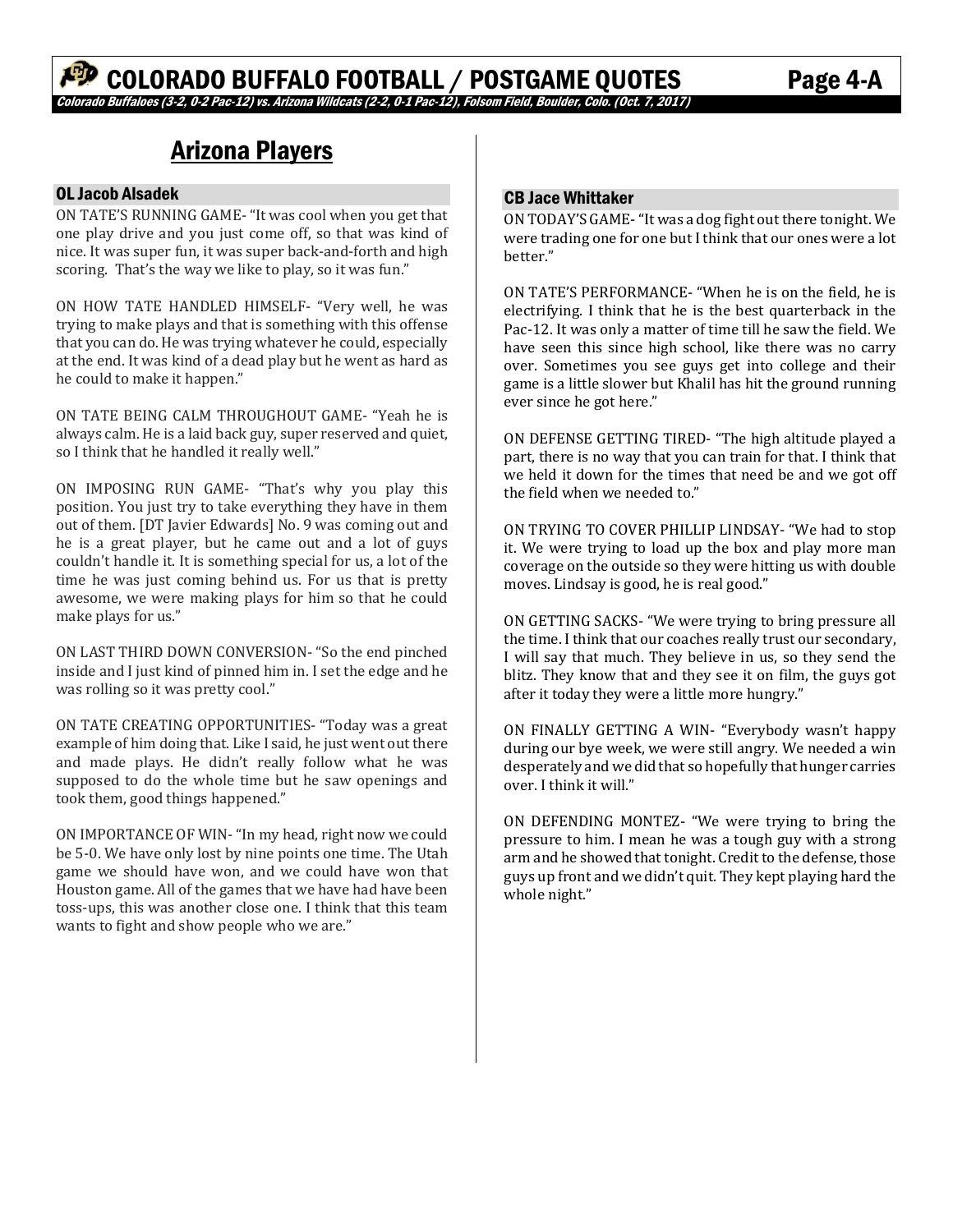# Arizona Players

#### QB Khalil Tate

ON HIS 327 RUSHING YARDS- "The offense did a great job getting open. The defense played well and we got the outcome that we wanted."

ON GETTING AN OPPORTUNITY TO PLAY- "I mean yeah, anytime anyone's on the football team they want to play."

ON HIS MINDSET ENTERING THE GAME IN THE FIRST QUARTER-"I just knew when I got into the game that I needed to keep the team rolling and put points on the board." 

ON HOW HE'S CHANGED SINCE LAST SEASON- "I'm more confident. I have more understanding of the game and I'm more knowledgeable."

ON HIS LAST RUN OF THE GAME- "I knew it was third down. The crowd was very energetic and we did an outside zone and I knew I had to get it and if I didn't get it, it was on me."

ON THE SHAPE HE'S IN- "I'm in a lot better shape [than last] year] thanks to our strength coaches like Coach CA (Chris Allen) and Parker [Whiteman]."

ON WHAT THIS WIN MEANS - "It's great for us, but next week we have UCLA so we just have to get back to the drawing board and prepare for them."

ON THE OFFENSE'S GAMEPLAN- "Really just to keep putting points on the board. The defense was struggling a little bit so we knew we had to hold up our end and that's what we did."

ON HIS SHOULDER INJURY AT THE BEGINNING OF THE SEASON- "It was really bad. I had an AC joint sprain so it's kind of like spraining your ankle, you can't put any pressure on it. It's kind of like not being able to throw the ball with your right arm and I'm a right-handed quarterback. This week in practice [I felt normal again]. I kept practicing, I kept getting reps and my offensive line and receivers help me a lot."

ON THE ENVIRONMENT- "They were very hostile. They were loud and I heard them, but it didn't faze me at all. I had first time jitters, playing in Colorado, since I've never been here before, but it was a great environment to play in and we got the win so that's all that matters."

## DE/LB DeAndre Miller

ON WHAT THIS WIN MEANS FOR THE TEAM- "It's a step forward in the right direction as far as our team. This win was big. We're trying to get to the Pac-12 Championship and right now it's open, the Pac-12 is crazy, wild and everybody is bouncing back everywhere so this is definitely a good one for us."

ON PHILLIP LINDSAY- "He's a hard runner. He's good, he has a low center of gravity, he keeps his feet moving. I give him credit, he's a tough guy to take down."

ON COMING BACK FROM HIS INJURY- "First game back, it felt good to get back out there with my team and help try to get a win. [Sitting out] was rough, but I learned a lot individually. It made me mentally tough. I had to sit down and reevaluate myself and not let it bring me down, but bring me up. I had to shake the rust off a little bit, but every week I get more conditioned and better for my craft."

ON KHALIL TATE'S PERFORMANCE-"He's a baller. He carried us as a team so all credit to him. He's young, I know he has potential. This game allowed him to show it to the world."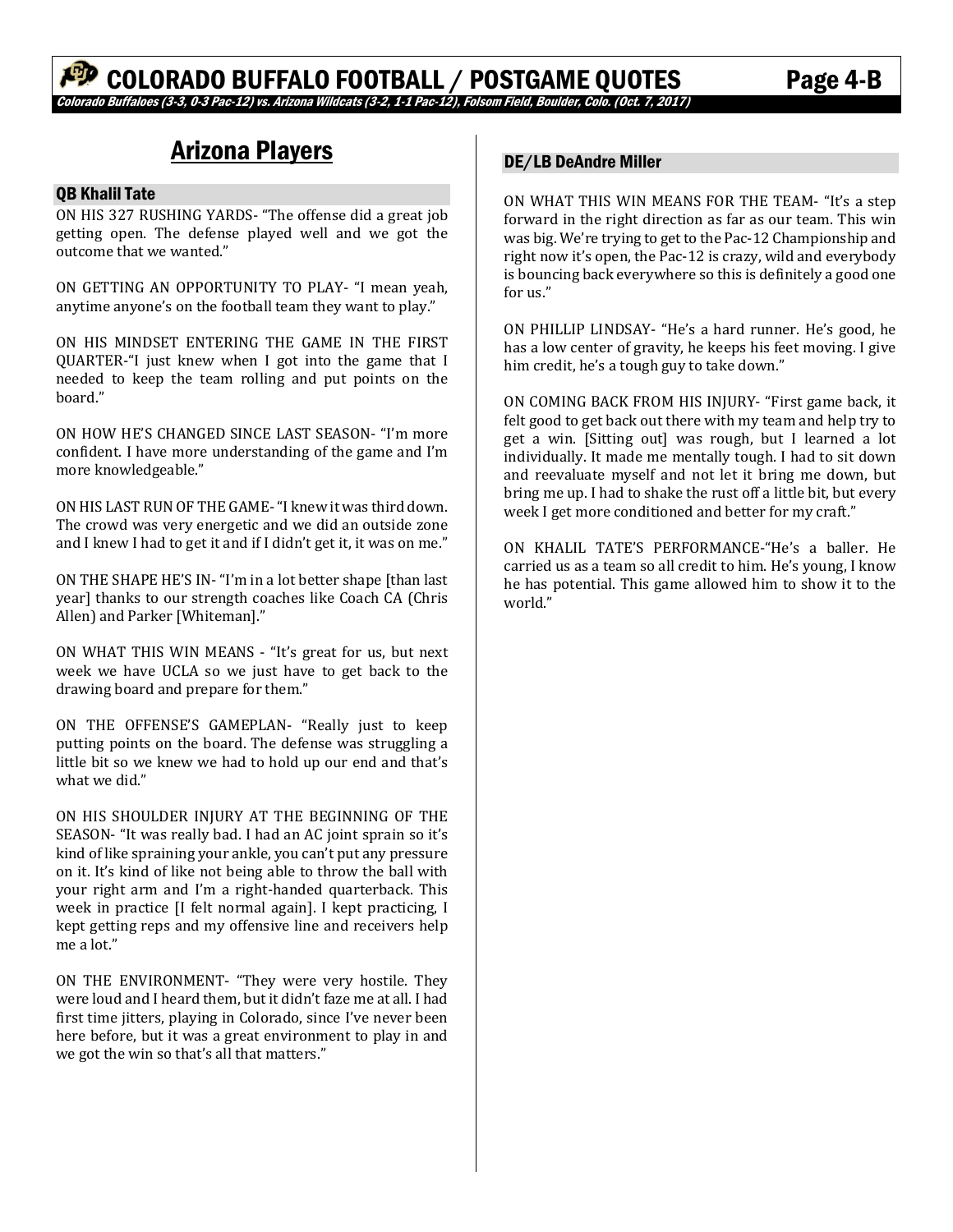# 2017 COLORADO BUFFALO FOOTBALL / POSTGAME NOTES (1 of 2) Arizona Wildcats 45 (3-2, 1-1 Pac-12), Colorado Buffaloes (3-3, 0-3 Pac- 12) 42 (Folsom Field, Boulder, Colo.; October 7)

困

## MISCELLANEOUS STATISTICS

|                                                                   |                      | க                    |
|-------------------------------------------------------------------|----------------------|----------------------|
|                                                                   | 42                   | 45                   |
| Time Spent in the Lead (Tied 9:24)                                | 0:00                 | 50:36                |
|                                                                   | 90-551               | 56-567               |
| Plus Territory: Plays-Yards                                       | 24-88                | 13-76                |
| *Drives With Plays in Plus Territory                              | 7 of 10              | 8 of 8               |
| First Down Plays/Yards                                            | 36/198               | 28/308               |
| Average on First Down                                             | 5.5                  | 11.0                 |
|                                                                   | $1.7(17-30)$         | 14.8 (10-148)        |
|                                                                   | 8.8 (19-168)         | 8.9 (18-160)         |
|                                                                   | 21/7.5               | 23/11.7              |
| Passes/Average (includes sacks)                                   | 15/2.7               | 5/7.6                |
| Times Gained: 20+/10+/5+                                          | 3/6/11               | 5/7/10               |
| Times Gained: 2-/0/Neg                                            | 18/10/3              | 13/3/2               |
| Second Down Efficiency                                            | 8-29                 | $8 - 18$             |
|                                                                   | $3 - 15$             | $5-8$                |
|                                                                   | $5-14$               | $3-10$               |
|                                                                   | 203                  | 176                  |
| Third Down Efficiency                                             | 13-21                | $6-9$                |
|                                                                   | $8 - 12$             | $5 - 7$              |
|                                                                   | $5-9$                | $1 - 2$              |
| Average Yards To Go (All)                                         | 5.3                  | 3.4                  |
| Average Yards To Go (Conversions).                                | 4.0                  | 3.2                  |
|                                                                   | 124                  | 82                   |
|                                                                   | $10-14$              | $5 - 7$              |
|                                                                   | $3 - 7$              | $1-2$                |
| Fourth Down Efficiency (Yards)                                    | $4-4(26)$            | $1-1(1)$             |
| Total Possessions/Average FP                                      | 10/C23               | 10/A29               |
|                                                                   | 5/C21                | 5/A31                |
|                                                                   | 5/C25                | 5/A26                |
| Drives Started Inside/At Own 20                                   | 2(2/0)               | 0(0/0)               |
| Drives Started In Plus Territory                                  | 0(0 <sub>pts</sub> ) | 0(0 <sub>pts</sub> ) |
|                                                                   | 1                    | 0                    |
| Opponent Turnovers (Pts)                                          | 1(0)                 | 0(0)                 |
|                                                                   | $5-5(35)$            | $1-2(7)$             |
|                                                                   | 24-86                | $9 - 30$             |
| Third Down Efficiency                                             | $5 - 7$              | $1 - 2$              |
| Fourth Down Efficiency                                            | $2 - 2$              | $0-0$                |
| Yards by Quarter:<br>1 <sub>st</sub>                              | 107                  | 173                  |
| 2nd                                                               | 128                  | 71                   |
| 3rd                                                               | 161                  | 135                  |
| 4th                                                               | 155                  | 188                  |
| *-Arizona's other two drives ended in scores from outside the 50. |                      |                      |
| .                                                                 | .                    |                      |

#### 

Players who carried out CU's symbolic instruments tonight:<br>Sledgehammer: George Frazier Toolbox: Aaron Haigler **Sledgehammer:** *George Frazier* **United States Flag:** *Sam Noyer* **Colorado Flag:** *Isaac Miller*

**QUICKLY** Tonight's attendance of 49,976 was the most for a CU-UA game at Folsom Field, besting the 48,111 back in 2011, the Buffs' first year in the Pac-12 Conference ... Colorado is now 2-**1** when donned in white helmets, black jerseys and white pants … The Buffs are **18-8** in Family Weekend games and now lead the series with Arizona **14-6** (6-4 in Boulder, 7-3 in night games) ... This matched the highest scoring game in the series (87 points; UA won 56-31 in Tucson in 2012); both teams have scored 20 or more points in last eight games ... This tied for the third most points as well as the fourth most total offense in losing a game in CU history (see pages 259-260 of media guide *for complete list)* … Colorado is now **188‐5** all‐time when scoring 38 or more points ... The teams combined for 725 rushing yards (UA 425, CU 300), Colorado won the coin toss for the fourth time this year and for the 17th time in 20 tries dating back to last year's season opener.

Thorns In Wildcat Paws Seniors **WR Shay Fields** and **TB Phillip Lindsay** left indelible marks against Arizona, Fields finishing with the second most receiving vards against one opponent, with Lindsay's record night bumping him into first:

MOST RECEIVING YARDS GAINED AGAINST ONE OPPONENT (300+)

#### 424—Paul Richardson vs. California (0 in 2010, 284 in 2011, 140 in 2013) 408—Shay Fields vs. Arizona (94 in 2014, 168 in 2015, 108 in 2016), 38 in 2017)

319—Nelson Spruce vs. California (140 in 2013, 179 in 2014)

- 318—Charles Johnson vs. Oklahoma (182 in 1992, 136 in 1993)
- 308—Rae Carruth vs. Oklahoma State (15 in 1992, 127 in 1995, 166 in 1996)

#### MOST RUSHING YARDS GAINED AGAINST ONE OPPONENT (400+)

- 605—Phillip Lindsay vs. Arizona (114 in 2014; 91 in 2015, 119 in 2016, 281 in 2017)
- 508—Eric Bieniemy vs. Missouri (68 in 1987, 106 in 1988, 116 in 1989, 217 in 1990)
- 470—Charles Davis vs. Oklahoma State (342 in 1971, 58 in 1972, 70 in 1973)
- 449—Chris Brown vs. Kansas (140 in 2001, 309 in 2002)
- 444—Bobby Purify vs. Colorado St. (191 in 2001, 33 in 2002, 31 in 2003, 189 in 2004)
- 420—J.J. Flannigan vs. Kansas State (23 in 1987, 151 in 1988, 246 in 1989) 411—Eric Bieniemy vs. Kansas (42 in 1987, 195 in 1988, 174 in 1990)

# TB Phillip Lindsay (41-281, 3 TD rushing; 3-39, 1 TD receiving;

320 all-purpose yards, 17 FDE) Best way to sum up what he accomplished tonight is in bullet form:

- ► He became CU's all-time leader in all-purpose vards with 4,989, passing Rodney Stewart (4,669 from 2008-11);
- **≻** The 320 all-purpose yards tonight were the seventh most in school history;
- $\triangleright$  Top five rushing games in CU history:

|     | $10p$ and $10p$ and $10p$ and $10p$ and $10p$ |                 |                       |               |  |  |  |  |
|-----|-----------------------------------------------|-----------------|-----------------------|---------------|--|--|--|--|
| Yds | (att-td)                                      | <b>Player</b>   | Opponent              | Date          |  |  |  |  |
| 342 | $(34-1)$                                      | Charlie Davis   | <b>OKLAHOMA STATE</b> | Nov. 13, 1971 |  |  |  |  |
| 317 | $(35-1)$                                      | Rashaan Salaam  | at Texas              | Oct. 1, 1994  |  |  |  |  |
| 309 | $(25-2)$                                      | Chris Brown     | at Kansas             | Oct. 12, 2002 |  |  |  |  |
| 281 | $(41-3)$                                      | Phillip Lindsay | <b>ARIZONA</b>        | Oct. 7, 2017  |  |  |  |  |
| 259 | $(29-2)$                                      | Rashaan Salaam  | Iowa State            | Nov. 19, 1994 |  |  |  |  |
|     |                                               |                 |                       |               |  |  |  |  |

- $\triangleright$  He now has 3,043 rushing yards, as he moved from sixth to fourth passing Charlie Davis (2,958, 1971-73) and Bobby Purify (3,016, 2000-04). He trails Eric Bieniemy (3,940, 1987-90), Rodney Stewart (3,598, 2008-11) and Rashaan Salaam (3,057, 1991-93) as he is the fifth to eclipse 3,000 yards.
- $\triangleright$  This was his ninth career 100-yard game and second career 200-yard effort;
- > His 3 TDs/18 points gives him 198 for his career, tying Rashaan Salaam for seventh all-time (this was also his third career 3-TD game, the others coming against UA and Arizona State last year);
- $\triangleright$  He has scored at least one rushing TD in all six games, and became the fifth CU player to score 30 career rushing TDs;
- $\triangleright$  He is closing in on 4,000 yards from scrimmage, with 3,912 total (3,043 rush, 869 receiving); a reminder he is also bidding to become CU's first-ever 1,000/1,000-yard rusher/receiver.
- $\geq$  17 first downs earned: tied the school mark for the most by a non-quarterback (16 rush, 1 receiving; matched Rashaan Salaam at Texas, Oct. 1, 1994 (15, 2);
- **→ 41** rushing attempts broke the 40-year old school record (40– 170, James Mayberry vs. Kansas State in Boulder, Nov. 19, 1977);

# TE Chris Bounds (2-41, 2 TD receiving)

In making his first two TD receptions of his career, he became the first Colorado tight end to have two in a game since Joe Klopfenstein did so against Kansas in Boulder on Oct. 22, 2005.